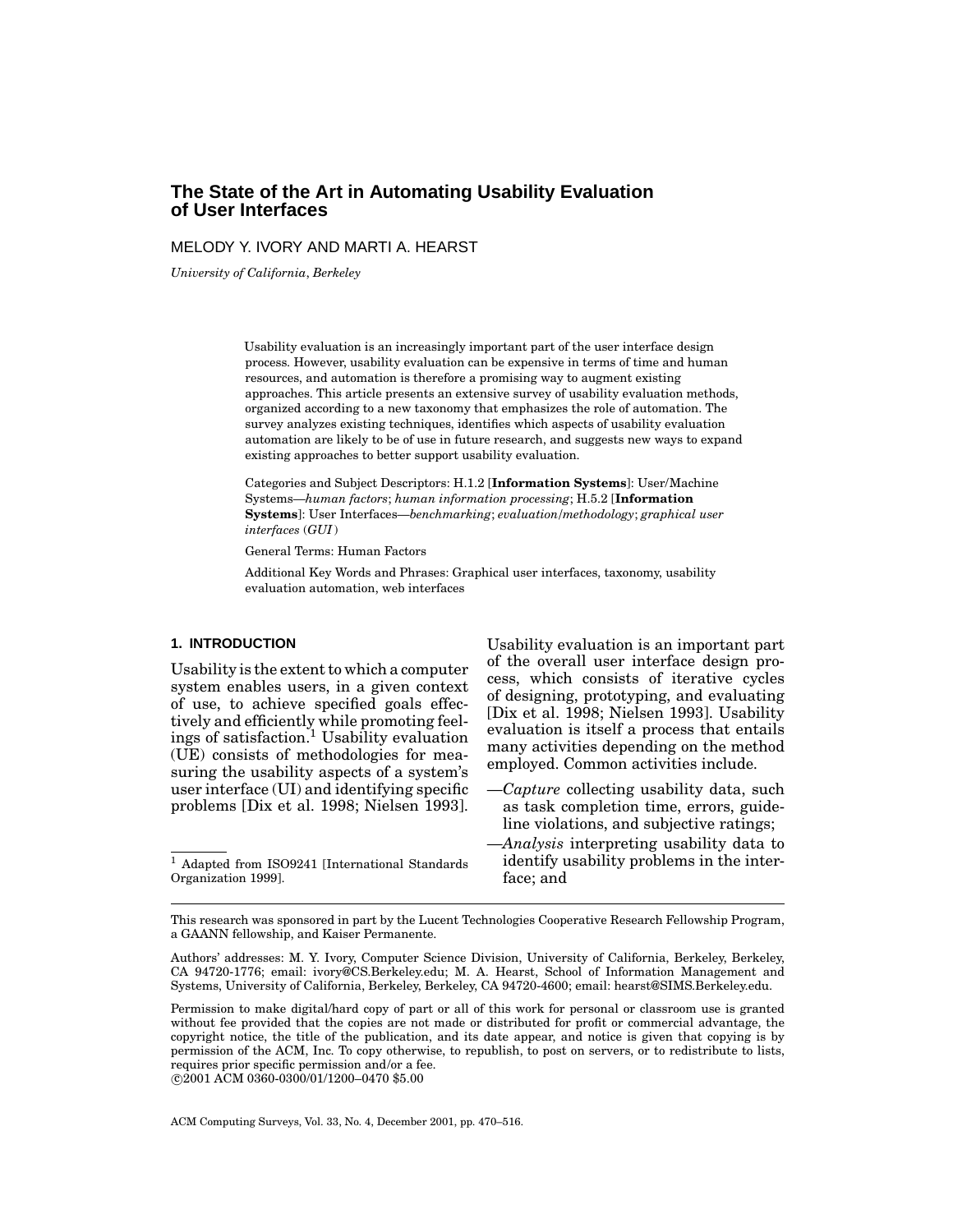—*Critique*: suggesting solutions or improvements to mitigate problems.

A wide range of usability evaluation techniques have been proposed, and a subset of these is currently in common use. Some evaluation techniques, such as formal user testing, can only be applied after the interface design or prototype has been implemented. Others, such as heuristic evaluation, can be applied in the early stages of design. Each technique has its own requirements, and generally different techniques uncover different usability problems.

Usability findings can vary widely when different evaluators study the same user interface, even if they use the same evaluation technique [Jeffries et al. 1991; Molich et al. 1998, 1999; Nielsen 1993]. Two studies in particular, the first and second comparative user testing studies (CUE-1 [Molich et al. 1998] and CUE-2 [Molich et al. 1999]), demonstrated less than a 1% overlap in findings among four and eight independent usability testing teams for evaluations of two user interfaces. This result implies a lack of systematicity or predictability in the findings of usability evaluations. Furthermore, usability evaluation typically only covers a subset of the possible actions users might take. For these reasons, usability experts often recommend using several different evaluation techniques [Dix et al. 1998; Nielsen 1993].

How can systematicity of results and fuller coverage in usability assessment be achieved? One solution is to increase the number of usability teams evaluating the system and to increase the number of study participants. An alternative is to automate some aspects of usability evaluation, such as the capture, analysis, or critique activities.

Automation of usability evaluation has several potential advantages over nonautomated evaluation, such as the following.

—Reducing the cost of usability evaluation. Methods that automate capture, analysis, or critique activities can decrease the time spent on usability evaluation and consequently the cost. For example, software tools that automatically log events during usability testing eliminate the need for manual logging, which can typically take up a substantial portion of evaluation time.

- —Increasing consistency of the errors uncovered. In some cases it is possible to develop models of task completion within an interface, and software tools can consistently detect deviations from these models. It is also possible to detect usage patterns that suggest possible errors, such as immediate task cancellation.
- —Predicting time and error costs across an entire design. As previously discussed, it is not always possible to assess every single aspect of an interface using nonautomated evaluation. Software tools, such as analytical models, make it possible to widen the coverage of evaluated features.
- —Reducing the need for evaluation expertise among individual evaluators. Automating some aspects of evaluation, such as the analysis or critique activities, could aid designers who do not have expertise in those aspects of evaluation.
- —Increasing the coverage of evaluated features. Due to time, cost, and resource constraints, it is not always possible to assess every single aspect of an interface. Software tools that generate plausible usage traces make it possible to evaluate aspects of interfaces that may not otherwise be assessed.
- —Enabling comparisons between alternative designs. Because of time, cost, and resource constraints, usability evaluations typically assess only one design or a small subset of features from multiple designs. Some automated analysis approaches, such as analytical modeling and simulation, enable designers to compare predicted performance for alternative designs.
- —Incorporating evaluation within the design phase of UI development, as opposed to being applied after implementation. This is important because evaluation with most nonautomated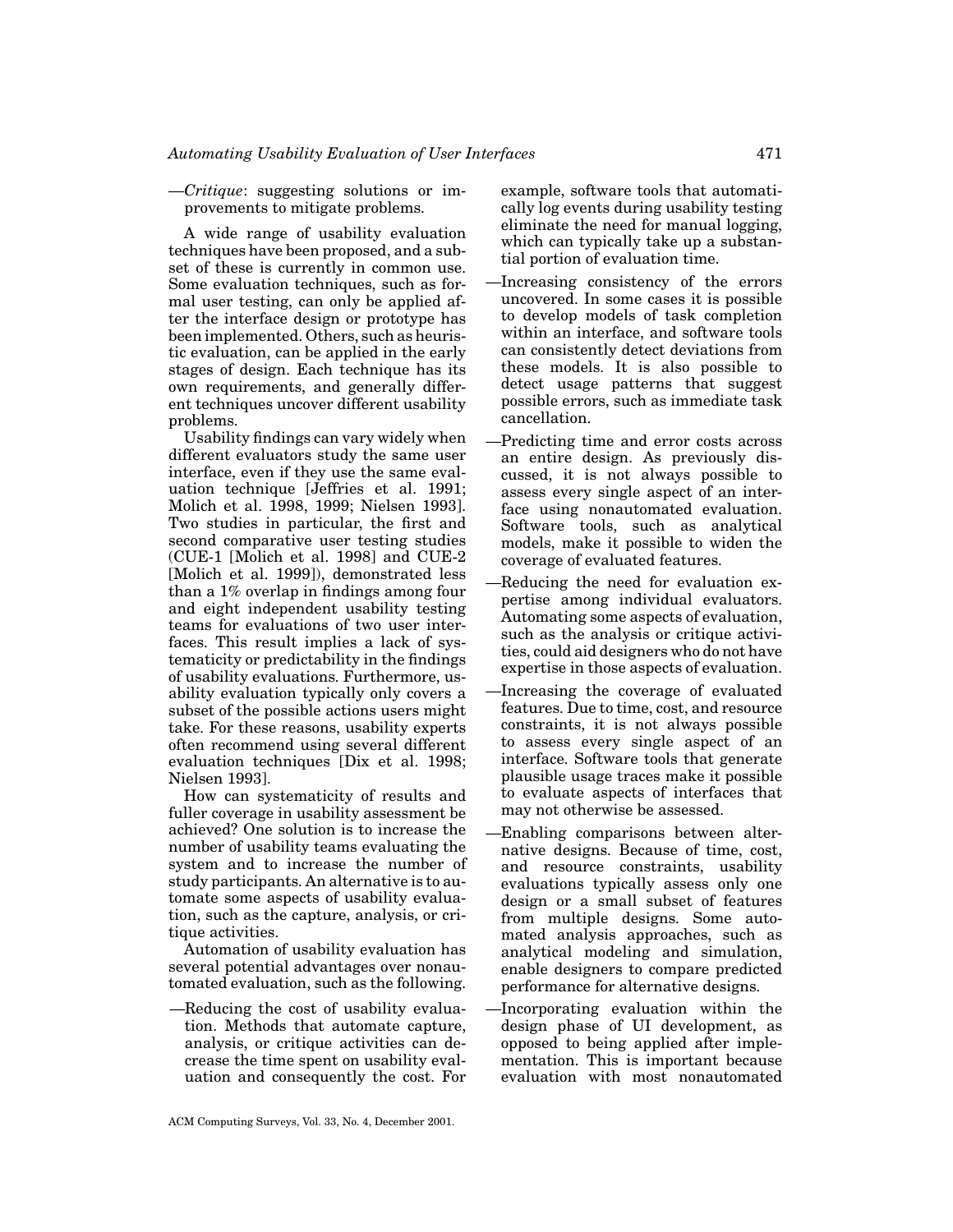methods can typically be done only after the interface or prototype has been built and changes are more costly [Nielsen 1993]. Modeling and simulation tools make it possible to explore UI designs earlier.

It is important to note that we consider automation to be a useful complement and addition to standard evaluation techniques such as heuristic evaluation and usability testing—not a substitute. Different techniques uncover different kinds of problems, and subjective measures such as user satisfaction are unlikely to be predictable by automated methods.

Despite the potential advantages, the space of usability evaluation automation is quite underexplored. In this article, we discuss the state of the art in usability evaluation automation, and highlight the approaches that merit further investigation. Section 2 presents a taxonomy for classifying UE automation, and Section 3 summarizes the application of this taxonomy to 132 usability methods. Sections 4 through 8 describe these methods in more detail, including our summative assessments of automation techniques. The results of this survey suggest promising ways to expand existing approaches to better support usability evaluation.

#### **2. TAXONOMY OF USABILITY EVALUATION AUTOMATION**

In this discussion, we make a distinction between WIMP (windows, icons, pointer, and mouse) interfaces and Web interfaces, in part because the nature of these interfaces differs and in part because the usability methods discussed have often only been applied to one type or the other in the literature. WIMP interfaces tend to be more functionally oriented than Web interfaces. In WIMP interfaces, users complete tasks, such as opening or saving a file, by following specific sequences of operations. Although there are some functional Web applications, most Web interfaces offer limited functionality (i.e., selecting links or completing forms), but the primary role of many Web sites is to provide information. Of course, the two types of interfaces share many characteristics; we highlight their differences when relevant to usability evaluation.

Several surveys of UE methods for WIMP interfaces exist; Hom [1998] and Human Factors Engineering [1999] provide a detailed discussion of inspection, inquiry, and testing methods (these terms are defined below). Several taxonomies of UE methods have also been proposed. The most commonly used taxonomy is one that distinguishes between predictive (e.g., GOMS analysis and cognitive walkthrough, also defined below) and experimental (e.g., usability testing) techniques [Coutaz 1995]. Whitefield et al. [1991] present another classification scheme based on the presence or absence of a user and a computer. Neither of these taxonomies reflects the automated aspects of UE methods.

The sole existing survey of usability evaluation automation, by Balbo [1995], uses a taxonomy that distinguishes among four approaches to automation:

- —*Nonautomatic*: methods "performed by human factors specialists";
- —*Automatic Capture*: methods that "rely on software facilities to record relevant information about the user and the system, such as visual data, speech acts, keyboard and mouse actions";
- —*Automatic Analysis*: methods that are "able to identify usability problems automatically"; and
- —*Automatic Critic*: methods that "not only point out difficulties but propose improvements."

Balbo uses these categories to classify 13 common and uncommon UE methods. However, most of the methods surveyed require extensive human effort, because they rely on formal usability testing and/or require extensive evaluator interaction. For example, Balbo classifies several techniques for processing log files as automatic analysis methods despite the fact that these approaches require formal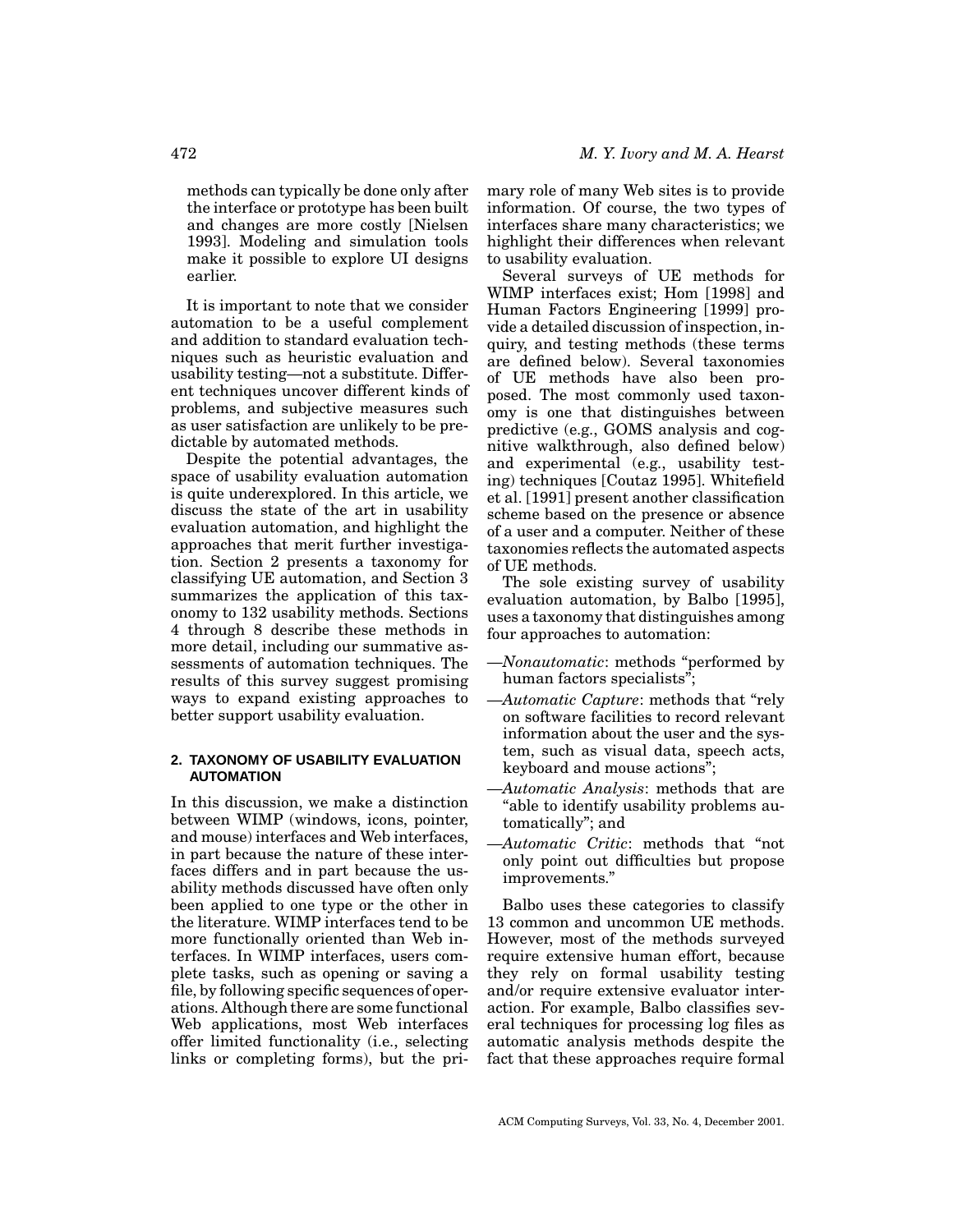testing or informal use to generate those log files. What Balbo calls an automatic critic method may require the evaluator to create a complex UI model as input. Thus this classification scheme is somewhat misleading since it ignores the nonautomated requirements of the UE methods.

### **2.1. Proposed Taxonomy**

To facilitate our discussion of the state of automation in usability evaluation, we have grouped UE methods along the following four dimensions.

- —*Method Class*: describes the type of evaluation conducted at a high level (e.g., usability testing or simulation);
- —*Method Type*: describes *how* the evaluation is conducted within a method class, such as thinking-aloud protocol (usability testing class) or information processor modeling (simulation class);
- —*Automation Type*: describes the evaluation aspect that is automated (e.g., capture, analysis, or critique); and
- —*Effort Level*: describes the type of effort required to execute the method (e.g., model development or interface usage).

2.1.1. Method Class. We classify UE methods into five method classes as follows.

- —*Testing*: an evaluator observes users interacting with an interface (i.e., completing tasks) to determine usability problems.
- —*Inspection*: an evaluator uses a set of criteria or heuristics to identify potential usability problems in an interface.
- —*Inquiry*: users provide feedback on an interface via interviews, surveys, and the like.
- *Analytical Modeling*: an evaluator employs user and interface models to generate usability predictions.
- —*Simulation*: an evaluator employs user and interface models to mimic a user interacting with an interface and report the results of this interaction (e.g., sim-

ulated activities, errors, and other quantitative measures).

UE methods in the testing, inspection, and inquiry classes are appropriate for formative (i.e., identifying specific usability problems) and summative (i.e., obtaining general assessments of usability) purposes. Analytical modeling and simulation are engineering approaches to UE that enable evaluators to predict usability with user and interface models. Software engineering practices have had a major influence on the first three classes, whereas the latter two, analytical modeling and simulation, are quite similar to performance evaluation techniques used to analyze the performance of computer systems [Ivory 2001; Jain 1991].

2.1.2. Method Type. There is a wide range of evaluation methods within the testing, inspection, inquiry, analytical modeling, and simulation classes. Rather than discuss each method individually, we group related methods into method types; this type typically describes how evaluation is performed. We present method types in Sections 4 through 8.

2.1.3. Automation Type. We adapted Balbo's automation taxonomy (described above) to specify which aspect of a usability evaluation method is automated.

- —*None*: no level of automation supported (i.e., evaluator performs all aspects of the evaluation method);
- —*Capture*: software automatically records usability data (e.g., logging interface usage);
- —*Analysis*: software automatically identifies potential usability problems; and
- —*Critique*: software automates analysis and suggests improvements.

2.1.4. Effort Level. We also expanded Balbo's automation taxonomy to include consideration of a method's nonautomated requirements. We augment each UE method with an attribute called *effort level*; this indicates the human effort required for method execution.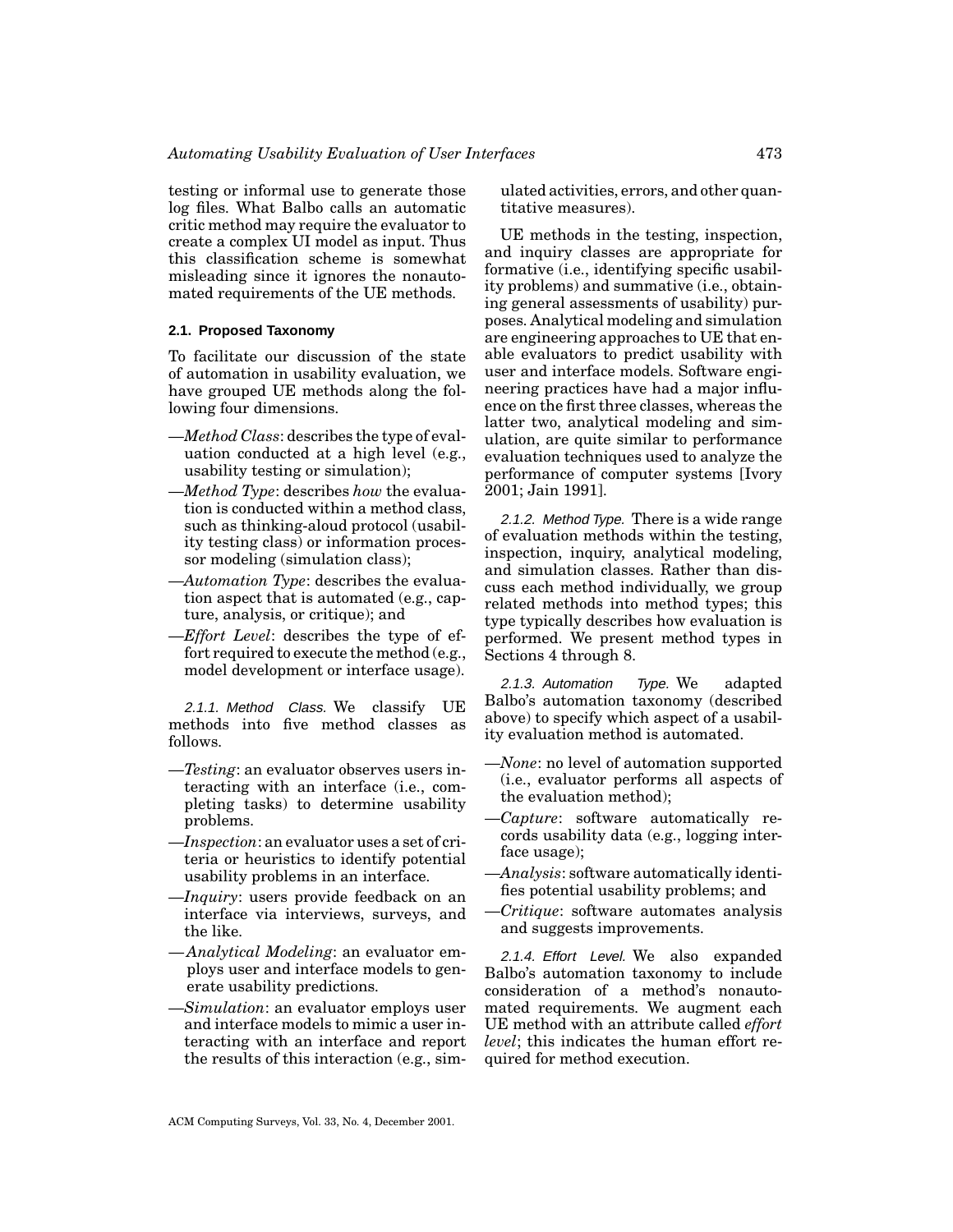

**Fig. 1**. Summary of our taxonomy for classifying usability evaluation methods. The right side of the figure demonstrates the taxonomy with two evaluation methods discussed in later sections.

- —*Minimal Effort*: does not require interface usage or modeling.
- —*Model Development*: requires the evaluator to develop a UI model and/or a user model in order to employ the method.
- —*Informal Use*: requires completion of freely chosen tasks (i.e., unconstrained use by a user or evaluator).
- —*Formal Use*: requires completion of specially selected tasks (i.e., constrained use by a user or evaluator).

These levels are not necessarily ordered by the amount of effort required, since this depends on the method employed.

2.1.5. Summary. Figure 1 provides a synopsis of our taxonomy and demonstrates it with two evaluation methods. The taxonomy consists of: a method class (testing, inspection, inquiry, analytical modeling, and simulation); a method type (e.g., log file analysis, guideline review, and surveys); an automation type (none, capture, analysis, and critique); and an effort level (minimal, model, informal, and formal). In the remainder of this article, we use this taxonomy to analyze evaluation methods.

# **3. OVERVIEW OF USABILITY EVALUATION METHODS**

We surveyed 75 UE methods applied to WIMP interfaces, and 57 methods applied to Web UIs. Of these 132 methods, only 29 apply to both Web and WIMP UIs. We determined the applicability of each method based on the types of interfaces a method was used to evaluate in the literature and our judgment of whether the method could be used with other types of interfaces. Table I combines survey results for both types of interfaces showing method classes (bold entries in the first column) and method types within each class (entries that are not bold in the first column). Each entry in Columns 2 through 5 depicts specific UE methods along with the automation support available and the effort required to employ automation. For some UE methods, we discuss more than one approach;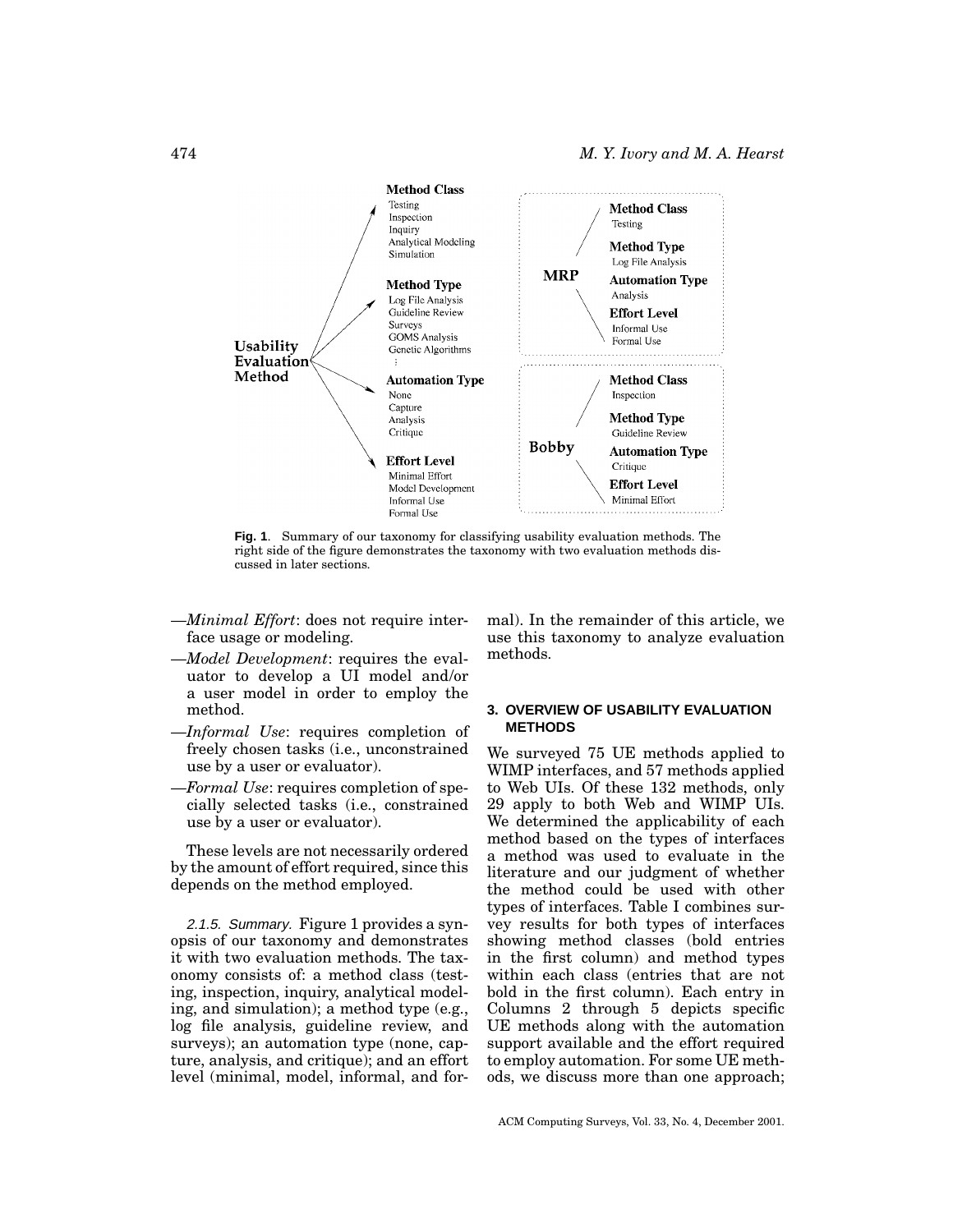| Method Class                      | <b>Automation Type</b> |          |           |                              |
|-----------------------------------|------------------------|----------|-----------|------------------------------|
| Method Type                       | None                   | Capture  | Analysis  | Critique                     |
| Testing                           |                        |          |           |                              |
| Thinking-Aloud Protocol           | F(1)                   |          |           |                              |
| <b>Question-Asking Protocol</b>   | F(1)                   |          |           |                              |
| <b>Shadowing Method</b>           | F(1)                   |          |           |                              |
| <b>Coaching Method</b>            | F(1)                   |          |           |                              |
| <b>Teaching Method</b>            | F(1)                   |          |           |                              |
| Codiscovery Learning              | F(1)                   |          |           |                              |
| Performance Measurement           | F(1)                   | F(7)     |           |                              |
| Log File Analysis                 |                        |          | IFM (19)* |                              |
| <b>Retrospective Testing</b>      | F(1)                   |          |           |                              |
| <b>Remote Testing</b>             |                        | IF $(3)$ |           |                              |
| Inspection                        |                        |          |           |                              |
| <b>Guideline Review</b>           | IF $(6)$               |          | (8)       | $\mathrm{M} \, (11)^\dagger$ |
| Cognitive Walkthrough             | IF $(2)$               | F(1)     |           |                              |
| Pluralistic Walkthrough           | IF $(1)$               |          |           |                              |
| Heuristic Evaluation              | IF(1)                  |          |           |                              |
| Perspective-Based Inspection      | IF(1)                  |          |           |                              |
| <b>Feature Inspection</b>         | IF $(1)$               |          |           |                              |
| Formal Usability Inspection       | F(1)                   |          |           |                              |
| Consistency Inspection            | IF(1)                  |          |           |                              |
| <b>Standards Inspection</b>       | IF $(1)$               |          |           |                              |
| Inquiry                           |                        |          |           |                              |
| Contextual Inquiry                | IF $(1)$               |          |           |                              |
| <b>Field Observation</b>          | IF $(1)$               |          |           |                              |
| Focus Groups                      | IF $(1)$               |          |           |                              |
| Interviews                        | IF $(1)$               |          |           |                              |
| Surveys                           | IF $(1)$               |          |           |                              |
| Questionnaires                    | IF $(1)$               | IF $(2)$ |           |                              |
| Self-Reporting Logs               | IF(1)                  |          |           |                              |
| Screen Snapshots                  | IF $(1)$               |          |           |                              |
| <b>User Feedback</b>              | IF(1)                  |          |           |                              |
| <b>Analytical Modeling</b>        |                        |          |           |                              |
| <b>GOMS</b> Analysis              | M(4)                   |          | M(2)      |                              |
| <b>UIDE</b> Analysis              |                        |          | M(2)      |                              |
| <b>Cognitive Task Analysis</b>    |                        |          | M(1)      |                              |
| Task-Environment Analysis         | M(1)                   |          |           |                              |
| Knowledge Analysis                | M(2)                   |          |           |                              |
| Design Analysis                   | M(2)                   |          |           |                              |
| Programmable User Models          |                        |          | M(1)      |                              |
| Simulation                        |                        |          |           |                              |
| <b>Information Proc. Modeling</b> |                        |          | M(9)      |                              |
| Petri Net Modeling                |                        |          | FM(1)     |                              |
| Genetic Algorithm Modeling        |                        | (1)      |           |                              |
| <b>Information Scent Modeling</b> |                        | M(1)     |           |                              |
| <b>Automation Type</b>            |                        |          |           |                              |
| Total                             | 30                     | 6        | 8         | 1                            |
| Percent                           | 67%                    | 13%      | 18%       | $2\%$                        |

Table I. Automation Support for WIMP and Web UE Methods<sup>a</sup>

aA number in parentheses indicates the number of UE methods surveyed for a particular method type and automation type. The effort level for each method is represented as: minimal (blank), formal  $(F)$ , informal  $(I)$ , and model  $(M)$ .

∗Indicates that either formal or informal interface use is required. In addition, a model may be used in the analysis.

†Indicates that methods may or may not employ a model.

hence, we show the number of methods surveyed in parentheses beside the effort level. Some approaches provide automation support for multiple method types (see Appendix A). Table I contains 110 methods because some methods are applicable to multiple method types; we also only depict methods applicable

to both WIMP and Web UIs once. Table II provides descriptions of all method types.

There are major differences in automation support among the five method classes. Overall, automation patterns are similar for WIMP and Web interfaces, with the exception that analytical modeling and simulation are far less explored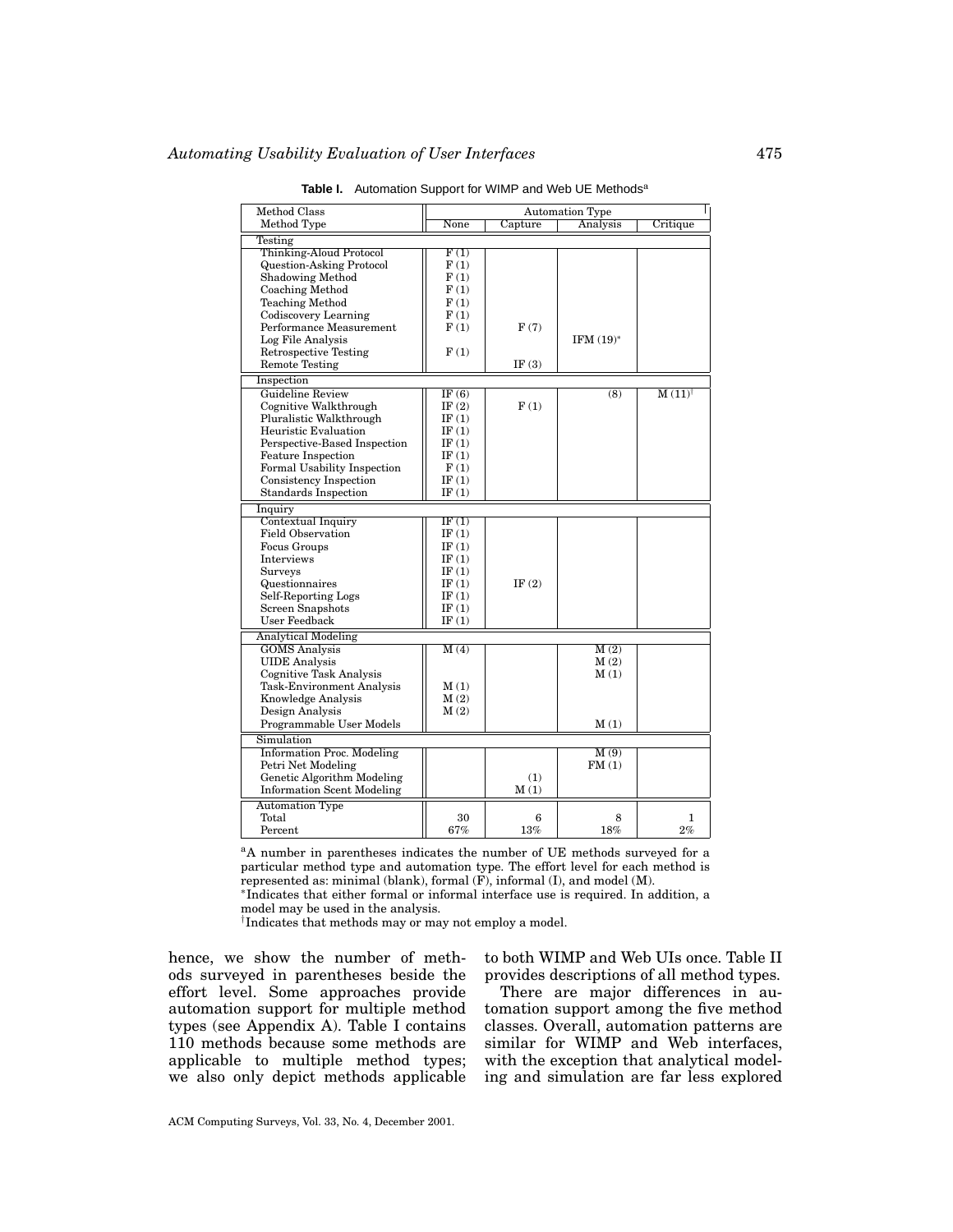**Table II.** Descriptions of the WIMP and Web UE Method Types Depicted in Table I

| <b>Method Class</b>                                             |                                                            |
|-----------------------------------------------------------------|------------------------------------------------------------|
| Method Type                                                     | Description                                                |
| Testing                                                         |                                                            |
| <b>Thinking-Aloud Protocol</b>                                  | user talks during test                                     |
| <b>Question-Asking Protocol</b>                                 | tester asks user questions                                 |
| <b>Shadowing Method</b>                                         | expert explains user actions to tester                     |
| Coaching Method                                                 | user can ask an expert questions                           |
| <b>Teaching Method</b>                                          | expert user teaches novice user                            |
| Codiscovery Learning                                            | two users collaborate                                      |
| Performance Measurement                                         | tester records usage data during test                      |
| Log File Analysis                                               | tester analyzes usage data                                 |
| <b>Retrospective Testing</b>                                    | tester reviews videotape with user                         |
| Remote Testing                                                  | tester and user are not colocated during test              |
| Inspection                                                      |                                                            |
| Guideline Review                                                | expert checks guideline conformance                        |
| Cognitive Walkthrough                                           | expert simulates user's problem solving                    |
| Pluralistic Walkthrough                                         | multiple people conduct cognitive walkthrough              |
| Heuristic Evaluation                                            | expert identifies violations of heuristics                 |
| Perspective-Based Inspection                                    | expert conducts narrowly focused heuristic evaluation      |
| <b>Feature Inspection</b>                                       | expert evaluates product features                          |
| Formal Usability Inspection                                     | expert conducts formal heuristic evaluation                |
| Consistency Inspection                                          | expert checks consistency across products                  |
| <b>Standards Inspection</b>                                     | expert checks for standards compliance                     |
| Inquiry                                                         |                                                            |
| Contextual Inquiry                                              | interviewer questions users in their environment           |
| <b>Field Observation</b>                                        | interviewer observes system use in user's environment      |
| <b>Focus Groups</b>                                             | multiple users participate in a discussion session         |
| Interviews                                                      | one user participates in a discussion session              |
| Surveys                                                         | interviewer asks user specific questions                   |
| Questionnaires                                                  | user provides answers to specific questions                |
| Self-Reporting Logs                                             | user records UI operations                                 |
| Screen Snapshots                                                | user captures UI screens                                   |
| <b>User Feedback</b>                                            | user submits comments                                      |
| <b>Analytical Modeling</b>                                      |                                                            |
| <b>GOMS</b> Analysis                                            | predict execution and learning time                        |
| <b>UIDE</b> Analysis                                            | conduct GOMS analysis within a UIDE                        |
| Cognitive Task Analysis                                         | predict usability problems                                 |
| Task-Environment Analysis                                       | assess mapping of user's goals into UI tasks               |
| <b>Knowledge Analysis</b>                                       | predict learnability                                       |
| Design Analysis                                                 | assess design complexity                                   |
| Programmable User Models                                        | write program that acts like a user                        |
|                                                                 |                                                            |
| Simulation                                                      |                                                            |
| <b>Information Proc. Modeling</b>                               | mimic user interaction                                     |
| Petri Net Modeling                                              |                                                            |
|                                                                 | mimic user interaction from usage data                     |
| Genetic Algorithm Modeling<br><b>Information Scent Modeling</b> | mimic novice user interaction<br>mimic Web site navigation |

in the Web domain than for WIMP interfaces (2 vs. 16 methods). Appendix A shows the information in Table I separated by UI type.

Table I shows that automation in general is greatly underexplored. Methods without automation support represent 67% of the methods surveyed, and methods with automation support collectively represent only 33%. Of this 33%, capture methods represent 13%, analysis methods represent 18%, and critique methods represent 2%. All but two of the capture methods require some level of interface usage; genetic algorithms and information scent modeling both employ simulation to generate usage data for subsequent analysis. Overall, only 29% of all of the methods surveyed (nonautomated and automated) do not require formal or informal interface use to employ.

To provide the fullest automation support, software would have to critique interfaces without requiring formal or informal use. Our survey found that this level of automation has been developed for only one method type: guideline review (e.g., Farenc and Palanque [1999], Lowgren and Nordvist [1992], and Scholtz and Laskowski [1998]). Guideline review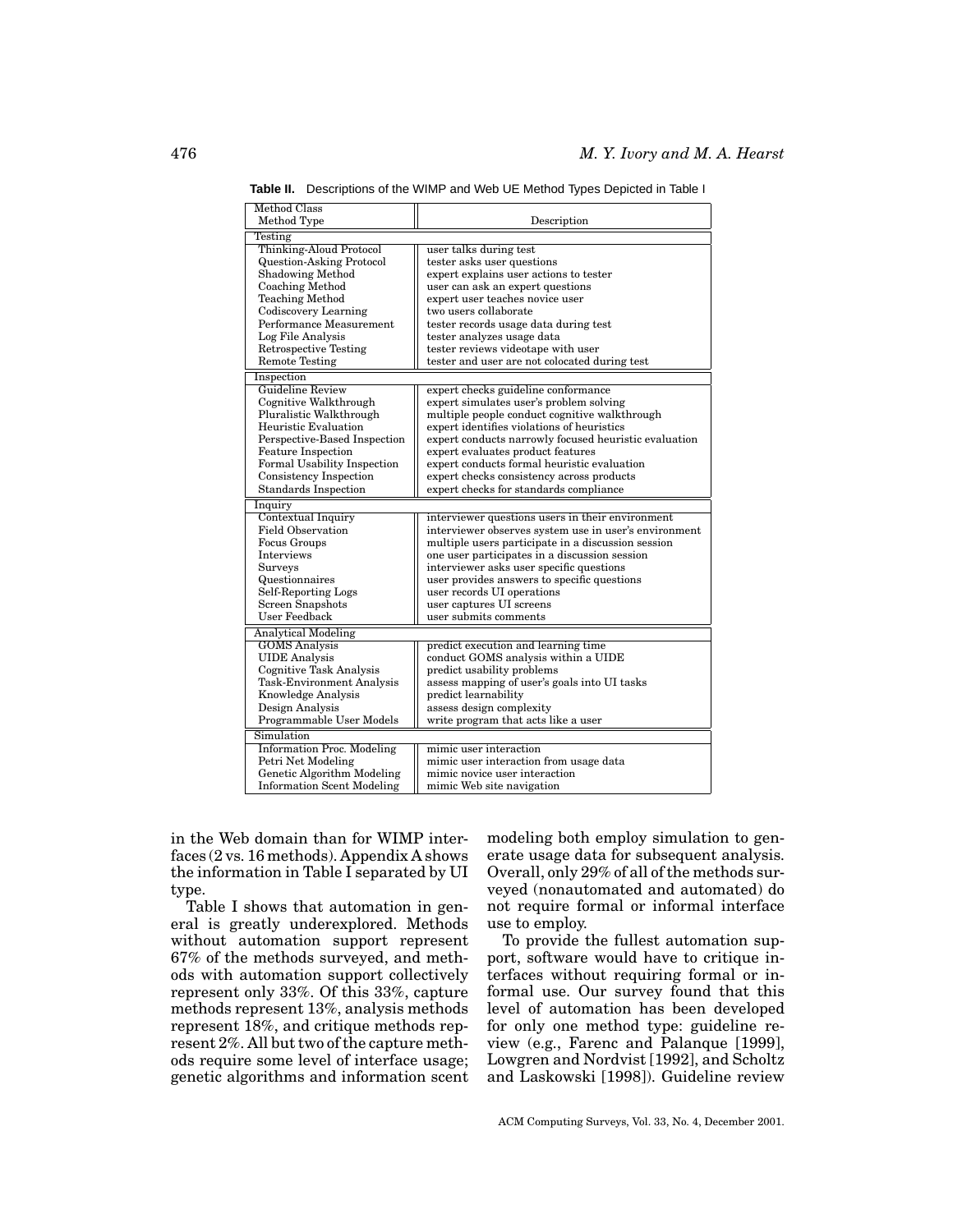methods automatically detect and report usability violations and then make suggestions for fixing them (discussed further in Section 5).

Of those methods that support the next level of automation—analysis—Table I shows that analytical modeling and simulation methods represent the majority. Most of these methods do not require formal or informal interface use.

The next sections discuss the various UE methods and their automation in more detail. Some methods are applicable to both WIMP and Web interfaces; however, we make distinctions where necessary about a method's applicability. Our discussion also includes our assessments of automated capture, analysis, and critique techniques using the criteria:

- —*Effectiveness*: how well a method discovers usability problems,
- —*Ease of use*: how easy a method is to employ,
- —*Ease of learning*: how easy a method is to learn, and
- —*Applicability*: how widely applicable a method is to WIMP and/or Web UIs other than to those originally applied.

We highlight the effectiveness, ease of use, ease of learning, and applicability of automated methods in our discussion of each method class. Ivory [2001] provides a detailed discussion of all nonautomated and automated evaluation methods surveyed.

### **4. AUTOMATING USABILITY TESTING METHODS**

Usability testing with real participants is a fundamental usability evaluation method [Nielsen 1993; Shneiderman 1998]. It provides an evaluator with direct information about how people use computers and what some of the problems are with the interface being tested. During usability testing, participants use the system or a prototype to complete a predetermined set of tasks while the tester records the results of the participants' work. The tester then uses these results to determine how well the interface supports users' task completion as well as other measures, such as number of errors and task completion time.

Automation has been used predominantly in two ways within usability testing: automated capture of use data and automated analysis of these data according to some metrics or a model (referred to as log file analysis in Table I). In rare cases methods support both automated capture and analysis of usage data [Al-Qaimari and McRostie 1999; Uehling and Wolf 1995].

### **4.1. Automating Usability Testing Methods: Capture Support**

Many usability testing methods require the recording of the actions a user makes while exercising an interface. This can be done by an evaluator taking notes while the participant uses the system, either live or by repeatedly viewing a videotape of the session: both are time-consuming activities. As an alternative, automated capture techniques can log user activity automatically. An important distinction can be made between information that is easy to record but difficult to interpret (e.g., keystrokes) and information that is meaningful but difficult to automatically label, such as task completion. Automated capture approaches vary with respect to the granularity of information captured.

Within the usability testing class of UE, automated capture of usage data is supported by two method types: performance measurement and remote testing. Both require the instrumentation of a user interface, incorporation into a user interface management system (UIMS), or capture at the system level. A UIMS is a software library that provides high-level abstractions for specifying portable and consistent interface models that are then compiled into UI implementations [Olsen, Jr. 1992]. Table III provides a synopsis of automated capture methods discussed in the remainder of this section. We discuss support available for WIMP and Web UIs separately.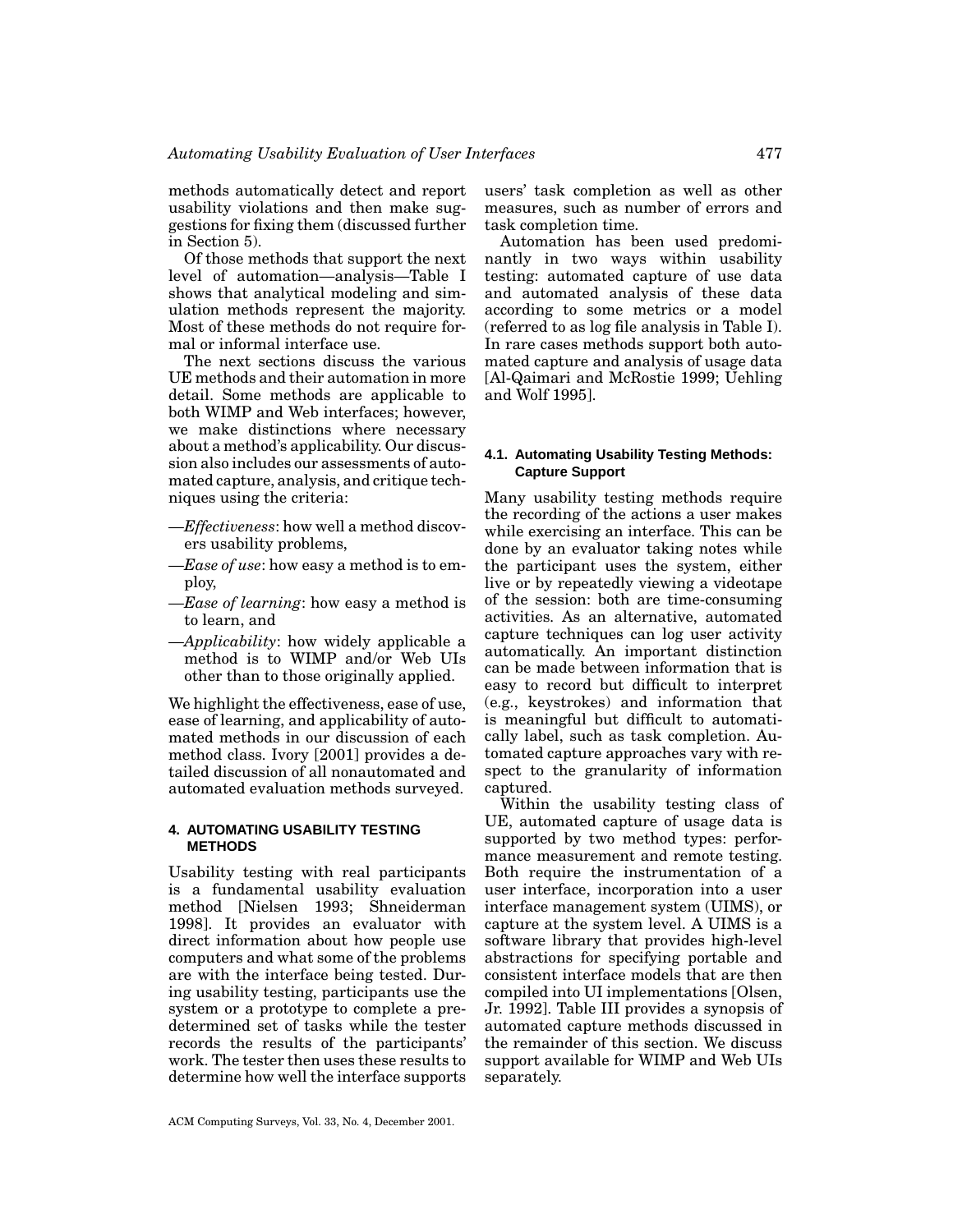**Table III.** Synopsis of Automated Capture Support for Usability Testing Methods<sup>a</sup>

| Method Class:<br>Usability Testing                                                |             |        |
|-----------------------------------------------------------------------------------|-------------|--------|
| <b>Automation Type: Capture</b>                                                   |             |        |
| Performance Measurement—record usage data during test (7 methods)<br>Method Type: |             |        |
| UE Method                                                                         |             | Effort |
| Log low-level events (Hammontree et al. [1992])                                   | <b>WIMP</b> | F      |
| Log UIMS events (UsAGE, IDCAT)                                                    | WIMP        | F      |
| Log system-level events (KALDI)<br>F<br><b>WIMP</b>                               |             |        |
| Log Web server requests (Scholtz and Laskowski [1998])                            | Web         | F      |
| Log client-side activities (WebVIP, WET)                                          | Web         | F      |
| Remote Testing—tester and user are not colocated (3 methods)<br>Method Type:      |             |        |
| UE Method                                                                         |             | Effort |
| Employ same-time different-place testing (KALDI)                                  | WIMP, Web   | ΙF     |
| Employ different-time different-place testing (journaled sessions)                | WIMP, Web   | ΙF     |
| Analyze a Web site's information organization (WebCAT)                            | Web         | ΙF     |

<sup>a</sup>The effort level for each method is represented as: minimal (blank), formal  $(F)$ , informal  $(I)$ , and model (M).

4.1.1. Automating Usability Testing Methods: Capture Support—WIMP UIs. Performance measurement methods record usage data (e.g., a log of events and times when events occurred) during a usability test. Video recording and event logging tools [Al-Qaimari and McRostie 1999; Hammontree et al. 1992; Uehling and Wolf 1995] are available to automatically and accurately align timing data with user interface events. Some event logging tools (e.g., Hammontree et al. [1992]) record events at the keystroke or system level. Recording data at this level produces voluminous log files and makes it difficult to map recorded usage into high-level tasks.

As an alternative, two systems log events within a UIMS. UsAGE (user action graphing effort)<sup>2</sup> [Uehling and Wolf 1995] enables the evaluator to replay logged events, meaning it can replicate logged events during playback. This requires that the same study data (databases, documents) be available during playback as were used during the usability test. IDCAT (integrated data capture and analysis tool) [Hammontree et al. 1992] logs events and automatically filters and classifies them into meaningful actions. This system requires a video recorder to synchronize taped footage with logged events. KALDI (keyboard/mouse action logger and display instrument)

 $^2$  This method is not to be confused with the  $\mathbf{UsAGE}$ analytical modeling approach discussed in Section 7.

[Al-Qaimari and McRostie 1999] supports event logging and screen capturing via Java and does not require special equipment. Both KALDI and UsAGE also support log file analysis (see Section 4.2).

Remote testing methods enable testing between a tester and participant who are not colocated. In this case the evaluator is not able to observe the participant directly, but can gather data about the process over a computer network. Remote testing methods are distinguished according to whether a tester observes the participant during testing. Same-time different-place and different-time different-place are two major remote testing approaches [Hartson et al. 1996].

In same-time different-place or remotecontrol testing the tester observes the participant's screen through network transmissions (e.g., using PC Anywhere or Timbuktu) and may be able to hear what the participant says via a speaker telephone or a microphone affixed to the computer. Software makes it possible for the tester to interact with the participant during the test, which is essential for techniques such as the question-asking or thinking-aloud protocols that require such interaction.

The tester does not observe the participant during different-time differentplace testing. An example of this approach is the journaled session [Nielsen 1993], in which software guides the participant through a testing session and logs the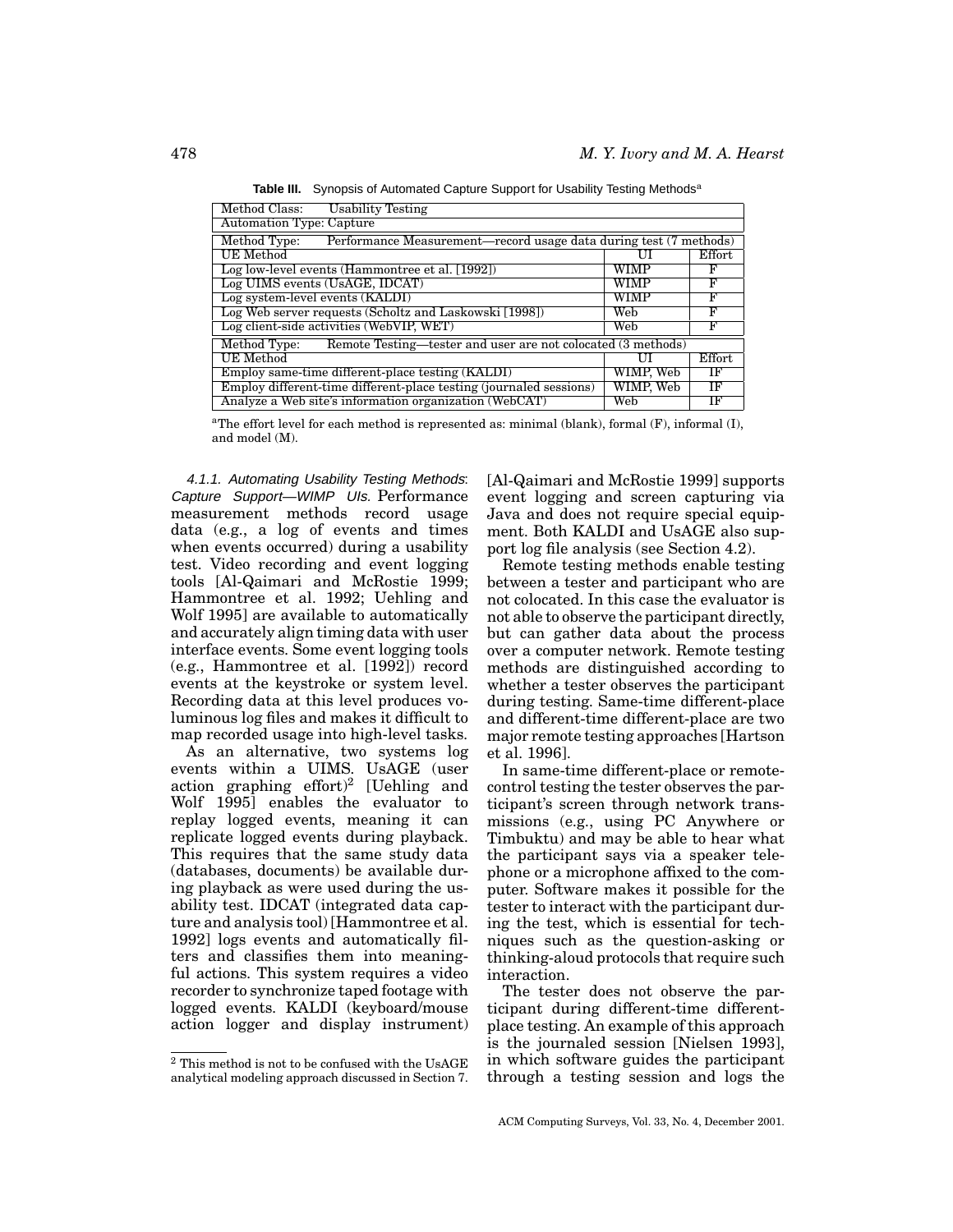results. Evaluators can use this approach with prototypes to get feedback early in the design process, as well as with released products. In the early stages, evaluators distribute disks containing a prototype of a software product and embedded code for recording users' actions. Users experiment with the prototype and return the disks to evaluators upon completion. It is also possible to embed dialog boxes within the prototype in order to record user comments or observations during usage. For released products, evaluators use this method to capture statistics about the frequency with which the user has used a feature or the occurrence of events of interest (e.g., error messages). This information is valuable for optimizing frequently used features and the overall usability of future releases.

Remote testing approaches allow for wider testing than traditional methods, but evaluators may experience technical difficulties with hardware and/or software components (e.g., inability to correctly configure monitoring software or network failures). This can be especially problematic for same-time different-place testing where the tester needs to observe the participant during testing. Most techniques also have restrictions on the types of UIs to which they can be applied. This is mainly determined by the underlying hardware (e.g., PC Anywhere only operates on PC platforms) [Hartson et al. 1996]. KALDI, mentioned above, also supports remote testing. Since it was developed in Java, evaluators can use it for same- and different-time testing of Java applications on a wide range of computing platforms.

4.1.2. Automating Usability Testing Methods: Capture Support—Web UIs. The Web enables remote testing and performance measurement on a much larger scale than is feasible with WIMP interfaces. Both same-time different-place and differenttime different-place approaches can be employed for remote testing of Web UIs. Similar to journaled sessions, Web servers maintain usage logs and automatically generate a log file entry for each request.

These entries include the IP address of the requester, request time, name of the requested Web page, and in some cases the URL of the referring page (i.e., from where the user came). Server logs cannot record user interactions that occur only on the client side (e.g., use of withinpage anchor links or back button), and the validity of server log data is questionable due to caching by proxy servers and browsers [Etgen and Cantor 1999; Scholtz and Laskowski 1998]. Server logs may not reflect usability, especially since these logs are often difficult to interpret [Schwartz 2000] and users' tasks may not be discernible [Byrne et al. 1999; Schwartz 2000].

Client-side logs capture more accurate, comprehensive usage data than serverside logs because they allow all browser events to be recorded. Such logging may provide more insight about usability. On the downside, it requires every Web page to be modified to log usage data, or else use of an instrumented browser or special proxy server.

The NIST WebMetrics tool suite [Scholtz and Laskowski 1998] captures client-side usage data. This suite includes WebVIP (web visual instrumentor program), a visual tool that enables the evaluator to add event handling code to Web pages. This code automatically records the page identifier and a time- stamp in an ASCII file every time a user selects a link. (This package also includes a visualization tool, VISVIP [Cugini and Scholtz 1999], for viewing logs collected with WebVIP; see Section 4.2.) Using these client-side data, the evaluator can accurately measure time spent on tasks or particular pages as well as study use of the back button and user clickstreams. Despite its advantages over server-side logging, WebVIP requires the evaluator to make a copy of an entire Web site, which could lead to invalid path specifications and other difficulties with getting the copied site to function properly. The evaluator must also add logging code to each individual link on a page. Since WebVIP only collects data on selected HTML links, it does not record interactions with other Web objects, such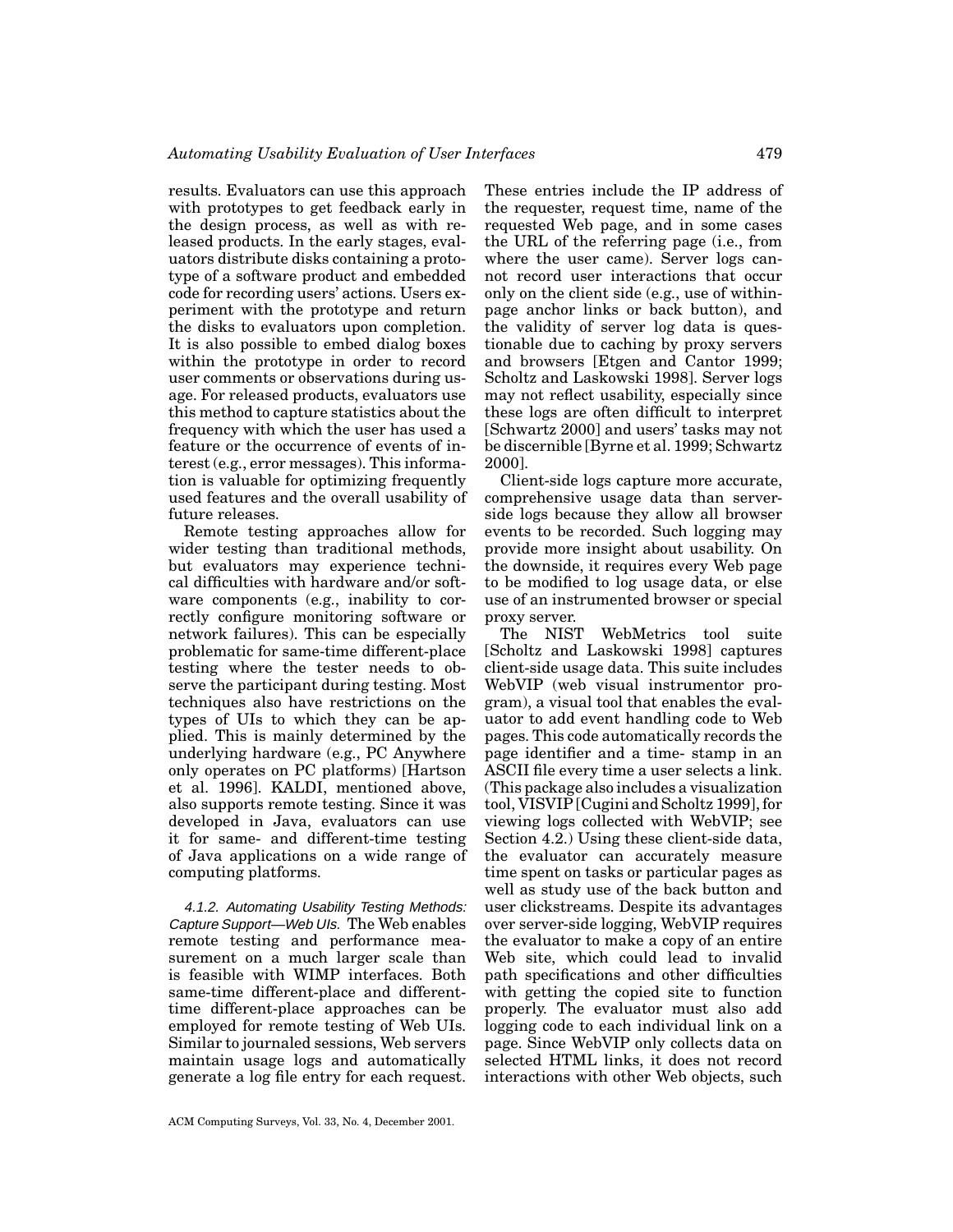as forms. It also does not record usage of external or noninstrumented links.

Similar to WebVIP, the Web eventlogging tool (WET) [Etgen and Cantor 1999] supports the capture of clientside data, including clicks on Web objects, window resizing, typing in a form object, and form resetting. WET interacts with Microsoft Internet Explorer and Netscape Navigator to record browser event information, including the type of event, a timestamp, and the documentwindow location. This gives the evaluator a more complete view of the user's interaction with a Web interface than WebVIP. WET does not require as much effort to employ as WebVIP, nor does it suffer from the same limitations. To use this tool, the evaluator specifies events (e.g., clicks, changes, loads, and mouseovers) and event-handling functions in a text file on the Web server; sample files are available to simplify this step. The evaluator must also add a single call to the text file within the <head> tag of each Web page to be logged. Currently, the log file analysis for both WebVIP and WET is manual. Future work has been proposed to automate this analysis.

The NIST WebMetrics tool suite also includes WebCAT (category analysis tool), a tool that aids in Web site category analysis, by a technique sometimes known as card sorting [Nielsen 1993]. In nonautomated card sorting, the evaluator (or a team of evaluators) writes concepts on pieces of paper, and users group the topics into piles. The evaluator manually analyzes these groupings to determine a good category structure. WebCAT allows the evaluator to test proposed topic categories for a site via a category matching task (a variation of card sorting where users assign concepts to predefined categories); this task can be completed remotely by users. Results are compared to the designer's category structure, and the evaluator can use the analysis to inform the best information organization for a site. WebCAT enables wider testing and faster analysis than traditional card sorting, and helps make the technique scale for a large number of topic categories.

4.1.3. Automating Usability Testing Methods: Capture Support—Discussion. Automated capture methods represent important first steps toward informing UI improvements: they provide input data for analysis and in the case of remote testing, enable the evaluator to collect data for a larger number of users than traditional methods. Without this automation, evaluators would have to manually record usage data, expend considerable time reviewing videotaped testing sessions or, in the case of the Web, rely on questionable server logs. Methods such as KALDI and WET capture high-level events that correspond to specific tasks or UI features. KALDI also supports automated analysis of captured data, discussed below.

Table III summarizes performance measurement and remote testing methods discussed in this section. It is difficult to assess the ease of use and learning of these approaches, especially IDCAT and remote testing approaches that require integration of hardware and software components, such as video recorders and logging software. For Web site logging, WET appears to be easier to use and learn than WebVIP. It requires the creation of an event handling file and the addition of a small block of code in each Web page header, whereas WebVIP requires the evaluator to add code to every link on all Web pages. WET also enables the evaluator to capture more comprehensive usage data than WebVIP. WebCAT appears straightforward to use and learn for topic category analysis. Both remote testing and performance measurement techniques have restrictions on the types of UIs to which they can be applied. This is mainly determined by the underlying hardware (e.g., PC Anywhere only operates on PC platforms) or UIMS, although KALDI can potentially be used to evaluate Java applications on a wide range of platforms.

# **4.2. Automating Usability Testing Methods: Analysis Support**

Log file analysis methods automate analysis of data captured during formal or informal interface use. Since Web servers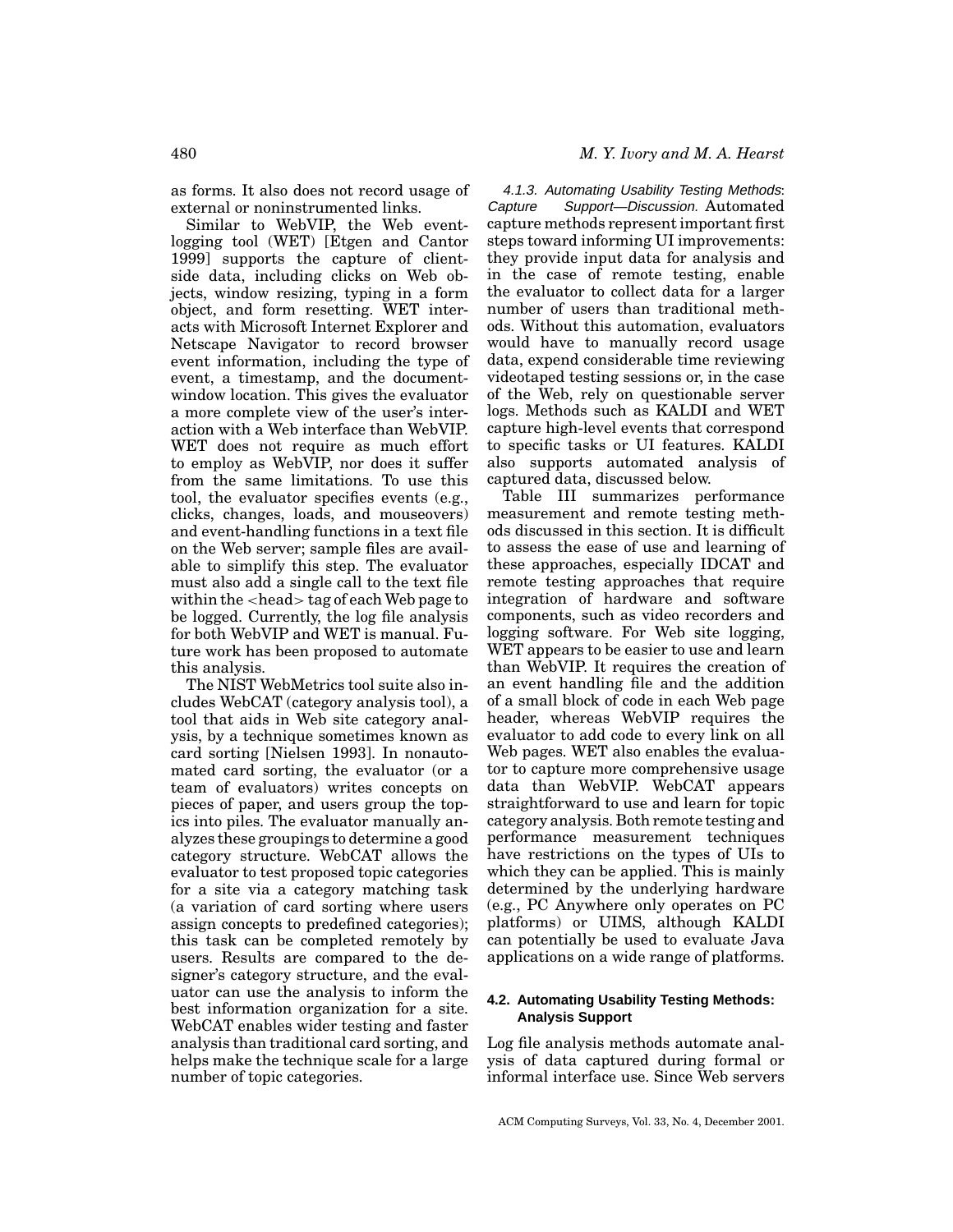**Table IV.** Synopsis of Automated Analysis Support for Usability Testing Methods<sup>a</sup>

| Method Class:<br><b>Usability Testing</b>                                                                                                  |               |  |  |
|--------------------------------------------------------------------------------------------------------------------------------------------|---------------|--|--|
|                                                                                                                                            |               |  |  |
|                                                                                                                                            |               |  |  |
| UП                                                                                                                                         | <b>Effort</b> |  |  |
| WIMP                                                                                                                                       | ΙF            |  |  |
| Web                                                                                                                                        | ΙF            |  |  |
| WIMP                                                                                                                                       | ΙF            |  |  |
| WIMP                                                                                                                                       | ΙF            |  |  |
| <b>WIMP</b>                                                                                                                                | <b>IFM</b>    |  |  |
|                                                                                                                                            | ΙF            |  |  |
|                                                                                                                                            | ΙF            |  |  |
| Statistical analysis or visualization of log files (traffic- and time-based)<br>analyses, VISVIP, Starfield, and Dome Tree visualizations) |               |  |  |
|                                                                                                                                            | WIMP<br>Web   |  |  |

aThe effort level for each method is represented as: minimal (blank), formal (F), informal (I), and model (M).

automatically log client requests, log file analysis is a heavily used methodology for evaluating Web interfaces [Drott 1998; Fuller and de Graaff 1996; Hochheiser and Shneiderman 2001; Sullivan 1997]. Our survey reveals four general approaches for analyzing WIMP and Web log files: metricbased, pattern-matching, task-based, and inferential. Table IV provides a synopsis of automated analysis methods discussed in the remainder of this section. We discuss support available for the four general approaches separately.

4.2.1. Automating Usability Testing Methods: Analysis Support—Metric-Based Analysis of Log Files. Metric-based approaches generate quantitative performance measurements. Three examples for WIMP interfaces are DRUM [Macleod and Rengger 1993], the MIKE UIMS [Olsen, Jr. and Halversen 1988], and AMME (automatic mental model evaluator) [Rauterberg 1995, 1995b; Rauterberg and Aeppili 1995]. DRUM enables the evaluator to review a videotape of a usability test and manually log starting and ending points for tasks. DRUM processes this log and derives several measurements, including: task completion time, user efficiency (i.e., effectiveness divided by task completion time), and productive period (i.e., portion of time the user did not have problems). DRUM also synchronizes the occurrence of events in the log with videotaped footage, thus speeding up video analysis.

to assess the usability of a UI specified as a model that can be rapidly changed and compiled into a functional UI. MIKE captures usage data and generates a number of general, physical, logical, and visual metrics, including performance time, command frequency, the number of physical operations required to complete a task, and required changes in the user's focus of attention on the screen. MIKE also calculates these metrics separately for command selection (e.g., traversing a menu, typing a command name, or hitting a button) and command specification (e.g., entering arguments for a command) to help the evaluator locate specific problems within the UI.

The MIKE UIMS enables an evaluator

AMME employs Petri nets [Petri 1973] to reconstruct and analyze the user's problem-solving process. It requires a specially formatted log file and a manually created system description file (i.e., a list of interface states and a state transition matrix) in order to generate the Petri net. It then computes measures of behavioral complexity (i.e., steps taken to perform tasks), routinization (i.e., repetitive use of task sequences), and ratios of thinking versus waiting time. User studies with novices and experts validated these quantitative measures and showed behavioral complexity to correlate negatively with learning (i.e., less steps are taken to solve tasks as a user learns the interface) [Rauterberg and Aeppili 1995].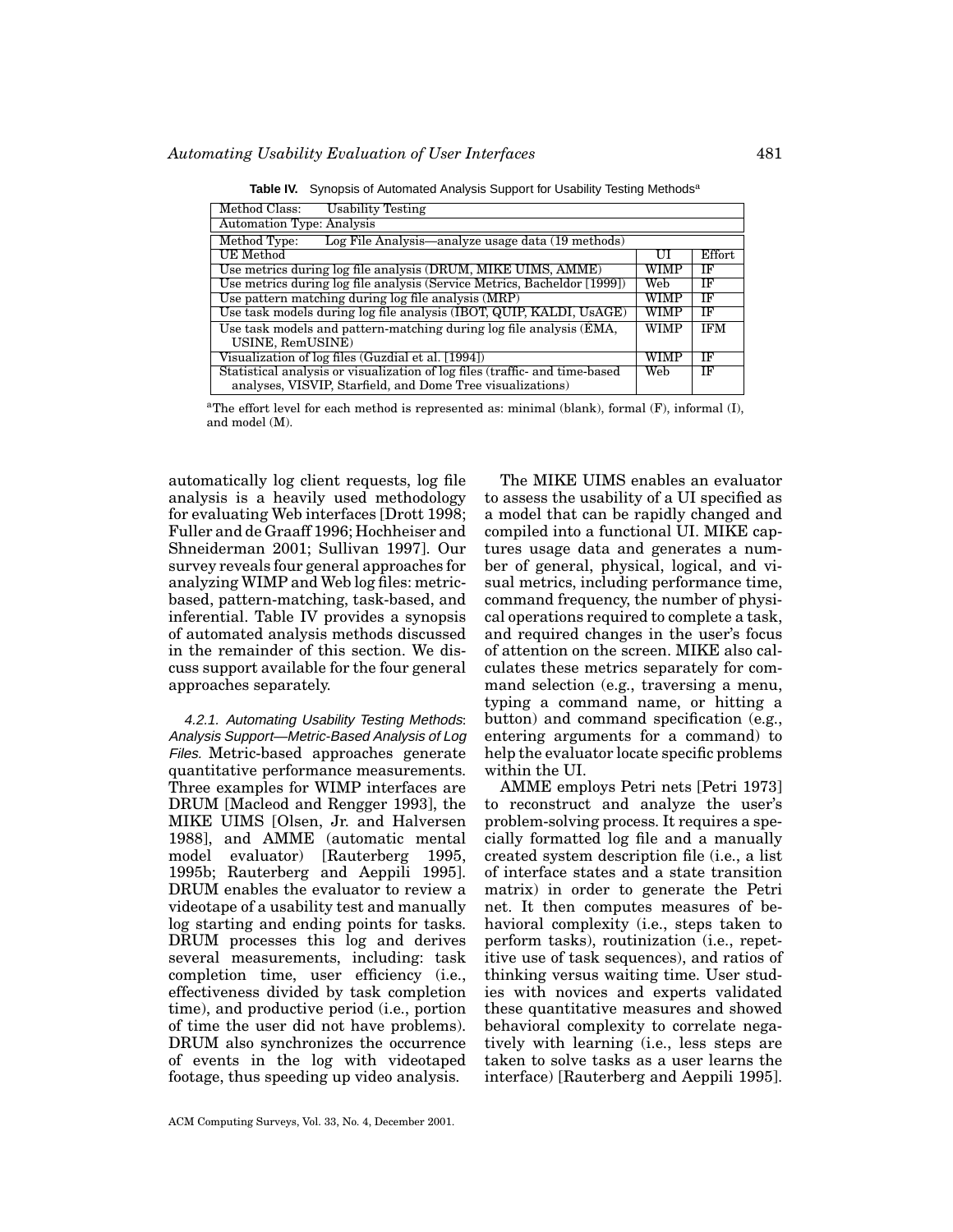Hence, the behavioral complexity measure provides insight on interface complexity. It is also possible to simulate the generated Petri net (see Section 8) to further analyze the user's problem-solving and learning processes. Multidimensional scaling and Markov analysis tools are available for comparing multiple Petri nets (e.g., nets generated from novice and expert user logs). Since AMME processes log files, it could easily be extended to Web interfaces.

For the Web, site analysis tools developed by Service Metrics [1999] and others [Bacheldor 1999] allow evaluators to pinpoint performance bottlenecks, such as slow server response time, that may have a negative impact on the usability of a Web site. Service Metrics' tools, for example, can collect performance measures from multiple geographical locations under various access conditions. In general, performance measurement approaches focus on server and network performance, but provide little insight into the usability of the Web site itself.

4.2.2. Automating Usability Testing Methods: Analysis Support—Pattern-Matching Analysis of Log Files. Pattern-matching approaches, such as MRP (maximum repeating pattern) [Siochi and Hix 1991], analyze user behavior captured in logs. MRP detects and reports repeated user actions (e.g., consecutive invocations of the same command and errors) that may indicate usability problems. Studies with MRP showed the technique to be useful for detecting problems with expert users, but additional data prefiltering was required for detecting problems with novice users. Whether the evaluator performed this prefiltering or it was automated is unclear in the literature.

Three evaluation methods employ pattern matching in conjunction with task models. We discuss these methods immediately below.

4.2.3. Automating Usability Testing Methods: Analysis Support—Task-Based Analysis of Log Files. Task-based approaches analyze discrepancies between the designer's anticipation of the user's task model and what a user actually does while using the system. The IBOT system [Zettlemoyer et al. 1999] automatically analyzes log files to detect task completion events. The IBOT system interacts with Windows operating systems to capture low-level window events (e.g., keyboard and mouse actions) and screen buffer information (i.e., a screen image that can be processed to automatically identify widgets). The system then combines this information into interface abstractions (e.g., menu select and menubar search operations). Evaluators can use the system to compare user and designer behavior on these tasks and to recognize patterns of inefficient or incorrect behaviors during task completion. Without such a tool, the evaluator has to study the log files and do the comparison manually. Future work has been proposed to provide critique support.

The QUIP (quantitative user interface profiling) tool [Helfrich and Landay 1999] and KALDI [Al-Qaimari and McRostie 1999] (see previous section) provide more advanced approaches to task-based, log file analysis for Java-based UIs. Unlike other approaches, QUIP aggregates traces of multiple user interactions and compares the task flows of these users to the designer's task flow. QUIP encodes quantitative time- and trace-based information into directed graphs (see Figure 2). For example, the average time between actions is indicated by the color of each arrow, and the proportion of users who performed a particular sequence of actions is indicated by the width of each arrow. The designer's task flow is indicated by the diagonal shading in Figure 2. Currently, the evaluator must program the UI to collect the necessary usage data, and must manually analyze the graphs to identify usability problems.

KALDI captures usage data and screen shots for Java applications. It also enables the evaluator to classify tasks (both manually and via automatic filters), compare user performance on tasks, and play back synchronized screen shots. It depicts logs graphically in order to facilitate analysis.

UsAGE [Uehling and Wolf 1995], which also supports logging usage data within a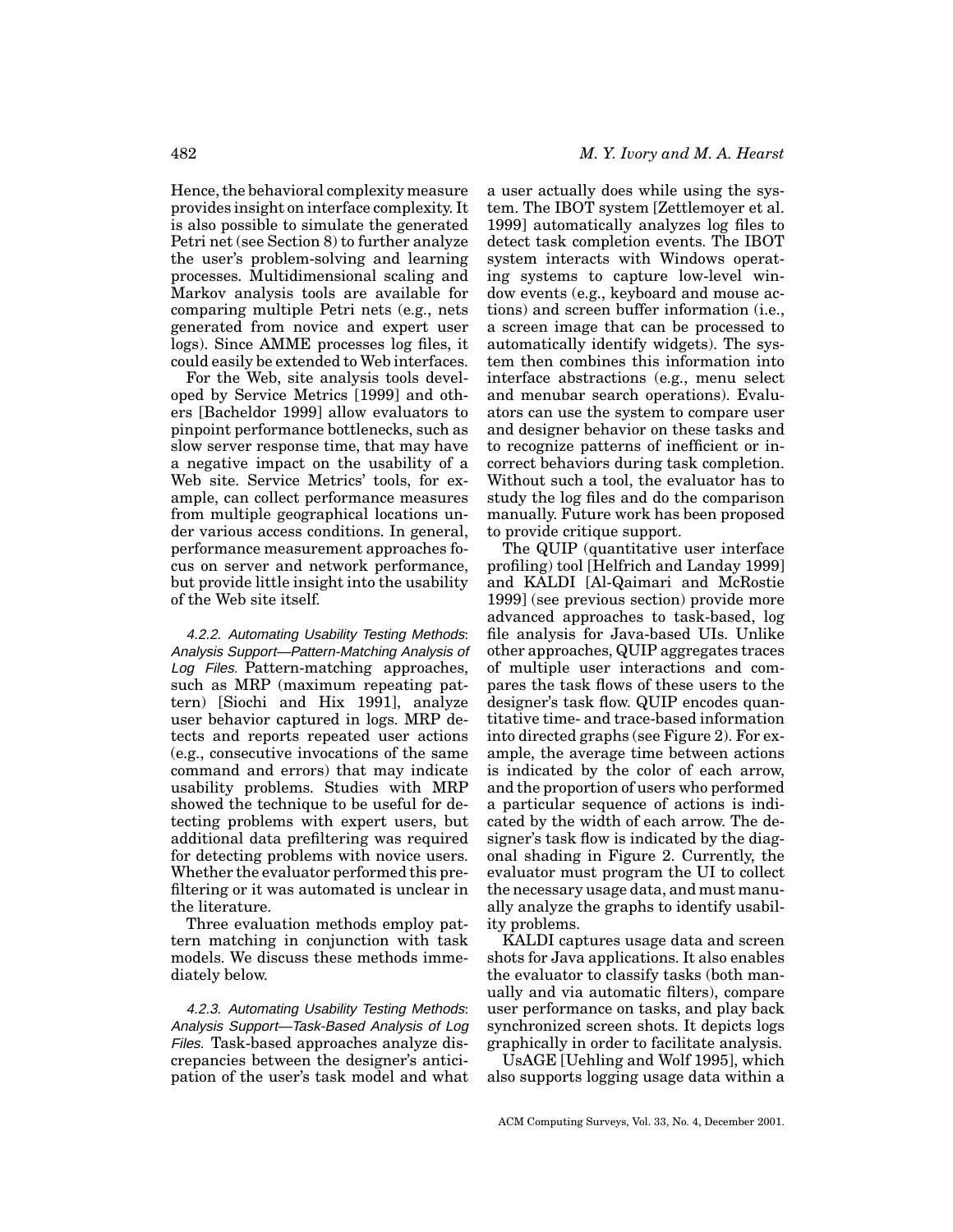

**Fig. 2**. QUIP usage profile contrasting task flows for two users to the designer's task flow (diagonal shading) [Helfrich and Landay 1999]. Each node represents a user action, and arrows indicate actions taken by users. The width of arrows denotes the fraction of users completing actions, and the color of arrows reflects the average time between actions (darker colors correspond to longer times). Reprinted with permission of the authors.

UIMS, provides a similar graphical presentation for comparing event logs for expert and novice users. However, graph nodes are labeled with UIMS event names, thus making it difficult to map events to specific interface tasks. To mitigate this shortcoming, UsAGE allows the evaluator to replay recorded events in the interface.

Several systems incorporate pattern matching (see discussion above) into their analyses. This combination results in the most advanced log file analysis of all of the approaches surveyed. These systems include EMA (automatic analysis mecha- ´ nism for the ergonomic evaluation of user interfaces) [Balbo 1996], USINE (user interface evaluator) [Lecerof and Paterno` 1998], and RemUSINE (remote user interface evaluator) [Paternò and Ballardin 1999], all discussed below.

EMA uses a manually created dataflow ´ task model and standard behavior heuristics to flag usage patterns that may indicate usability problems. EMA extends the ´ MRP approach (repeated command execution) to detect additional patterns, including immediate task cancellation, shifts in direction during task completion, and discrepancies between task completion and the task model. EMA outputs results in ´ an annotated log file, which the evaluator must manually inspect to identify usability problems. Application of this technique to the evaluation of ATM (automated teller machine) usage corresponded with problems identified using standard heuristic evaluation [Balbo 1996].

USINE [Lecerof and Paternò 1998] employs the ConcurTaskTrees [Paterno et al. 1997] notation to express temporal relationships among UI tasks (e.g., enabling, disabling, and synchronization). Using this information, USINE looks for precondition errors (i.e., task sequences that violate temporal relationships) and also reports quantitative metrics (e.g., task completion time) and information about task patterns, missing tasks, and user preferences reflected in the usage data. Studies with a graphical interface showed that USINE's results correspond with empirical observations and highlight the source of some usability problems. To use the system, evaluators must create task models using the ConcurTask-Trees editor as well as a table specifying mappings between log entries and the task model. USINE processes log files and outputs detailed reports and graphs to highlight usability problems. RemUSINE [Paternò and Ballardin 1999] is an extension that analyzes multiple log files (typically captured remotely) to enable comparison across users.

4.2.4. Automating Usability Testing Methods: Analysis Support—Inferential Analysis of Log Files. Inferential analysis of Web log files includes both statistical and visualization techniques. Statistical approaches include traffic-based analysis (e.g., pages per visitor or visitors per page) and timebased analysis (e.g., clickstreams and page-view durations) [Drott 1998; Fuller and de Graaff 1996; Sullivan 1997; Theng and Marsden 1998]. Some methods require manual preprocessing or filtering of the logs before analysis. Furthermore, the evaluator must interpret reported measures in order to identify usability problems. Software tools, such as WebTrends [WebTrends Corporation 2000], facilitate analysis by presenting results in graphical and report formats.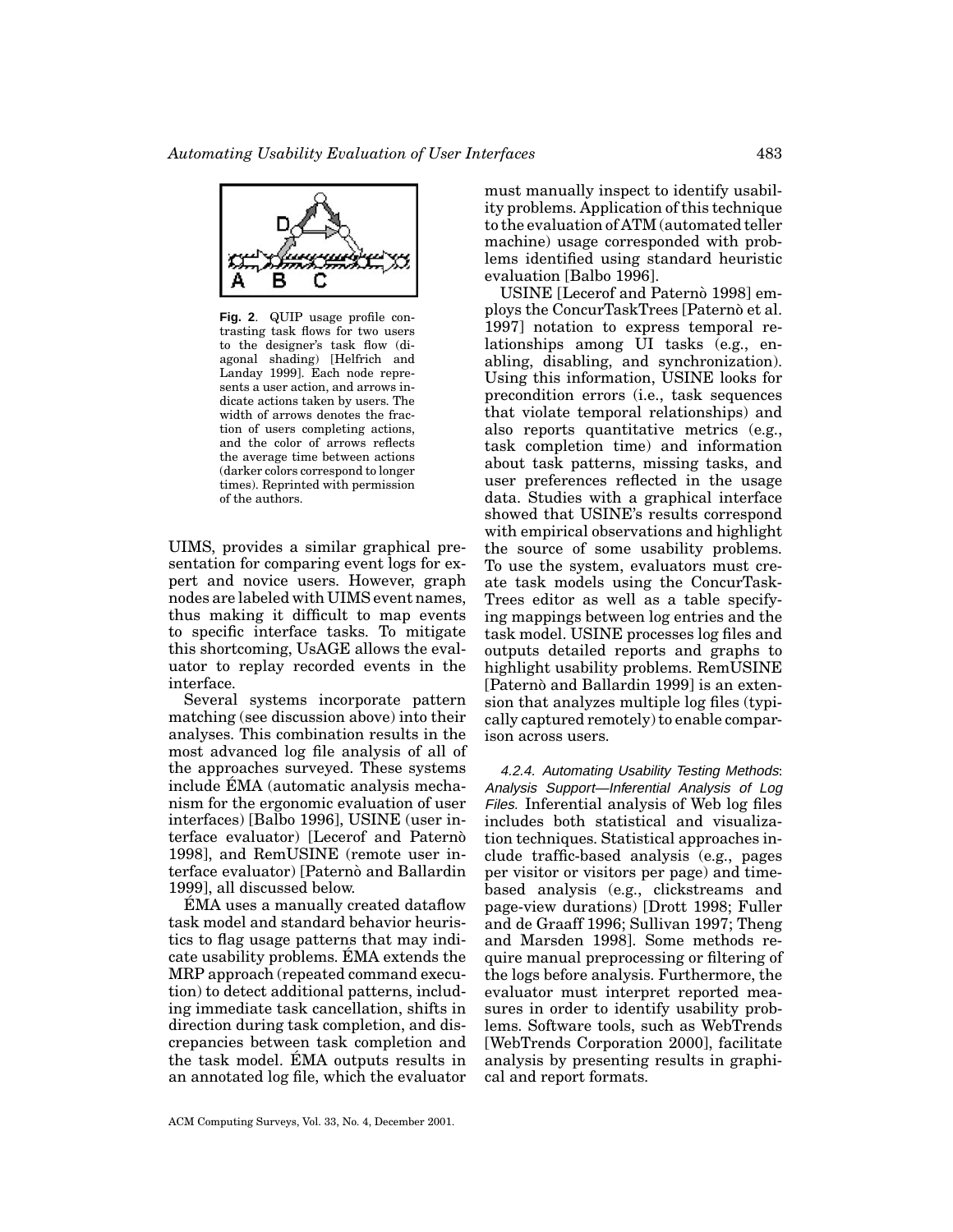Statistical analysis is largely inconclusive for Web server logs, since they provide only a partial trace of user behavior and timing estimates may be skewed by network latencies. Server log files are also missing valuable information about what tasks users want to accomplish [Byrne et al. 1999; Schwartz 2000]. Nonetheless, statistical analysis techniques have been useful for improving usability and enable ongoing, cost-effective evaluation throughout the life of a site [Fuller and de Graaff 1996; Sullivan 1997].

Visualization is also used for inferential analysis of WIMP and Web log files [Chi et al. 2000; Cugini and Scholtz 1999; Guzdial et al. 1994; Hochheiser and Shneiderman 2001]. It enables evaluators to filter, manipulate, and render log file data in a way that ideally facilitates analysis. Guzdial et al. [1994] propose several techniques for analyzing WIMP log files, such as color-coding patterns and command usage, tracking screen updates, and tracking mouseclick locations and depth (i.e., number of times the user clicked the mouse in screen areas). However, there is no discussion of how effective these approaches are in supporting analysis.

Starfield visualization [Hochheiser and Shneiderman 2001] is one approach that enables evaluators to interactively explore Web server log data in order to gain an understanding of human factors issues related to visitation patterns. This approach combines the simultaneous display of a large number of individual datapoints (e.g., URLs requested vs. time of requests) in an interface that supports zooming, filtering, and dynamic querying [Ahlberg and Shneiderman 1994]. Visualizations provide a high-level view of usage patterns (e.g., usage frequency, correlated references, bandwidth usage, HTTP errors, and patterns of repeated visits over time) that the evaluator must explore to identify usability problems. It would be beneficial to employ a statistical analysis approach to study traffic, clickstreams, and page views prior to exploring visualizations.

The Dome Tree visualization [Chi et al. 2000] provides an insightful representation of simulated (see Section 8) and actual Web usage captured in server log files. This approach maps a Web site into a three-dimensional surface representing the hyperlinks (see the top part of Figure 3). The location of links on the surface is determined by a combination of content similarity, link usage, and link structure of Web pages. The visualization highlights the most commonly traversed subpaths. An evaluator can explore these usage paths to possibly gain insight about the information "scent" (i.e., common topics among Web pages on the path) as depicted in the bottom window of Figure 3. This additional information may help the evaluator infer what the information needs of site users are, and more importantly, may help infer whether the site satisfies those needs. The Dome Tree visualization also reports a crude path traversal time based on the sizes of pages (i.e., number of bytes in HTML and image files) along the path. Server log accuracy limits the extent to which this approach can successfully indicate usability problems. As is the case for Starfield visualization, it would be beneficial to statistically analyze log files prior to using this approach.

VISVIP [Cugini and Scholtz 1999] is a three-dimensional tool for visualizing log files compiled by WebVIP during usability testing (see previous section). Figure 4 shows VISVIP's Web site (top graph) and usage path (bottom graph) depictions to be similar to the Dome Tree visualization approach. VISVIP generates a 2-D layout of the site where adjacent nodes are placed closer together than nonadjacent nodes. A third dimension reflects timing data as a dotted vertical bar at each node; the height is proportional to the amount of time. VISVIP also provides animation facilities for visualizing path traversal. Since WebVIP logs reflect actual task completion, prior statistical analysis is not necessary for VISVIP usage.

4.2.5. Automating Usability Testing Methods: Analysis Support—Discussion. Table IV summarizes log file analysis methods discussed in this section. Although the techniques vary widely on the four assessment criteria (effectiveness, ease of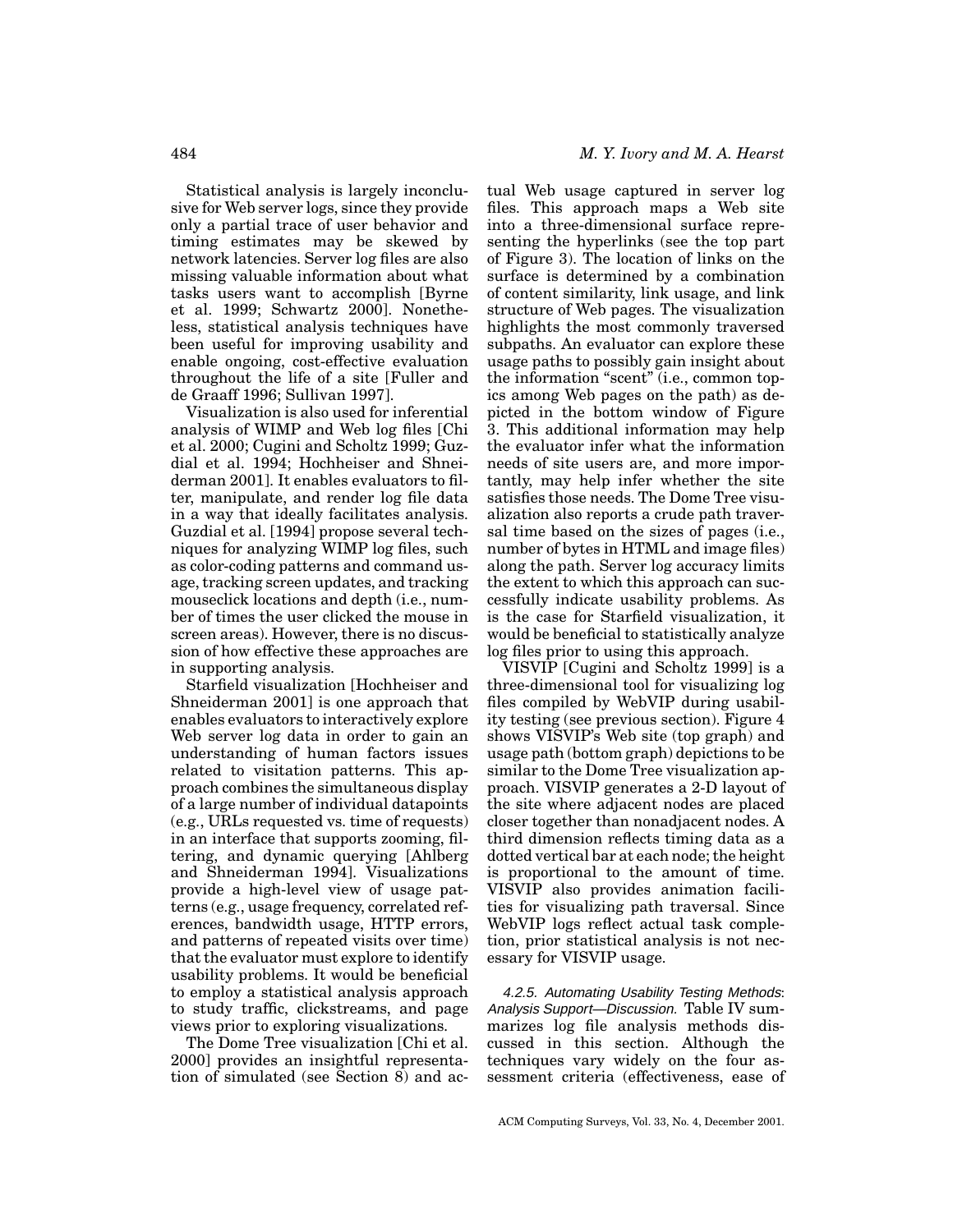

**Fig. 3**. Dome Tree visualization [Chi et al. 2000] of a Web site with a usage path displayed as a series of connected lines across the left side. The bottom part of the figure displays information about the usage path, including an estimated navigation time and information scent (i.e., common keywords along the path). Reprinted with permission of the authors.

use, ease of learning, and applicability), all approaches offer substantial benefits over the alternative—time-consuming, unaided analysis of potentially large amounts of raw data. Hybrid task-based

pattern-matching techniques like USINE may be the most effective (i.e., provide clear insight for improving usability via task analysis); however, they require additional effort and learning time over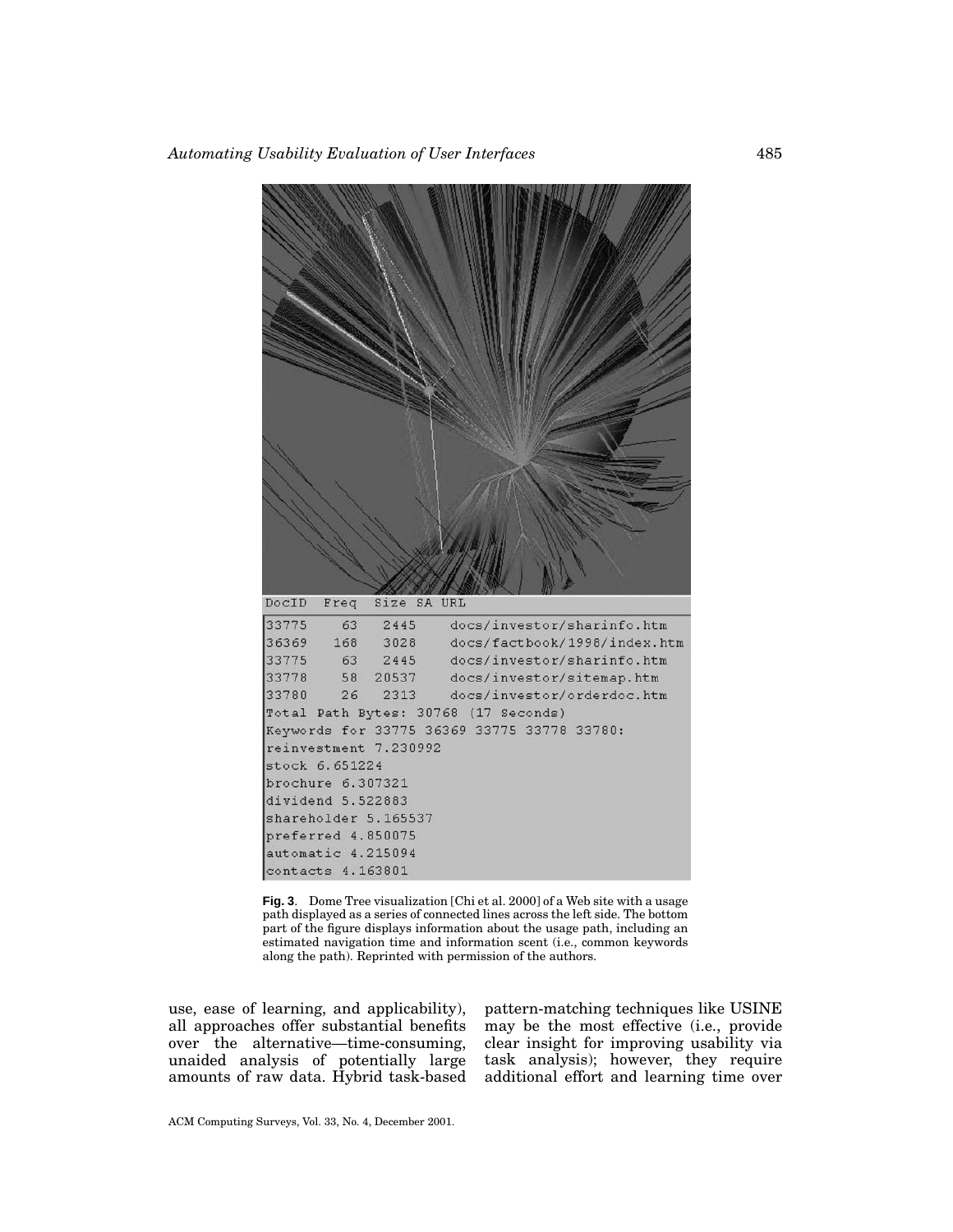

**Fig. 4**. VISVIP visualization [Cugini and Scholtz 1999] of a Web site (top part). The bottom part of the figure displays a usage path (series of directed lines on the left site) laid over a site. The top and bottom figures are for two different sites. Reprinted with permission of the authors.

ACM Computing Surveys, Vol. 33, No. 4, December 2001.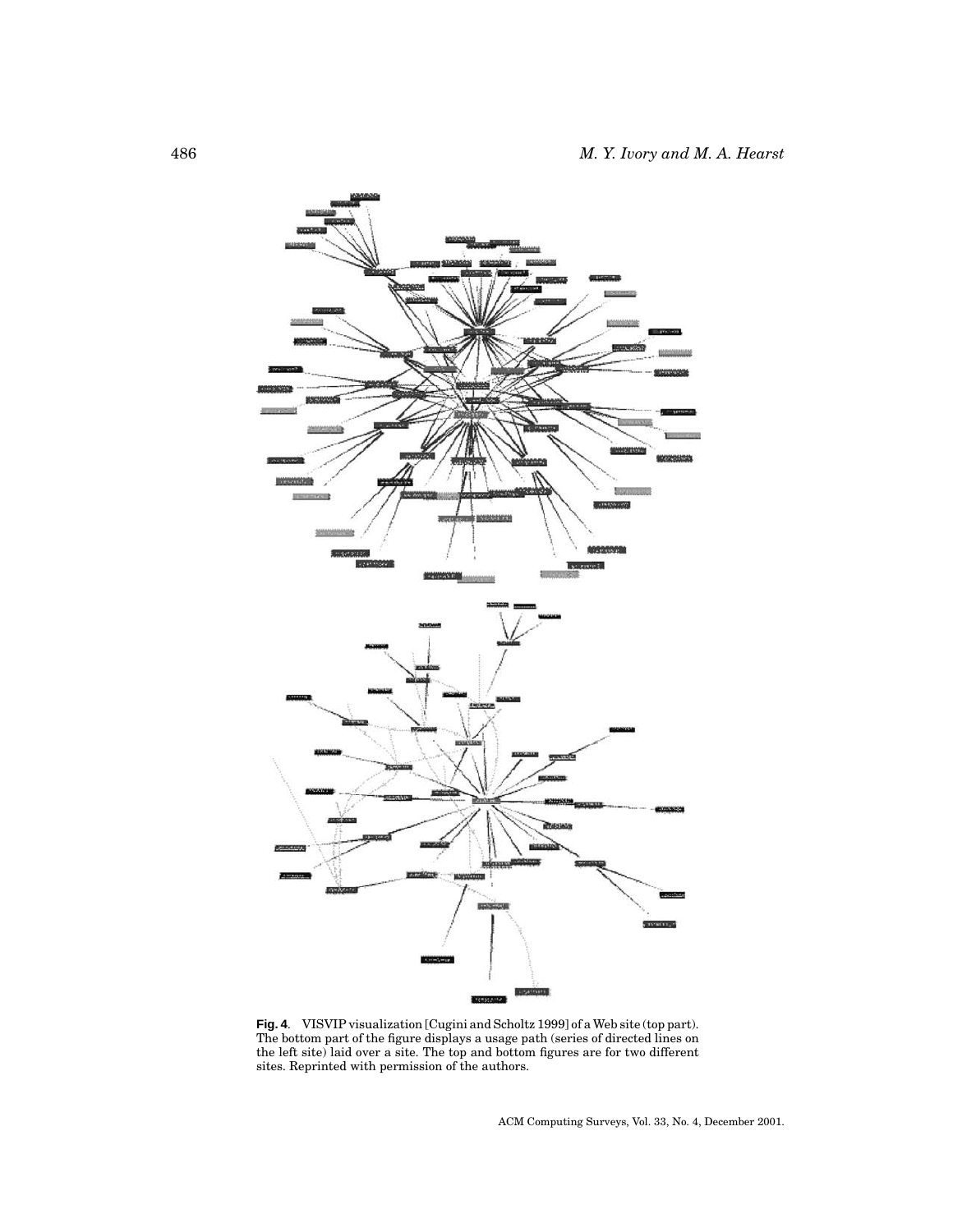Table V. Synopsis of Automated Capture Support for Inspection Methods<sup>a</sup>

| <b>Automation Type: Capture</b><br>Method Type:<br>Cognitive Walkthrough—expert simulates user's problem solving |             |               |
|------------------------------------------------------------------------------------------------------------------|-------------|---------------|
|                                                                                                                  |             |               |
| $(1 \text{ method})$                                                                                             |             |               |
| UE Method                                                                                                        | UП          | <b>Effort</b> |
| Software assists the expert with documenting a cognitive walkthrough                                             | <b>WIMP</b> | F             |

aThe effort level for each method is represented as: minimal (blank), formal (F), informal (I), and model (M).

simpler pattern-matching approaches; this additional effort is mainly in the development of task models. Although pattern-matching approaches are easier to use and learn, they only detect problems for prespecified usage patterns.

Metric-based approaches in the WIMP domain have been effective at associating measurements with specific interface aspects, such as commands and tasks, which can then be used to identify usability problems. AMME also helps the evaluator to understand the user's problem-solving process and conduct simulation studies. However, metric-based approaches require the evaluator to conduct more analysis to ascertain the source of usability problems than task-based approaches. Metric-based techniques in the Web domain focus on server and network performance, which provides little usability insight. Similarly, inferential analysis of Web server logs is limited by their accuracy and may provide inconclusive usability information.

Most of the techniques surveyed in this section could be applied to WIMP and Web UIs other than those demonstrated on, with the exception of the MIKE UIMS and UsAGE, which require a WIMP UI to be developed within a special environment. AMME could be employed for both Web and WIMP UIs, provided log files and system models are available.

### **5. AUTOMATING INSPECTION METHODS**

A usability inspection is an evaluation methodology whereby an evaluator examines the usability aspects of a UI design with respect to its conformance to a set of guidelines. Guidelines can range

from highly specific prescriptions to broad principles. Unlike other UE methods, inspections rely solely on the evaluator's judgment. A large number of detailed usability guidelines have been developed for WIMP interfaces [Open Software Foundation 1991; Smith and Mosier 1986] and Web interfaces [Comber 1995; Detweiler and Omanson 1996; Levine 1996; Lynch and Horton 1999; Web Accessibility Initiative 1999]. Common nonautomated inspection techniques are heuristic evaluation [Nielsen 1993] and cognitive walkthroughs [Lewis et al. 1990].

Designers have historically experienced difficulties following design guidelines [Borges et al. 1996; de Souza and Bevan 1990; Lowgren and Nordqvist 1992; Smith 1986]. One study has demonstrated that designers are biased towards aesthetically pleasing interfaces, regardless of efficiency [Sears 1995]. Because designers have difficulty applying design guidelines, automation has been predominately used within the inspection class to objectively check guideline conformance. Software tools assist evaluators with guideline review by automatically detecting and reporting usability violations and in some cases making suggestions for fixing them [Balbo 1995; Farenc and Palanque 1999]. Automated capture, analysis, and critique support is available for the guideline review and cognitive walkthrough method types, as described in the remainder of this section.

# **5.1. Automating Inspection Methods: Capture Support**

Table V summarizes capture support for inspection methods, namely, a system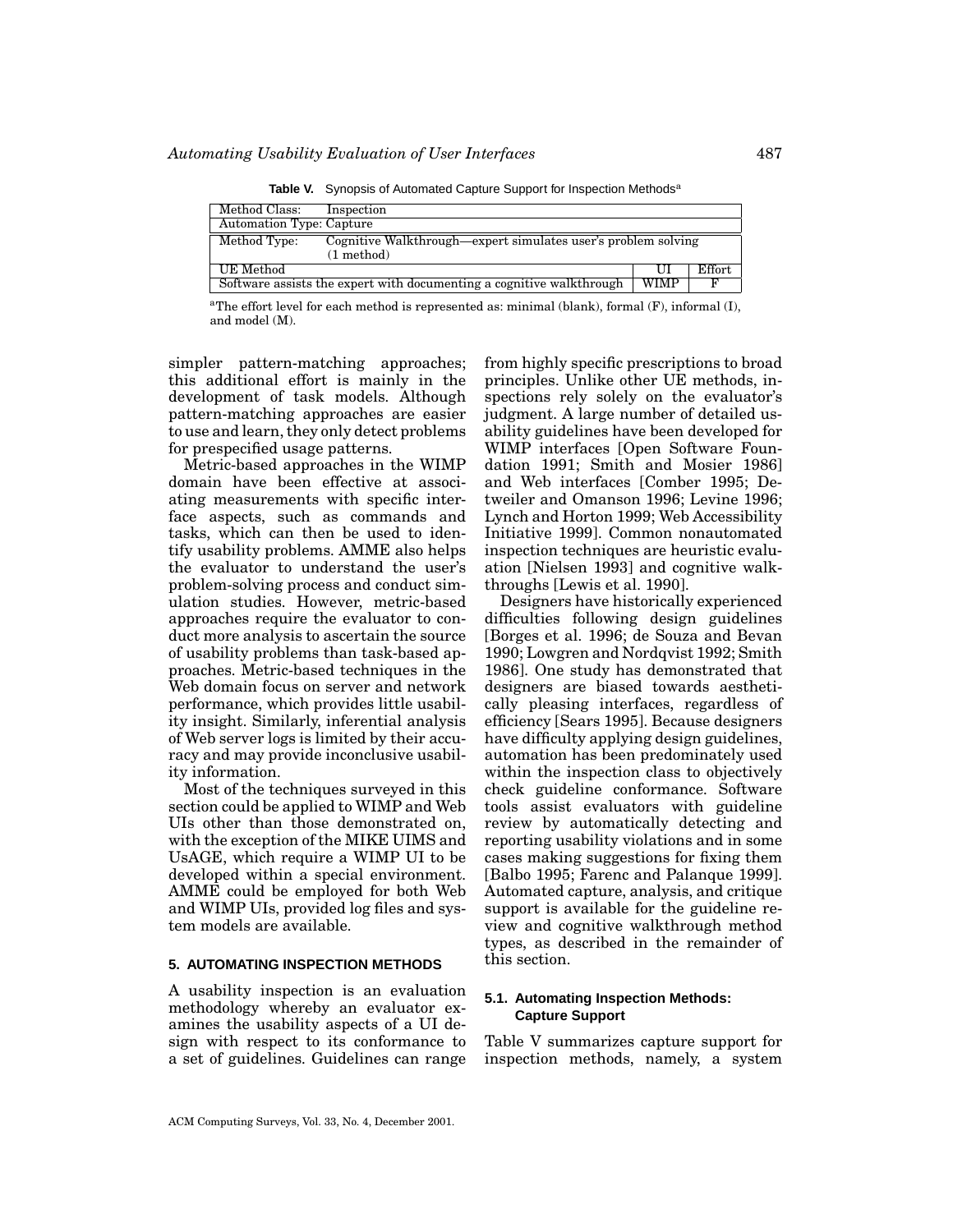**Table VI.** Synopsis of Automated Analysis Support for Inspection Methods<sup>a</sup>

| Method Class:<br>Inspection                                                      |      |        |
|----------------------------------------------------------------------------------|------|--------|
| <b>Automation Type: Analysis</b>                                                 |      |        |
| Guideline Review—expert checks guideline conformance (8 methods)<br>Method Type: |      |        |
| UE Method                                                                        | UI   | Effort |
| Use quantitative screen measures for analysis (AIDE,                             | WIMP |        |
| Parush et al. [1998])                                                            |      |        |
| Analyze terminology and consistency of UI elements (Sherlock)                    | WIMP |        |
| Analyze the structure of Web pages (Rating Game, HyperAT, Gentler)               | Web  |        |
| Use guidelines for analysis (WebSAT)                                             | Web  |        |
| Analyze the scanning path of a Web page (Design Advisor)                         | Web  |        |

<sup>a</sup>The effort level for each method is represented as: minimal (blank), formal  $(F)$ , informal  $(I)$ , and model (M).

developed to assist an evaluator with a cognitive walkthrough. During a cognitive walkthrough, an evaluator attempts to simulate a user's problem-solving process while examining UI tasks. At each step of a task, the evaluator assesses whether a user would succeed or fail to complete the step. Hence, the evaluator produces extensive documentation during this analysis. There was an early attempt to "automate" cognitive walkthroughs by prompting evaluators with walkthrough questions and enabling evaluators to record their analyses in HyperCard. Unfortunately, evaluators found this approach too cumbersome and time consuming to employ [Rieman et al. 1991].

# **5.2. Automating Inspection Methods: Analysis Support**

Table VI provides a synopsis of automated analysis methods for inspection-based usability evaluation, discussed in detail in the remainder of this section. All of the methods require minimal effort to employ; we denote this with a blank entry in the effort column. We discuss support available for WIMP and Web UIs separately.

5.2.1. Automating Inspection Methods: Analysis Support—WIMP UIs. Several quantitative measures have been proposed for evaluating interfaces. Tullis [1983] derived size measures (overall density, local density, number of groups, size of groups, number of items, and layout complexity). Streveler and Wasserman [1984] proposed "boxing," "hot-spot," and "alignment" analysis techniques. These early techniques were designed for alphanumeric displays, whereas more recent techniques evaluate WIMP interfaces. Vanderdonckt and Gillo [1994] proposed five visual techniques (physical composition, association and dissociation, ordering, and photographic techniques), which identified more visual design properties than traditional balance, symmetry, and alignment measures. Rauterberg [1996a] proposed and validated four measures (functional feedback, interactive directness, application flexibility, and dialog flexibility) to evaluate WIMP UIs. Quantitative measures have been incorporated into automated layout tools [Bodart et al. 1994; Kim and Foley 1993] as well as several automated analysis tools [Mahajan and Shneiderman 1997; Parush et al. 1998; Sears 1995], discussed immediately below.

Parush et al. [1998] developed and validated a tool for computing the complexity of dialog boxes implemented with Microsoft Visual Basic. It considers changes in the size of screen elements, the alignment and grouping of elements, as well as the utilization of screen space in its calculations. User studies demonstrated that tool results can be used to decrease screen search time and ultimately to improve screen layout. AIDE (semiautomated interface designer and evaluator) [Sears 1995] is a more advanced tool that helps designers assess and compare different design options using quantitative task-sensitive and task-independent metrics, including efficiency (i.e., distance of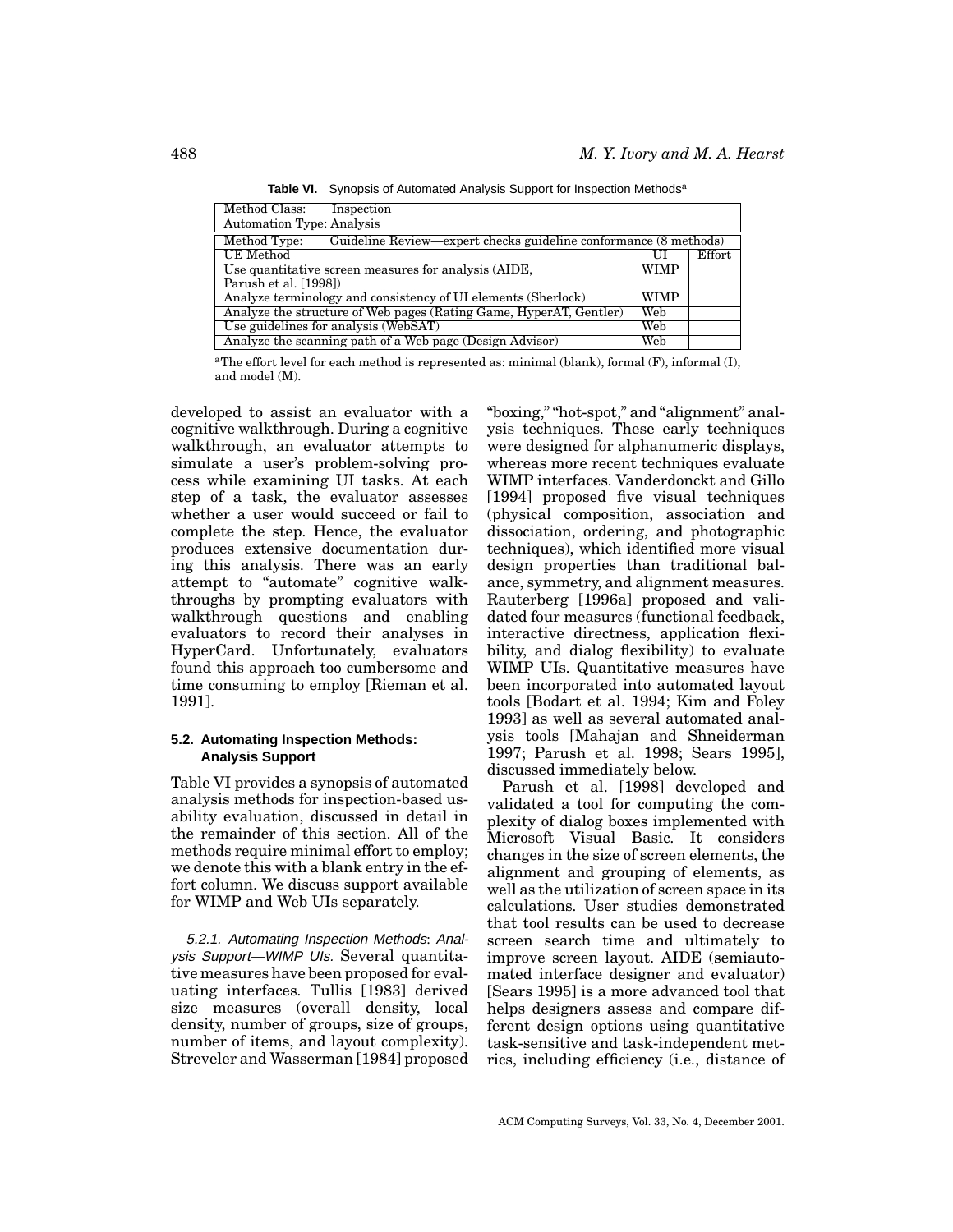cursor movement), vertical and horizontal alignment of elements, horizontal and vertical balance, and designer-specified constraints (e.g., position of elements). AIDE also employs an optimization algorithm to automatically generate initial UI layouts. Studies with AIDE showed it to provide valuable support for analyzing the efficiency of a UI and incorporating task information into designs.

Sherlock [Mahajan and Shneiderman 1997] is another automated analysis tool for Windows interfaces. Rather than assessing ergonomic factors, it focuses on task-independent consistency checking (e.g., same widget placement and labels) within the UI or across multiple UIs; user studies have shown a 10 to 25% speedup for consistent interfaces [Mahajan and Shneiderman 1997]. Sherlock evaluates visual properties of dialog boxes, terminology (e.g., identify confusing terms and check spelling), as well as button sizes and labels. Sherlock evaluates any Windows UI that has been translated into a special canonical format file; this file contains GUI object descriptions. Currently, there are translators for Microsoft Visual Basic and Microsoft Visual C++ resource files.

5.2.2. Automating Inspection Methods: Analysis Support—Web UIs. The Rating Game [Stein 1997] is an automated analysis tool that attempts to measure the quality of a set of Web pages using a set of easily measurable features. These include: an information feature (word to link ratio), a graphics feature (number of graphics on a page), a gadgets feature (number of applets, controls, and scripts on a page), and so on. The tool reports these raw measures without providing guidance for improving a Web page.

Two authoring tools from Middlesex University, HyperAT [Theng and Marsden 1998] and Gentler [Thimbleby 1997], perform a similar structural analysis at the site level. The goal of the Hypertext authoring tool (HyperAT) is to support the creation of well-structured hyperdocuments. It provides a structural analysis

which focuses on verifying that the breadths and depths within a page and at the site level fall within thresholds (e.g., depth is less than three levels). (HyperAT also supports inferential analysis of server log files similar to other log file analysis techniques; see Section 4.2.) Gentler [Thimbleby 1997] provides similar structural analysis but focuses on maintenance of existing sites rather than the design of new ones.

The Web static analyzer tool (SAT) [Scholtz and Laskowski 1998], part of the NIST WebMetrics suite of tools, assesses static HTML according to a number of usability guidelines, such as whether all graphics contain ALT attributes, the average number of words in link text, and the existence of at least one outgoing link on a page. Currently, WebSAT only processes individual pages and does not suggest improvements [Chak 2000]. Future plans for this tool include adding the ability to inspect the entire site more holistically in order to identify potential problems in interactions between pages.

Unlike other analysis approaches, the Design Advisor [Faraday 2000] enables visual analysis of Web pages. The tool uses empirical results from eye-tracking studies designed to assess the attentional effects of various elements, such as animation, images, and highlighting, in multimedia presentations [Faraday and Sutcliffe 1998]; these studies found motion, size, images, color, text style, and position to be scanned in this order. The Design Advisor determines and superimposes a scanning path on a Web page as depicted in Figure 5. It currently does not provide suggestions for improving scanning paths.

5.2.3. Automating Inspection Methods: Analysis Support—Discussion. Table VI summarizes automated analysis methods discussed in this section. All of the WIMP approaches are highly effective at checking for guidelines that can be operationalized. These include computing quantitative measures (e.g., the size of screen elements, screen space usage, and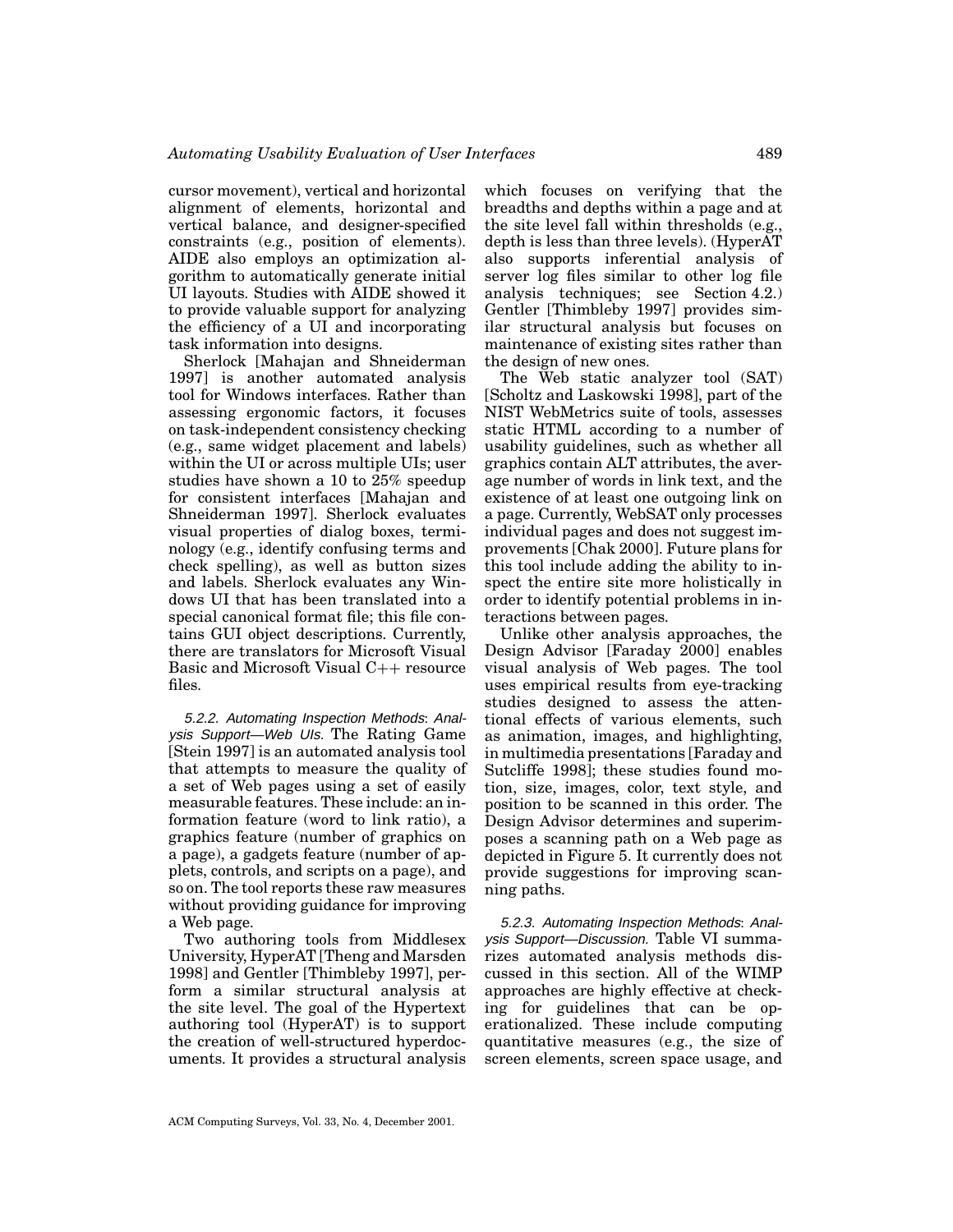

**Fig. 5**. The Design Advisor [Faraday 2000] superimposes a scanning path on the Web page. The numbers indicate the order in which elements will be scanned. Reproduced with permission of the author.

efficiency) and checking consistency (e.g., same widget size and placement across screens). All of the tools have also been empirically validated. However, the tools cannot assess UI aspects that cannot be operationalized, such as whether the labels used on elements will be understood by users. For example, Farenc et al. [1999] show that only 78% of a set of established ergonomic guidelines could be operationalized in the best case scenario and only 44% in the worst case. All methods also suffer from limited applicability (interfaces developed with Microsoft Visual Basic or Microsoft Visual C). The tools appear to be straightforward to learn and use, provided the UI is developed in the appropriate environment.

The Rating Game, HyperAT, and Gentler compute and report a number of statistics about a page (e.g., number of links, graphics, and words). However, the effectiveness of these structural analyses is questionable, since the thresholds have not been empirically validated. Although there have been some investigations into breadth and depth tradeoffs for the Web [Larson and Czerwinski 1998; Zaphiris and Mtei 1997], general thresholds still remain to be established. Although WebSAT helps designers adhere to good coding practices, these practices have not been shown to improve usability. There may be some indirect support for these methods through research aimed at identifying aspects that affect Web site credibility [Fogg 1999; Fogg et al. 2000], since credibility affects usability and vice versa. This work presents a survey of over 1,400 Web users as well as an empirical study which indicated that typographical errors, ads, broken links, and other aspects have an impact on credibility; some of these aspects can be detected by automated UE tools, such as WebSAT. All of these approaches are easy to use, learn, and apply to all Web UIs.

The visual analysis supported by the Design Advisor could help designers improve Web page scanning. It requires a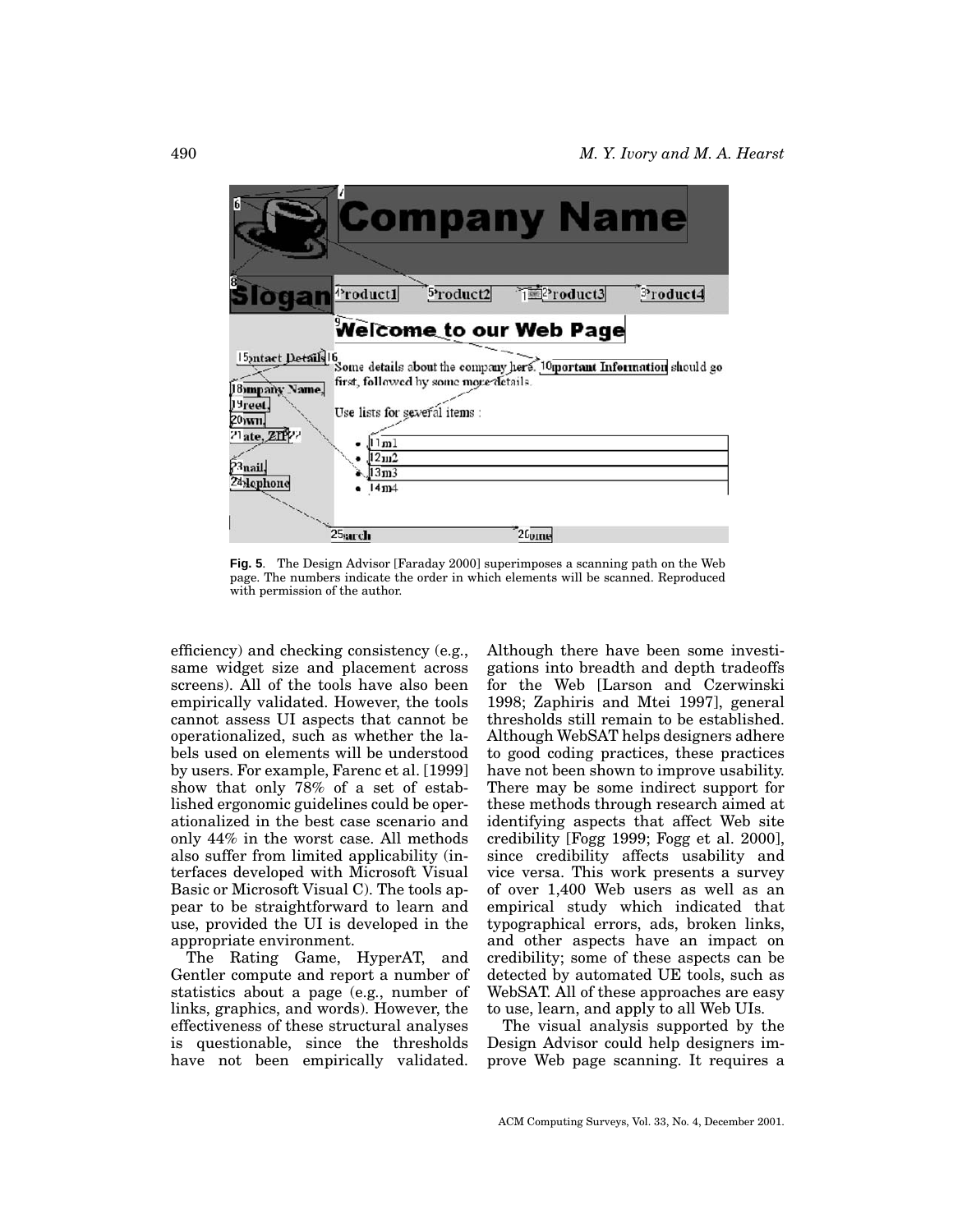**Table VII.** Synopsis of Automated Critique Support for Inspection Methods<sup>a</sup>

| Method Class:<br>Inspection                                                       |     |               |
|-----------------------------------------------------------------------------------|-----|---------------|
| <b>Automation Type: Critique</b>                                                  |     |               |
| Guideline Review—expert checks guideline conformance (11 methods)<br>Method Type: |     |               |
| UE Method                                                                         |     | <b>Effort</b> |
| Use guidelines for critiquing (KRI/AG, IDA, CHIMES, Ergoval)<br><b>WIMP</b>       |     |               |
| Use guidelines for critiquing and modifying a UI (SYNOP)<br><b>WIMP</b><br>M      |     |               |
| Check HTML syntax (Weblint, Dr. Watson)                                           | Web |               |
| Use guidelines for critiquing (Lift Online, Lift Onsite,                          | Web |               |
| Bobby, WebEval)                                                                   |     |               |

<sup>a</sup>The effort level for each method is represented as: minimal (blank), formal (F), informal (I), and model (M).

special Web browser for use, but is easy to use, learn, and apply to basic Web pages (i.e., pages that do not use scripts, applets, Macromedia Flash, or other non-HTML technology). Heuristics employed by this tool were developed based on empirical results from eye-tracking studies of multimedia presentations, but have not been empirically validated for Web pages.

We are currently developing a methodology for deriving Web design guidelines directly from sites that have been assessed by human judges [Ivory et al. 2000, 2001; Ivory 2001]. We have identified a number of Web page measures having to do with page composition (e.g., number of words, links, and images), page formatting (e.g., emphasized text, text positioning, and text clusters), and overall page characteristics (e.g., page size and download speed). Empirical studies have shown that we can predict with high accuracy whether a Web page will be rated favorably based on key metrics. Future work will identify profiles of highly rated pages that can be used to help designers improve Web UIs.

# **5.3. Automating Inspection Methods: Critique Support**

Critique systems give designers clear directions for conforming to violated guidelines and consequently improving usability. As mentioned above, following guidelines is difficult, especially when there are a large number of guidelines to consider. Automated critique approaches, especially ones that modify a UI [Balbo

1995], provide the highest level of support for adhering to guidelines.

Table VII provides a synopsis of automated critique methods discussed in the remainder of this section. All but one method, SYNOP, require minimal effort to employ; we denote this with a blank entry in the effort column. We discuss support available for WIMP and Web UIs separately.

5.3.1. Automating Inspection Methods: Critique Support—WIMP UIs. The KRI/AG tool (knowledge-based review of user interface) [Lowgren and Nordqvist 1992] is an automated critique system that checks the guideline conformance of X-Window UI designs created using the TeleUSE UIMS [Lee 1997]. KRI/AG contains a knowledge base of guidelines and style guides, including the Smith and Mosier guidelines [1986] and Motif style guides [Open Software Foundation 1991]. It uses this information to automatically critique a UI design and generate comments about possible flaws in the design. IDA (user interface design assistance) [Reiterer 1994] also embeds rule-based (i.e., expert system) guideline checks within a UIMS. SYNOP [Balbo 1995] is a similar automated critique system that performs a rule-based critique of a control system application. SYNOP also modifies the UI model based on its evaluation. CHIMES (computer-human interaction models) [Jiang et al. 1993] assesses the degree to which NASA's space-related critical and high-risk interfaces meet human factors standards.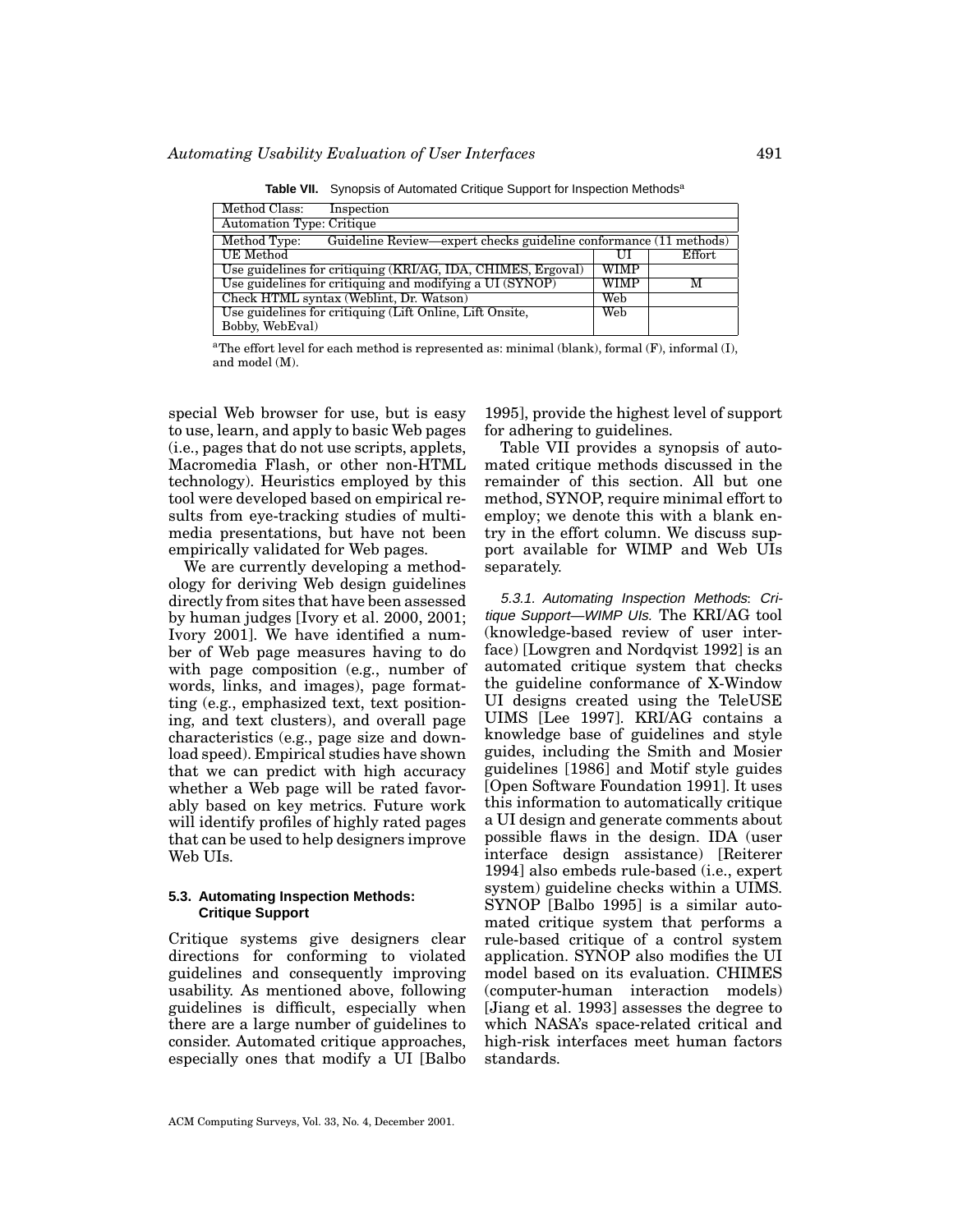Unlike KRI/AG, IDA, SYNOP, and CHIMES, Ergoval [Farenc and Palanque 1999] is widely applicable to WIMP UIs on Windows platforms. It organizes guidelines into an object-based framework (i.e., guidelines that are relevant to each graphical object) in order to bridge the gap between the developer's view of an interface and how guidelines are traditionally presented (i.e., checklists). This approach is being incorporated into a Petri net environment [Palanque et al. 1999] to enable guideline checks throughout the development process.

5.3.2. Automating Inspection Methods: Critique Support—Web UIs. Several automated critique tools use guidelines for Web site usability checks. The World Wide Web Consortium's HTML Validation Service [World Wide Web Consortium 2000] checks that HTML code conforms to standards. Weblint [Bowers 1996] and Dr. Watson [Addy & Associates 2000] also check HTML syntax and in addition verify links. Dr. Watson also computes download speed and spell-checks text.

UsableNet's LIFT Online and LIFT Onsite [Usable Net 2000] perform usability checks similar to WebSAT (discussed in Section 5.2.2) as well as checking for use of standard and portable link, text, and background colors, the existence of stretched images, and other guideline violations. LIFT Online suggests improvements, and LIFT Onsite guides users through making suggested improvements. According to Chak [2000], these two tools provide valuable guidance for improving Web sites. Bobby [Clark and Dardailler 1999; Cooper 1999] is another HTML analysis tool that checks Web pages for their accessibility [Web Accessibility Initiative 1999] to people with disabilities.

Conforming to the guidelines embedded in these tools can potentially eliminate usability problems that arise due to poor HTML syntax (e.g., missing page elements) or guideline violations. As previously discussed, research on Web site credibility [Fogg 1999; Fogg et al. 2000] possibly suggests that some of the aspects assessed by these tools, such as broken links and other errors, may also affect usability due to the relationship between usability and credibility. However, Ratner et al. [1996] question the validity of HTML usability guidelines, since most HTML guidelines have not been subjected to a rigorous development process as established guidelines for WIMP interfaces. Analysis of 21 HTML guidelines showed little consistency among them, with 75% of recommendations appearing in only one style guide. Furthermore, only 20% of HTML-relevant recommendations from established WIMP guidelines existed in the 21 HTML style guides. WebEval [Scapin et al. 2000] is one automated critique approach being developed to address this issue. Similar to Ergoval (discussed above), it provides a framework for applying established WIMP guidelines to relevant HTML components. Even with WebEval, some problems, such as whether text will be understood by users, are difficult to detect automatically.

5.3.3. Automating Inspection Methods: Critique Support—Discussion. Table VII summarizes automated critique methods discussed in this section. All of the WIMP approaches are highly effective at suggesting UI improvements for those guidelines that can be operationalized. These include checking for the existence of labels for text fields, listing menu options in alphabetical order, and setting default values for input fields. However, they cannot assess UI aspects that cannot be operationalized, such as whether the labels used on elements will be understood by users. As previously discussed, Farenc et al. [1999] show that only 78% of a set of established ergonomic guidelines could be operationalized in the best case scenario and only 44% in the worst case. Another drawback of approaches that are not embedded within a UIMS (e.g., SYNOP) is that they require considerable modeling and learning effort on the part of the evaluator. All methods, except Ergoval, also suffer from limited applicability.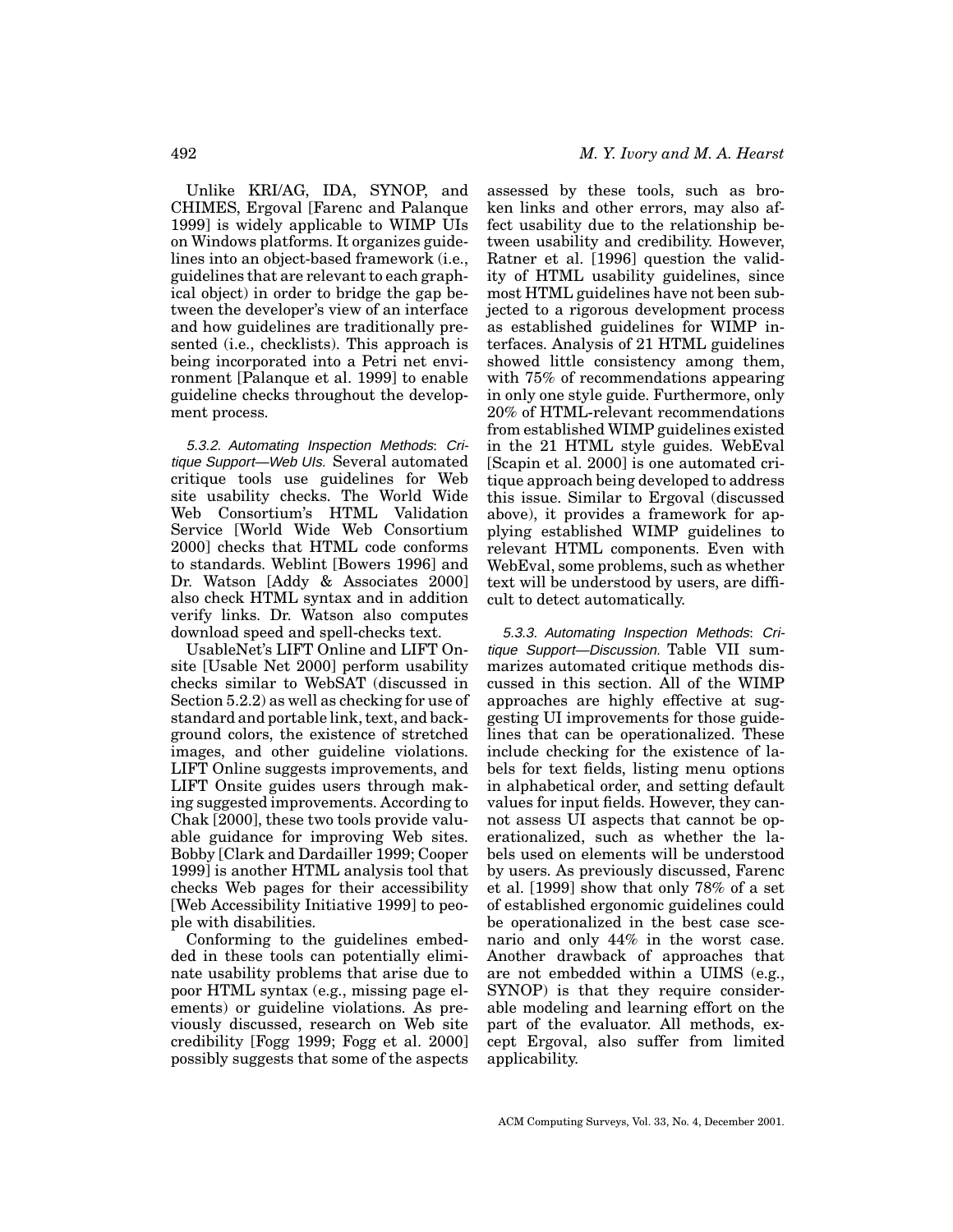Table VIII. Synopsis of Automated Capture Support for Inquiry Methods<sup>a</sup>

| Method Class:<br>Inquiry                                                                  |             |               |
|-------------------------------------------------------------------------------------------|-------------|---------------|
| <b>Automation Type: Capture</b>                                                           |             |               |
| Method Type:<br>Questionnaires—user provides answers to specific questions<br>(2 methods) |             |               |
| UE Method                                                                                 |             | <b>Effort</b> |
| Questionnaire embedded within the UI (UPM)                                                | <b>WIMP</b> | ΙF            |
| HTML forms-based questionnaires (e.g., WAMMI, QUIS, or                                    | WIMP, Web   | ΙF            |
| NetRaker)                                                                                 |             |               |

aThe effort level for each method is represented as: minimal (blank), formal (F), informal (I), and model (M).

As previously discussed, conforming to the guidelines embedded in HTML analysis tools can potentially eliminate usability problems that arise due to poor HTML syntax (e.g., missing page elements) or guideline violations. However, Ratner et al. [1996] question the validity of HTML usability guidelines, since most have not been subjected to a rigorous development process as established guidelines for WIMP interfaces and have little consistency among them. Brajnik [2000] surveyed 11 automated Web site analysis methods, including Bobby and Lift Online. The survey revealed that these tools address only a sparse set of usability features, such as download time, presence of alternative text for images, and validation of HTML and links. Other usability aspects, such as consistency and information organization are unaddressed by existing tools.

All of the Web critique tools are applicable to basic HTML pages and appear to be easy to use and learn. They also enable ongoing assessment, which can be extremely beneficial after making changes.

# **6. AUTOMATING INQUIRY METHODS**

Similar to usability testing approaches, inquiry methods require feedback from users and are often employed during usability testing. However, the focus is not on studying specific tasks or measuring performance. Rather the goal of these methods is to gather subjective impressions (i.e., preferences or opinions) about various aspects of a UI. Evaluators also employ inquiry methods, such as surveys,

questionnaires, and interviews, to gather supplementary data after a system is released; this is useful for improving the interface for future releases. In addition, evaluators use inquiry methods for needs assessment early in the design process.

Inquiry methods vary based on whether the evaluator interacts with a user or a group of users or whether users report their experiences using questionnaires or usage logs, possibly in conjunction with screen snapshots. Automation has been used predominately to capture subjective impressions during formal or informal interface use.

# **6.1. Automating Inquiry Methods: Capture Support**

Table VIII provides a synopsis of capture methods developed to assist users with completing questionnaires. Software tools enable the evaluator to collect subjective usability data and possibly make improvements throughout the life of an interface. Questionnaires can be embedded into a WIMP UI to facilitate the response capture process. Typically dialog boxes prompt users for subjective input and process responses (e.g., saves data to a file or emails data to the evaluator). For example, UPM (the user partnering module) [Abelow 1993] uses event-driven triggers (e.g., errors or specific command invocations) to ask users specific questions about their interface usage. This approach allows the evaluator to capture user reactions while they are still fresh.

The Web inherently facilitates capture of questionnaire data using forms.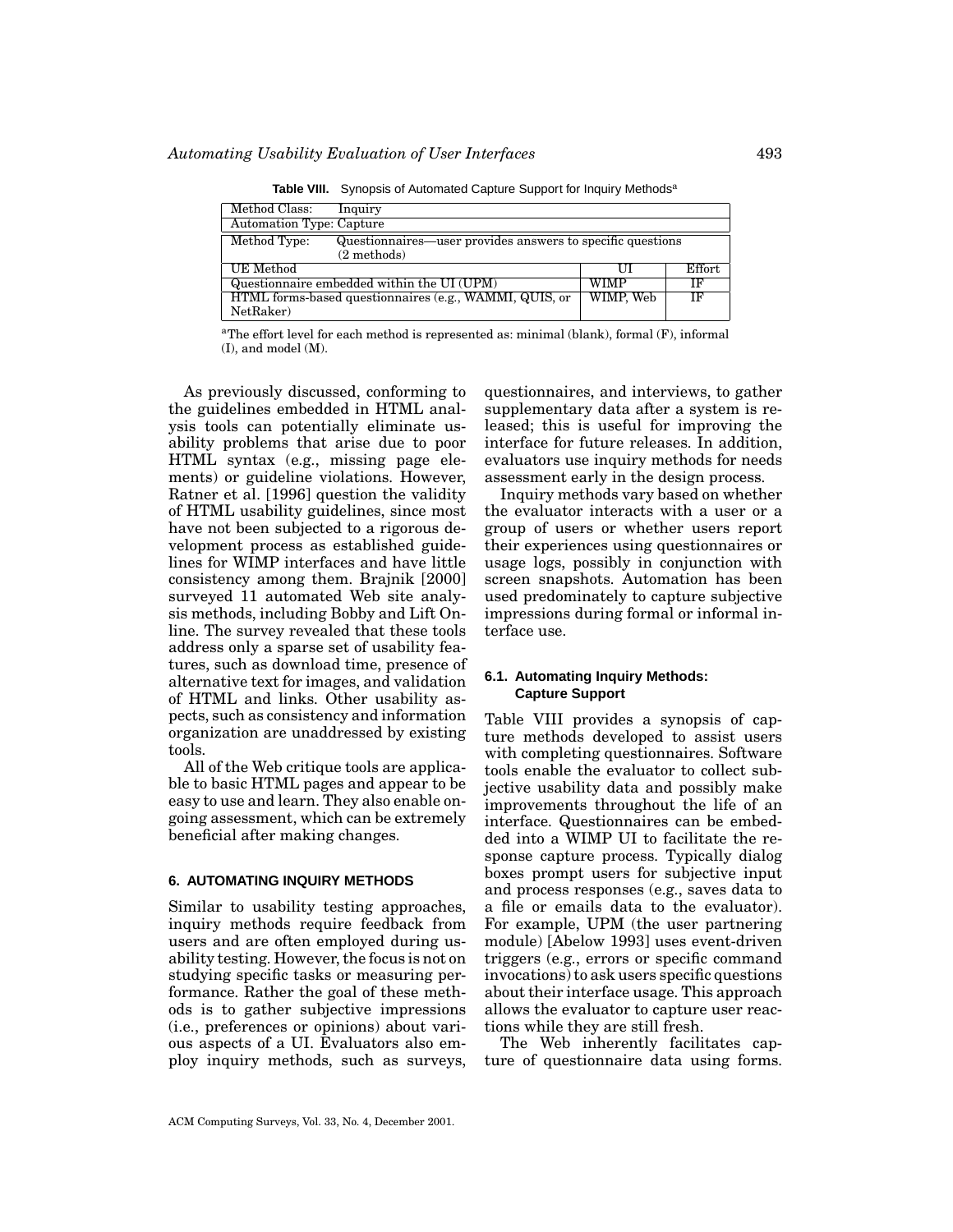Users are typically presented with an HTML page for entering data, and a program on the Web server (e.g., a CGI script) processes responses. Several validated questionnaires are available in Web format, including QUIS (questionnaire for user interaction satisfaction) [Harper and Norman 1993] for WIMP interfaces and WAMMI (Website analysis and measurement inventory) [Kirakowski and Claridge 1998] for Web interfaces. NetRaker's [2000] usability research tools enable evaluators to create custom HTML questionnaires and usability tests via a template interface and view a graphical summary of results even while studies are in progress. NetRaker's tools include the NetRaker Index (a short usability questionnaire) for continuously gathering feedback from users about a Web site. Chak [2000] reports that NetRaker's tools are highly effective for gathering direct user feedback, but points out the need to address potential irritations caused by the NetRaker Index's pop-up survey window.

As previously discussed, automated capture methods represent an important first step toward informing UI improvements. Automation support for inquiry methods makes it possible to collect data quickly from a larger number of users than is typically possible without automation. However, these methods suffer from the same limitation of nonautomated approaches—they may not clearly indicate usability problems due to the subjective nature of user responses. Furthermore, they do not support automated analysis or critique of interfaces. The real value of these techniques is that they are easy to use and widely applicable.

# **7. AUTOMATING ANALYTICAL MODELING METHODS**

Analytical modeling complements traditional evaluation techniques such as usability testing. Given some representation or model of the UI and/or the user, these methods enable the evaluator to inexpensively predict usability. A wide range of modeling techniques has been developed and supports different types of analyses. de Haan et al. [1992] classify modeling approaches into the following four categories.

- —*Models for task environment analysis*: enable the evaluator to assess the mapping between the user's goals and UI tasks (i.e., how the user accomplishes these goals within the UI). ETIT (external internal task mapping) [Moran 1983] is one example for evaluating the functionality, learnability, and consistency of the UI;
- —*Models to analyze user knowledge*: enable the evaluator to use formal grammars to represent and assess knowledge required for interface use. AL (Action language) [Reisner 1984] and TAG (task-action grammar) [Payne and Green 1986] allow the evaluator to compare alternative designs and predict differences in learnability;
- —*Models of user performance*: enable the evaluator to predict user behavior, mainly task completion time. Three methods discussed in this section, GOMS analysis [John and Kieras 1996], CTA [May and Barnard 1994], and PUM [Young et al. 1989], support performance prediction; and
- —*Models of the user interface*: enable the evaluator to represent the UI design at multiple levels of abstraction (e.g., syntactic and semantic levels) and assess this representation. CLG (command language grammar) [Moran 1981] and ETAG (extended task-action grammar) [Tauber 1990] are two methods for representing and inspecting designs.

Models that focus on user performance, such as GOMS analysis, typically support quantitative analysis. The other approaches typically entail qualitative analysis and in some cases, such as TAG, support quantitative analysis as well. Our survey only revealed automation support for methods that focus on user performance, including GOMS analysis, CTA, and PUM; this is most likely because performance prediction methods support quantitative analysis, which is easier to automate.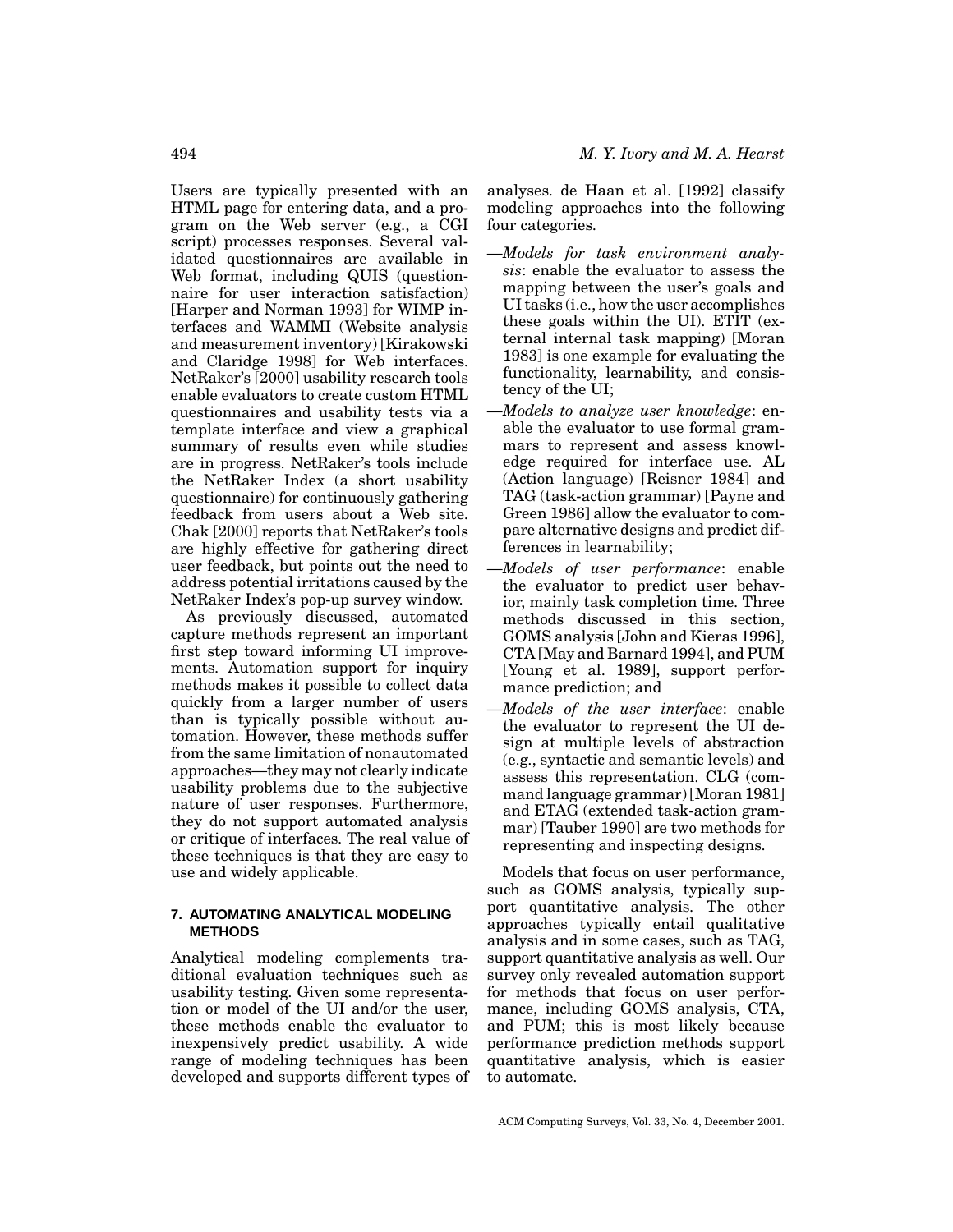**Table IX.** Synopsis of Automated Analysis Support for Analytical Modeling Methods<sup>a</sup>

| <b>Analytical Modeling</b><br>Method Class:                                   |      |               |  |
|-------------------------------------------------------------------------------|------|---------------|--|
| <b>Automation Type: Analysis</b>                                              |      |               |  |
| UIDE Analysis—conduct GOMS analysis within a UIDE (4 methods)<br>Method Type: |      |               |  |
| UE Method                                                                     | U    | <b>Effort</b> |  |
| Generate predictions for GOMS task models (QGOMS, CATHCI)                     | WIMP | M             |  |
| Generate GOMS task models and predictions (USAGE, CRITIQUE)                   | WIMP | м             |  |
| Cognitive Task Analysis—predict usability problems (1 method)<br>Method Type: |      |               |  |
| Conduct a cognitive analysis of an interface and generate predictions         | WIMP | м             |  |
| (CTA)                                                                         |      |               |  |
| Method Type:<br>Programmable User Models—write program that acts as a user    |      |               |  |
| $(1$ method $)$                                                               |      |               |  |
| UE Method                                                                     | U    | Effort        |  |
| Program architecture to mimic user interaction with an interface (PUM)        | WIMP | М             |  |

aThe effort level for each method is represented as: minimal (blank), formal (F), informal (I), and model (M).

Automation has been predominately used to analyze task completion (e.g., execution and learning time) within WIMP UIs. Analytical modeling inherently supports automated analysis. Our survey did not reveal analytical modeling techniques to support automated critique. Most analytical modeling and simulation approaches are based on the model human processor (MHP) proposed by Card et al. [1993]. GOMS analysis (goals, operators, methods, and selection rules) is one of the most widely accepted analytical modeling methods based on the MHP [John and Kieras 1996]. Other methods based on the MHP employ simulation and are discussed in Section 8.

#### **7.1. Automating Analytical Modeling Methods: Analysis Support**

Table IX provides a synopsis of automated analysis methods discussed in the remainder of this section. The survey did not reveal analytical modeling methods for evaluating Web UIs.

7.1.1. Automating Analytical Modeling Methods: Analysis Support—WIMP UIs. The GOMS family of analytical methods use a task structure consisting of goals, operators, methods, and selection rules. Using this task structure along with validated time parameters for each operator, the methods enable predictions of task execution and learning times, typically for error-free expert performance. The four approaches in this family include the original GOMS method proposed by Card et al. [1993], (CMN-GOMS) the simpler keystroke-level model (KLM), the natural GOMS language (NGOMSL), and the critical path method (CPM-GOMS) [John and Kieras 1996]. These approaches differ in the task granularity modeled (e.g., keystrokes vs. a high-level procedure) and in the support for alternative task completion methods and support for single goals versus multiple simultaneous goals.

Two of the major roadblocks to using GOMS have been the tedious task analysis and the need to calculate execution and learning times [Baumeister et al. 2000; Byrne et al. 1994; Hudson et al. 1999; Kieras et al. 1995]. These were originally specified and calculated manually or with generic tools such as spreadsheets. In some cases, evaluators implemented GOMS models in computational cognitive architectures, such as Soar or EPIC (discussed in Section 8). This approach actually added complexity and time to the analysis [Baumeister et al. 2000]. QGOMS (quick and dirty GOMS) [Beard et al. 1996] and CATHCI (cognitive analysis tool for human computer interfaces) [Williams 1993] provide support for generating quantitative predictions, but still require the evaluator to construct GOMS models. Baumeister et al. [2000] studied these approaches and showed them to be inadequate for GOMS analysis.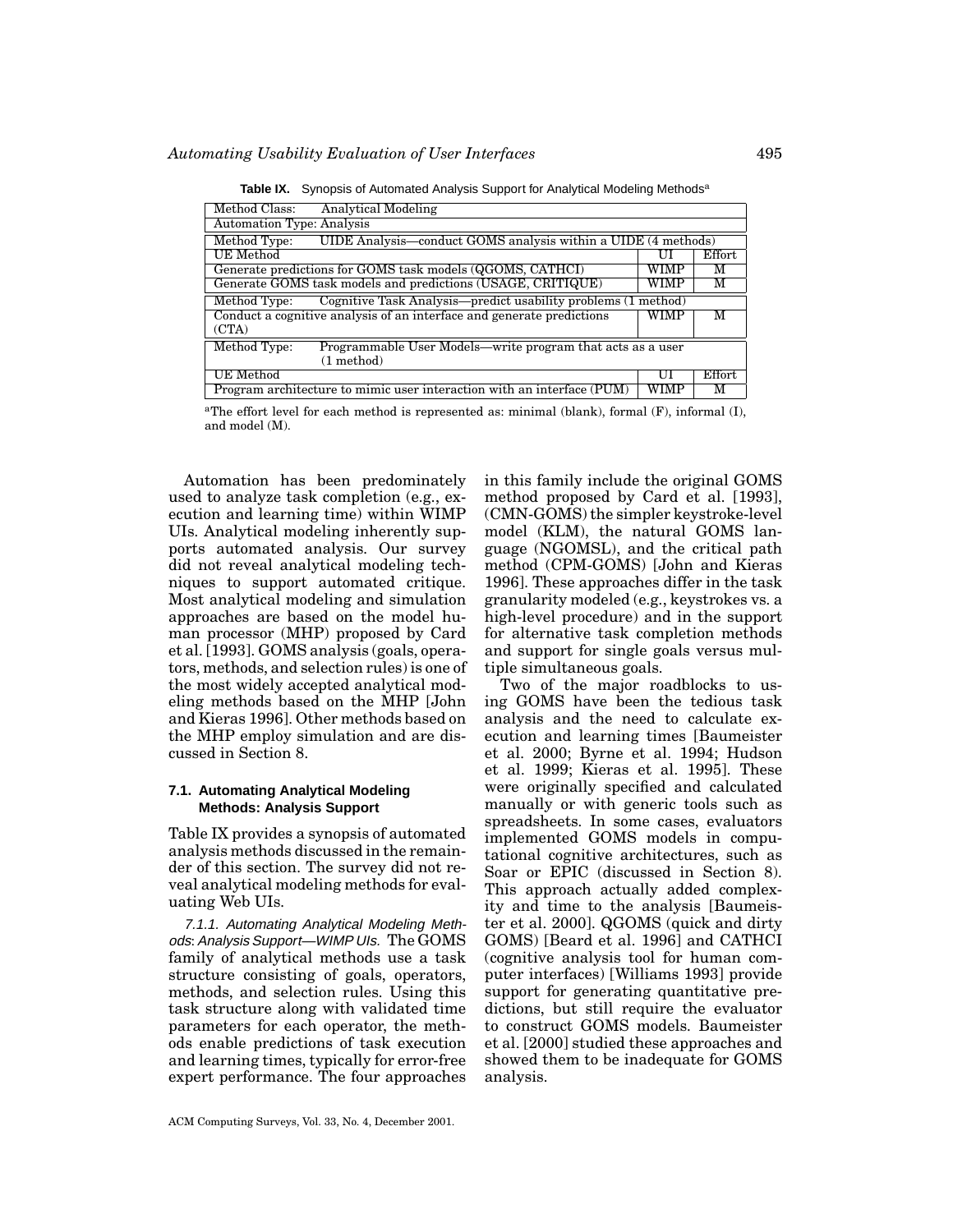$USAGE<sup>3</sup>$  (the UIDE System for semiautomated GOMS evaluation) [Byrne et al. 1994] and CRITIQUE (the convenient, rapid, interactive tool for integrating quick usability evaluations) [Hudson et al. 1999] provide support for automatically generating a GOMS task model and quantitative predictions for the model. Both of these tools accomplish this within a user interface development environment (UIDE). GLEAN (GOMS language evaluation and analysis) [Kieras et al. 1995] is another tool that generates quantitative predictions for a given GOMS task model (discussed in more detail in Section 8). These tools reduce the effort required to employ GOMS analysis and generate predictions that are consistent with models produced by experts. The major hindrance to wide application of these tools is that they operate on limited platforms (e.g., Sun machines), model lowlevel goals (e.g., at the keystroke level for CRITIQUE), do not support multiple task completion methods (even though GOMS was designed to support this), and rely on an idealized expert user model.

Cognitive task analysis (CTA) [May and Barnard 1994] uses a different modeling approach from GOMS analysis. GOMS analysis requires the evaluator to construct a model for each task to be analyzed. However, CTA requires the evaluator to input an interface description to an underlying theoretical model for analysis. The theoretical model, an expert system based on interacting cognitive subsystems (ICS, discussed in Section 8), generates predictions about performance and usability problems similarly to a cognitive walkthrough. The system prompts the evaluator for interface details from which it generates predictions and a report detailing the theoretical basis of predictions. The authors refer to this form of analysis as "supportive evaluation."

The programmable user model (PUM) [Young et al. 1989] is an entirely different analytical modeling technique. In this approach, the designer is required to write a program that acts as a user using the interface; the designer must specify explicit sequences of operations for each task. Task sequences are then analyzed by an architecture (similar to the CTA expert system) that imposes approximations of psychological constraints, such as memory limitations. Constraint violations can be seen as potential usability problems. The designer can alter the interface design to resolve violations, and ideally improve the implemented UI as well. Once the designer successfully programs the architecture (i.e., creates a design that adheres to the psychological constraints), the model can then be used to generate quantitative performance predictions similar to GOMS analysis. By making a designer aware of considerations and constraints affecting usability from the user's perspective, this approach provides clear insight into specific problems with a UI.

7.1.2. Automating Analytical Modeling Methods: Analysis Support—Discussion. Table IX summarizes automated analysis methods discussed in this section. Analytical modeling approaches enable the evaluator to produce relatively inexpensive results to inform design choices. GOMS has been shown to be applicable to all types of WIMP UIs and is effective at predicting usability problems. However, these predictions are limited to error-free expert performance in many cases although early accounts of GOMS considered error correction [Card et al. 1983]. The development of USAGE and CRITIQUE has reduced the learning time and effort required to apply GOMS analysis, but they suffer from limitations previously discussed. Tools based on GOMS may also require empirical studies to determine operator parameters in cases where these parameters have not been previously validated and documented.

Although CTA is an ideal solution for iterative design, it does not appear to be a fully developed methodology. Two demonstration systems have been developed and effectively used by a group of practitioners as well as by a group of graduate students

<sup>3</sup> This is not to be confused with the UsAGE log file capture and analysis tool discussed in Section 4.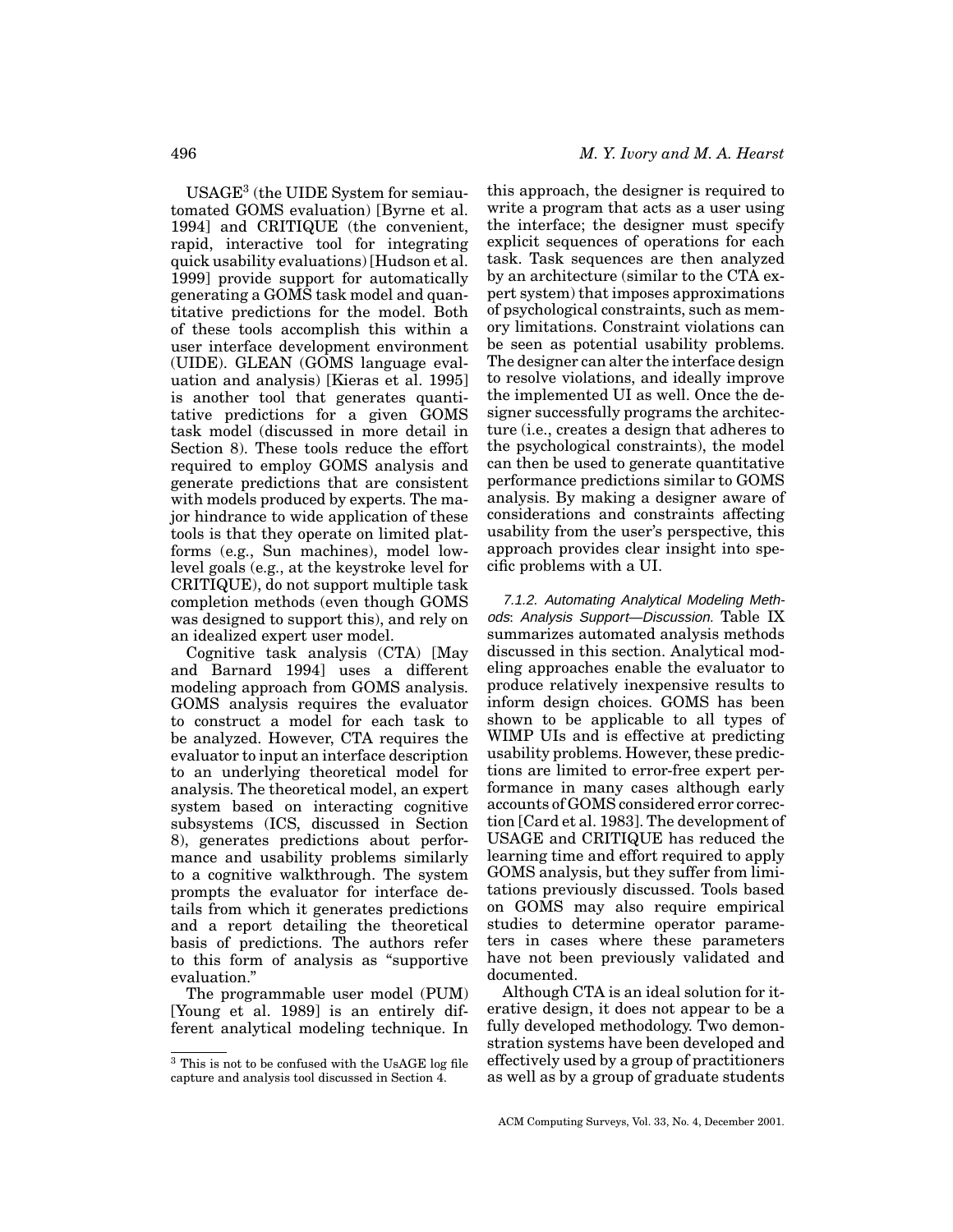[May and Barnard 1994]. However, some users experienced difficulty with entering system descriptions, which can be a timeconsuming process. After the initial interface specification, subsequent analysis is easier because the demonstration systems store interface information. The approach appears to be applicable to all WIMP UIs. It may be possible to apply a more fully developed approach to Web UIs.

PUM is a programming approach, and thus requires considerable effort and learning time to employ. Although it appears that this technique is applicable to all WIMP UIs, its effectiveness is not discussed in detail in the literature.

Analytical modeling of Web UIs lags far behind efforts for WIMP interfaces. Many Web authoring tools, such as Microsoft FrontPage and Macromedia Dreamweaver, provide limited support for usability evaluation in the design phase (e.g., predict download time and check HTML syntax). This addresses only a small fraction of usability problems. While analytical modeling techniques are potentially beneficial, our survey did not uncover any approaches that address this gap in Web site evaluation. Approaches such as GOMS analysis will not map as well to the Web domain, because it is difficult to predict how a user will accomplish the goals in a task hierarchy given that there are many different ways to navigate a typical site. Another problem is GOMS' reliance on an expert user model (at least in the automated approaches), which does not fit the diverse user community of the Web. Hence, new analytical modeling approaches, such as a variation of CTA, are required to evaluate the usability of Web sites.

# **8. AUTOMATING SIMULATION METHODS**

Simulation complements traditional UE methods and, like analytical modeling, can be viewed as inherently supporting automated analysis. Using models of the user and/or the interface design, these approaches simulate the user interacting with the interface and report the results

ACM Computing Surveys, Vol. 33, No. 4, December 2001.

of this interaction, in the form of performance measures and interface operations, for instance. Evaluators can run simulations with different parameters in order to study various UI design tradeoffs and thus make more informed decisions about UI implementation. Simulation is also used to automatically generate synthetic usage data for analysis with log file analysis techniques [Chi et al. 2000] or event playback in a UI [Kasik and George 1996]. Thus simulation can also be viewed as supporting automated capture to some degree.

# **8.1. Automating Simulation Methods: Capture Support**

Table X provides a synopsis of the two automated capture methods discussed in this section. Kasik and George [1996] developed an automated technique for generating and capturing usage data; these data could then be used for driving tools that replay events (such as executing a log file) within Motif-based UIs. The goal of this work is to use a small number of input parameters to inexpensively generate a large number of usage traces (or test scripts) representing novice users. The evaluator can then use these traces to find weak spots, failures, and other usability problems.

To create novice usage traces, the designer initially produces a trace representing an expert using the UI; a scripting language is available to produce this trace. The designer can then insert deviation commands at different points within the expert trace. During trace execution, a genetic algorithm determines user behavior at deviation points, and in effect simulates a novice user learning by experimentation. Genetic algorithms consider past history in generating future random numbers; this enables the emulation of user learning. Altering key features of the genetic algorithm enables the designer to simulate other user models. Although currently not supported by this tool, traditional random number generation can also be employed to explore the outer limits of a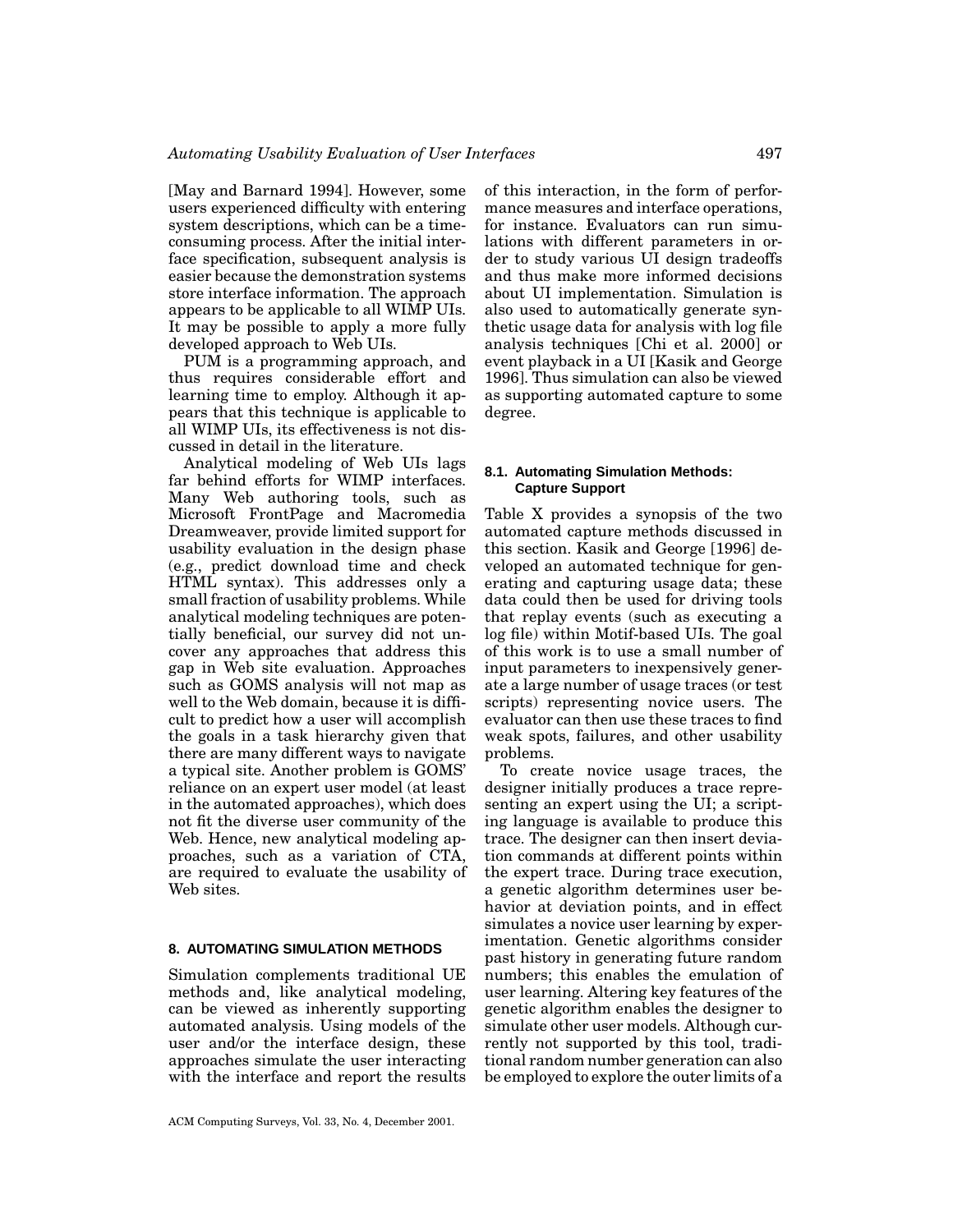**Table X.** Synopsis of Automated Capture Support for Simulation Methods<sup>a</sup>

| Method Class:<br>Simulation                                                                            |    |               |  |
|--------------------------------------------------------------------------------------------------------|----|---------------|--|
| <b>Automation Type: Capture</b>                                                                        |    |               |  |
| Genetic Algorithm Modeling—mimic novice user interaction<br>Method Type:<br>$(1 \text{ method})$       |    |               |  |
| UE Method                                                                                              | UL | <b>Effort</b> |  |
| Generate and capture usage traces representing novice users<br>WIMP<br>(Kasik and George [1996])       |    |               |  |
| Information Scent Modeling—mimic Web site navigation (1 method)<br>Method Type:                        |    |               |  |
| UE Method<br><b>Effort</b>                                                                             |    |               |  |
| Generate and capture navigation paths for information-seeking tasks<br>Web<br>м<br>(Chi et al. [2000]) |    |               |  |

<sup>a</sup>The effort level for each method is represented as: minimal (blank), formal  $(F)$ , informal  $(I)$ , and model (M).

UI, for example, by simulating completely random behavior.

Chi et al. [2000] developed a similar approach for generating and capturing navigation paths for Web UIs. This approach creates a model of an existing site that embeds information about the similarity of content among pages, server log data, and linking structure. The evaluator specifies starting points in the site and information needs (i.e., specified pages) as input to the simulator. The simulation models a number of agents (i.e., hypothetical users) traversing the links and content of the site model. At each page, the model considers information "scent" (i.e., common keywords between an agent's goal and content on linked pages) in making navigation decisions. Navigation decisions are controlled probabilistically such that most agents traverse higher-scent links (i.e., closest match to information goal) and some agents traverse lowerscent links. Simulated agents stop when they reach the specified pages or after an arbitrary amount of effort (e.g., maximum number of links or browsing time). The simulator records navigation paths and reports the proportion of agents that reached specified pages.

The authors use these usage paths as input to the Dome Tree visualization methodology, an inferential log file analysis approach discussed in Section 4. The authors compare actual and simulated navigation paths for Xerox's corporate site and discover a close match when scent is "clearly visible" (meaning links are not embedded in long text passages or obstructed by images). Since the site model does not consider actual page elements, the simulator cannot account for the impact of various page aspects, such as the amount of text or reading complexity, on navigation choices. Hence, this approach may enable only crude approximations of user behavior for sites with complex pages.

8.1.1. Automating Simulation Methods: Capture Support—Discussion. Table X summarizes automated capture methods discussed in this section. Without these techniques, the evaluator must anticipate all possible usage scenarios or rely on formal or informal interface use to generate usage traces. Formal and informal use limit UI coverage to a small number of tasks or to UI features that are employed in regular use. Automated techniques, such as the genetic algorithm approach, enable the evaluator to produce a larger number of usage scenarios and widen UI coverage with minimal effort.

The system developed by Kasik and George [1976] appears to be relatively straightforward to use, since it interacts directly with a running application and does not require modeling. Interaction with the running application also ensures that generated usage traces are plausible. Experiments demonstrated that it is possible to generate a large number of usage traces within an hour. However, an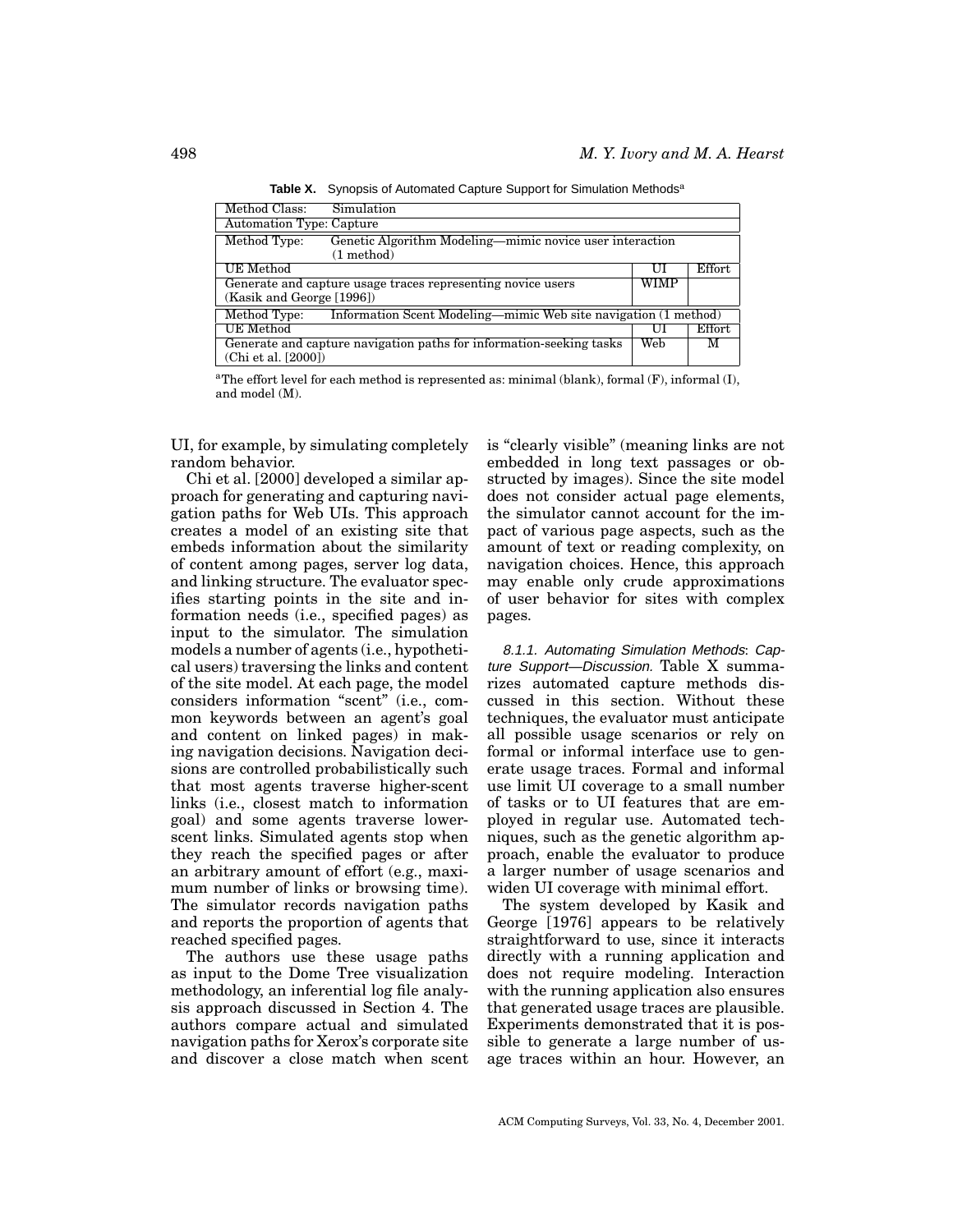**Table XI.** Synopsis of Automated Analysis Support for Simulation Methods<sup>a</sup>

| Simulation<br>Method Class:                                                       |    |               |  |  |
|-----------------------------------------------------------------------------------|----|---------------|--|--|
| <b>Automation Type: Analysis</b>                                                  |    |               |  |  |
| Petri Net Modeling—mimic user interaction from usage data<br>Method Type:         |    |               |  |  |
| $(1$ method $)$                                                                   |    |               |  |  |
| UE Method                                                                         | UI | <b>Effort</b> |  |  |
| Construct Petri nets from usage data and analyze problem solving<br>WIMP<br>ΙF    |    |               |  |  |
| (AMME)                                                                            |    |               |  |  |
| Information Processor Modeling—mimic user interaction (9 methods)<br>Method Type: |    |               |  |  |
| UE Method                                                                         |    | <b>Effort</b> |  |  |
| Employ a computational cognitive architecture for UI analysis<br>WIMP<br>M        |    |               |  |  |
| (ACT-R, COGNET, EPIC, HOS, Soar, CCT, ICS, GLEAN)                                 |    |               |  |  |
| Employ a GOMS-like model to analyze navigation (Site Profile)<br>Web<br>М         |    |               |  |  |

<sup>a</sup>The effort level for each method is represented as: minimal (blank), formal (F), informal (I), and model (M).

evaluator must manually analyze the execution of each trace in order to identify problems. The authors propose future work to automatically verify that a trace produces the correct result. The evaluator must also program an expert user trace, which could make the system difficult to use and learn. Currently, this tool is only applicable to Motif-based UIs.

The approach developed by Chi et al. [2000] is applicable to all Web UIs. It also appears to be straightforward to use and learn, since software produces the Web site model automatically. The evaluator must manually interpret simulation results; however, analysis could be facilitated with the Dome Tree visualization tool.

### **8.2. Automating Simulation Methods: Analysis Support**

Table XI provides a synopsis of the automated analysis methods discussed in the remainder of this section. We consider methods for WIMP and Web UIs separately.

8.2.1. Automating Simulation Methods: Analysis Support—WIMP UIs. AMME [Rauterberg and Aeppili 1995] (see Section 4.1) is the only surveyed approach that constructs a WIMP simulation model (Petri net) directly from usage data. Other methods are based on a model similar to the MHP

and require the evaluator to conduct a task analysis (and subsequently validate it with empirical data) in order to develop a simulator. Hence, AMME is more accurate and flexible (i.e., task and user independent), and simulates more detail (e.g., error performance and preferred task sequences). AMME simulates learning, user decisions, and task completion and outputs a measure of behavior complexity. The behavior complexity measure has been shown to correlate negatively with learning and interface complexity. Studies have also validated the accuracy of generated models with usage data [Rauterberg 1995]. AMME should be applicable to Web interfaces as well, since it constructs models from log files. Despite its advantages, AMME still requires formal interface use to generate log files for simulation studies.

The remaining WIMP simulation methods are based on sophisticated computational cognitive architectures, theoretical models of user behavior, similar to the MHP previously discussed. Unlike analytical modeling approaches, these methods attempt to approximate user behavior as accurately as possible. For example, the simulator may track the user's memory contents, interface state, and the user's hand movements during execution. This enables the simulator to report a detailed trace of the simulation run. Some simulation methods, such as CCT [Kieras and Polson 1985] (discussed below), can also generate predictions statically (i.e.,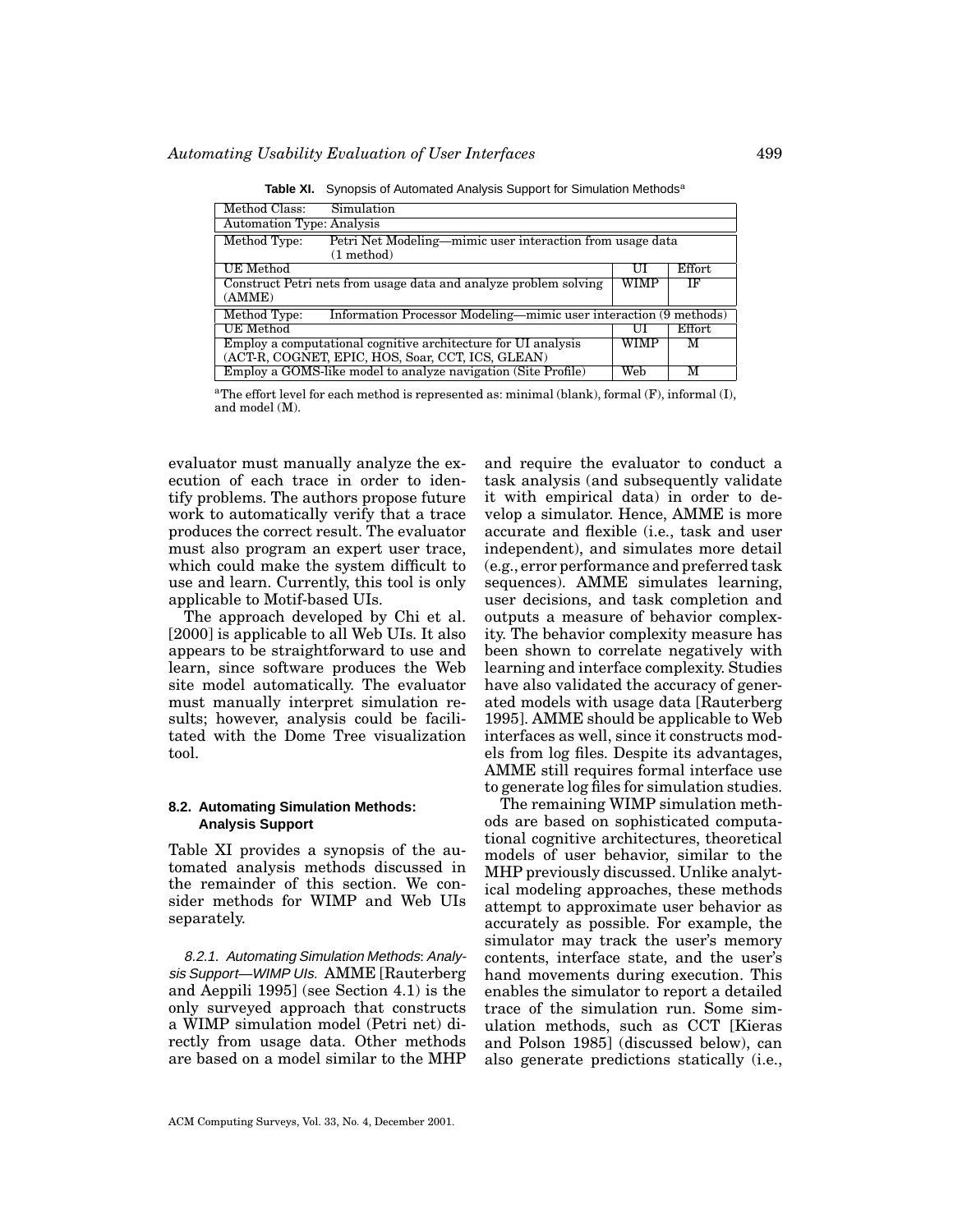without being executed) similarly to analytical modeling methods.

Pew and Mavor [1998] provide a detailed discussion of computational cognitive architectures and an overview of many approaches, including five that we discuss: ACT-R (adaptive control of thought) [Anderson 1990, 1993], COGNET (cognition as a network of tasks) [Zachary et al. 1996], EPIC (executiveprocess interactive control) [Kieras et al. 1997], HOS (human operator simulator) [Glenn et al. 1992], and Soar [Laird and Rosenbloom 1996; Polk and Rosenbloom 1994]. Here, we also consider CCT (cognitive complexity theory) [Kieras and Polson 1985], ICS (interacting cognitive subsystems) [Barnard 1987; Barnard and Teasdale 1991], and GLEAN (GOMS language evaluation and analysis) [Kieras et al. 1995]. Rather than describe each method individually, we summarize the major characteristics of these simulation methods in Table XII and discuss them below.

- *Modeled Tasks.* The models we surveyed simulate the following three types of tasks: a user performing cognitive tasks (e.g., problem-solving and learning: COGNET, ACT-R, Soar, ICS); a user immersed in a human-machine system (e.g., an aircraft or tank: HOS); and a user interacting with a typical UI (EPIC, GLEAN, CCT).
- *Modeled Components*. Some simulations focus solely on cognitive processing (ACT-R, COGNET) whereas others incorporate perceptual and motor processing as well (EPIC, ICS, HOS, Soar, GLEAN, CCT).
- *Component Processing*. Task execution is modeled as serial processing (ACT-R, GLEAN, CCT), parallel processing (EPIC, ICS, Soar), or semiparallel processing (serial processing with rapid attention switching among the modeled components, giving the appearance of parallel processing: COGNET, HOS).
- *Model Representation*. To represent the underlying user or system, simulation

methods use task hierarchies (as in a GOMS task structure: HOS, CCT), production rules (CCT, ACT-R, EPIC, Soar, ICS), or declarative/procedural programs (GLEAN, COGNET). CCT uses both a task hierarchy and production rules to represent the user and system models, respectively.

*Predictions*. The surveyed methods return a number of simulation results, including predictions of task performance (EPIC, CCT, COGNET, GLEAN, HOS, Soar, ACT-R), memory load (ICS, CCT), learning (ACT-R, Soar, ICS, GLEAN, CCT), or behavior predictions such as action traces (ACT-R, COGNET, EPIC).

These methods vary widely in their ability to illustrate usability problems. Their effectiveness is largely determined by the characteristics discussed (modeled tasks, modeled components, component processing, model representation, and predictions). Methods that are potentially the most effective at illustrating usability problems do so by modeling UI interaction and all components (perception, cognition, and motor) in parallel, employ production rules, and report on task performance, memory load, learning, and simulated user behavior. Such methods would enable the most flexibility and closest approximation of actual user behavior. The use of production rules is important in this methodology, because it relaxes the requirement for an explicit task hierarchy, thus allowing for the modeling of more dynamic behavior, such as Web site navigation.

EPIC is the only simulation analysis method that embodies most of these ideal characteristics. It employs production rules and models UI interaction and all components (perception, cognition, and motor) processing in parallel. It reports task performance and simulated user behavior, but does not report memory load and learning estimates. Studies with EPIC demonstrated that predictions for telephone operator and menu searching tasks closely match observed data. EPIC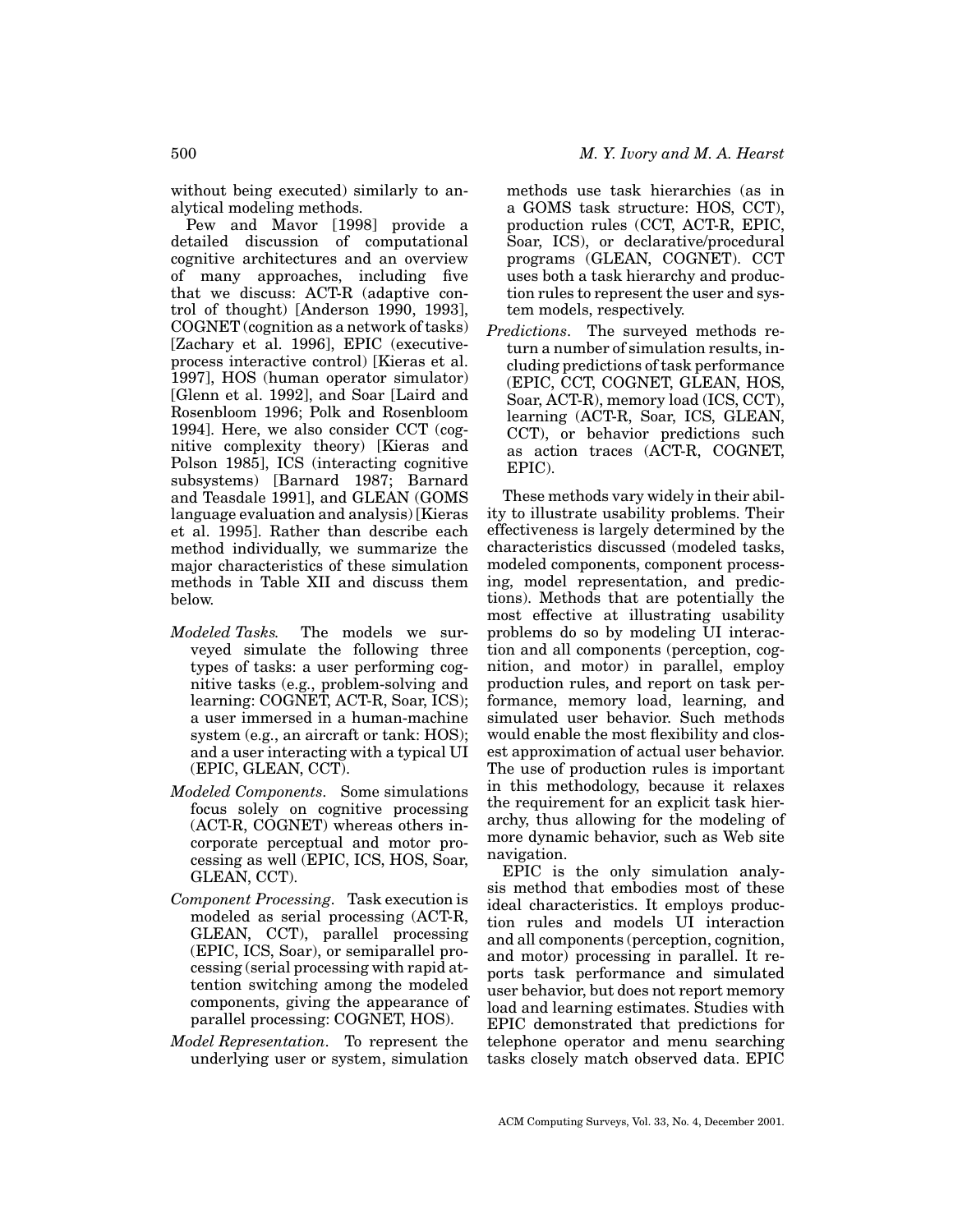| Parameter                       | $\rm{UE~Methods}$                          |
|---------------------------------|--------------------------------------------|
| Modeled Tasks                   |                                            |
| problem-solving and/or learning | COGNET, ACT-R, Soar, ICS                   |
| human-machine system            | <b>HOS</b>                                 |
| <b>UI</b> interaction           | EPIC, GLEAN, CCT                           |
| Modeled Components              |                                            |
| cognition,                      | ACT-R, COGNET                              |
| perception, cognition, & motor  | EPIC, ICS, HOS, Soar, GLEAN, CCT           |
| <b>Component Processing</b>     |                                            |
| serial                          | ACT-R, GLEAN, CCT                          |
| semiparallel                    | <b>COGNET, HOS</b>                         |
| parallel                        | EPIC, ICS, Soar                            |
| <b>Model Representation</b>     |                                            |
| task hierarchy                  | HOS, CCT                                   |
| production rules                | CCT, ACT-R, EPIC, Soar, ICS                |
| program                         | <b>GLEAN, COGNET</b>                       |
| Predictions                     |                                            |
| task performance                | EPIC, CCT, COGNET, GLEAN, HOS, Soar, ACT-R |
| memory load                     | ICS, CCT                                   |
| learning                        | ACT-R, Soar, ICS, GLEAN, CCT               |
| behavior                        | ACT-R, COGNET, EPIC                        |

**Table XII.** Characteristics of WIMP Simulation Methods Based on a Variation of the MHP

and all of the other methods require considerable learning time and effort to employ. They are also applicable to a wide range of WIMP UIs.

8.2.2. Automating Simulation Methods: Analysis Support—Web UIs. Our survey revealed only one simulation approach for analysis of Web interfaces, WebCriteria's Site Profile [Web Criteria 1999]. Unlike the other simulation approaches, it requires an implemented interface for evaluation. Site Profile performs analysis in four phases: gather, model, analyze, and report. During the gather phase, a spider traverses a site (200 to 600 unique pages) to collect Web site data. These data are then used to construct a nodes-and-links model of the site. For the analysis phase, it uses an idealistic Web user model (called Max [Lynch et al. 1999]) to simulate a user's information-seeking behavior; this model is based on prior research with GOMS analysis. Given a starting point in the site, a path, and a target, Max "follows" the path from the starting point to the target and logs measurement data. These measurements are used to compute an accessibility metric, which is then used to generate a report. This approach can be

used to compare Web sites, provided that an appropriate navigation path is supplied for each.

The usefulness of this approach is questionable, since currently it only computes accessibility (navigation time) for the shortest path between specified start and destination pages using a single user model. Other measurements, such as freshness and page composition, also have questionable value in improving the Web site. Brajnik [2000] showed Site Profile to support only a small fraction of the analysis supported by guideline review methods, such as WebSAT and Bobby (discussed in Section 5). Chak [2000] also cautions that the accessibility measure should be used as an initial benchmark, not a highly accurate approximation. Site Profile does not entail any learning time or effort on the part of the evaluator, since WebCriteria performs the analysis. The method is applicable to all Web UIs.

8.2.3. Automating Simulation Methods: Analysis Support—Discussion. Table XI summarizes automated analysis methods discussed in this section. Unlike most evaluation approaches, simulation can be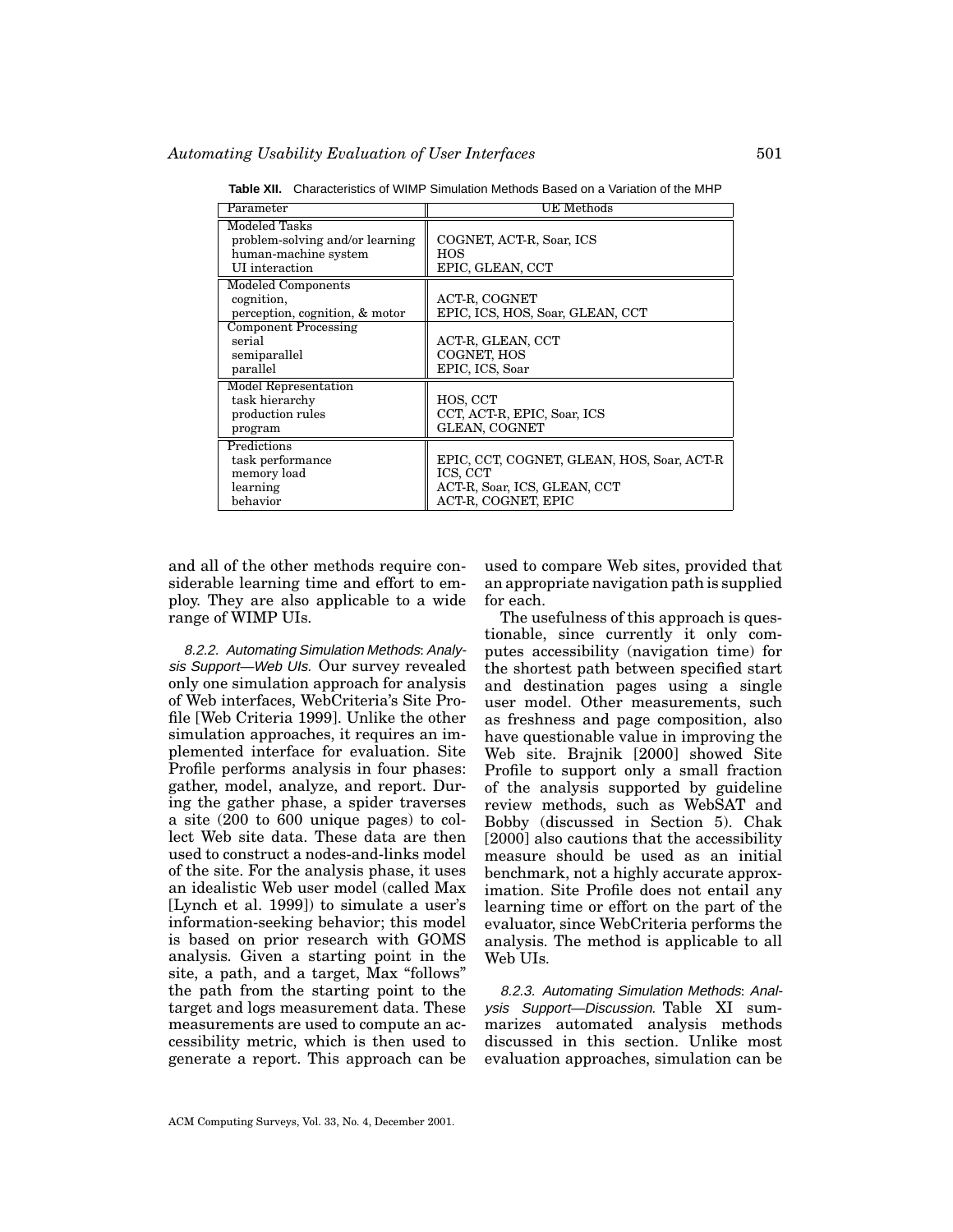**Table XIII.** Synopsis of Automated Analysis Support for Usability Testing Methods<sup>a</sup>

| Method Class:<br><b>Usability Testing</b>                                           |             |               |  |  |
|-------------------------------------------------------------------------------------|-------------|---------------|--|--|
| <b>Automation Type: Analysis</b>                                                    |             |               |  |  |
| Log File Analysis—analyze usage data (19 methods)<br>Method Type:                   |             |               |  |  |
| UE Method                                                                           | UП          | <b>Effort</b> |  |  |
| Use metrics during log file analysis (DRUM, MIKE, UIMS, AMME)                       | WIMP        | ΙF            |  |  |
| Use metrics during $log$ file analysis (Service Metrics, Bacheldor [1999])<br>Web   |             |               |  |  |
| Use pattern-matching during log file analysis (MRP)<br>WIMP                         |             |               |  |  |
| Use task models during log file analysis (IBOT, QUIP, KALDI, UsAGE)<br>WIMP         |             |               |  |  |
| Use task models and pattern-matching during log file analysis (EMA,                 | <b>WIMP</b> | <b>IFM</b>    |  |  |
| USINE, RemUSINE)                                                                    |             |               |  |  |
| Visualization of log files (Guzdial et al. [1994])<br>ΙF<br>WIMP                    |             |               |  |  |
| Statistical analysis or visualization of log files (traffic- and time-based)<br>Web |             |               |  |  |
| analyses, VISVIP, Starfield and Dome Tree visualizations)<br>Web                    |             |               |  |  |

<sup>&</sup>lt;sup>a</sup>The effort level for each method is represented as: minimal (blank), formal (F), informal  $(I)$ , and model (M). This is a repetition of Table IV.

employed prior to UI implementation in most cases (although AMME and WebCriteria's Site Profile are exceptions to this). Hence, simulation enables alternative designs to be compared and optimized before implementation.

It is difficult to assess the effectiveness of simulation methods, although there have been reports that show EPIC [Kieras et al. 1997] and GLEAN [Baumeister et al. 2000] to be effective. AMME appears to be the most effective method, since it is based on actual usage. AMME also enables ongoing assessment and could be widely used for WIMP and Web interfaces, provided log files and system models are available. EPIC is the only method based on the MHP that embodies the ideal simulator characteristics previously discussed. GLEAN is actually based on EPIC, so it has similar properties.

In general, simulation methods are more difficult to use and learn than other evaluation methods, because they require constructing or manipulating complex models as well as understanding the theory behind a simulation approach. Approaches based on the MHP are widely applicable to all WIMP UIs. Approaches that use production rules, such as EPIC, CCT, and Soar, could possibly be applied to Web UIs where task sequences are not as clearly defined as WIMP UIs. Soar has actually been adapted to model browsing

tasks similar to Web browsing [Peck and John 1992].

# **9. EXPANDING EXISTING APPROACHES TO AUTOMATING USABILITY EVALUATION METHODS**

Automated usability evaluation methods have many potential benefits, including reducing the costs of nonautomated methods, aiding in comparisons between alternative designs, and improving consistency in evaluation results. We have studied numerous methods that support automation. Based on the methods surveyed, it is our opinion that research to further develop log file analysis, guideline review, analytical modeling, and simulation techniques could result in several promising automated techniques as discussed in more detail below. Ivory [2001] provides a more detailed discussion of techniques that merit further research, including approaches based on performance evaluation of computer systems.

### **9.1. Expanding Log File Analysis Approaches**

Our survey showed log file analysis to be a viable methodology for automated analysis of usage data. Table XIII summarizes current approaches to log file analysis. We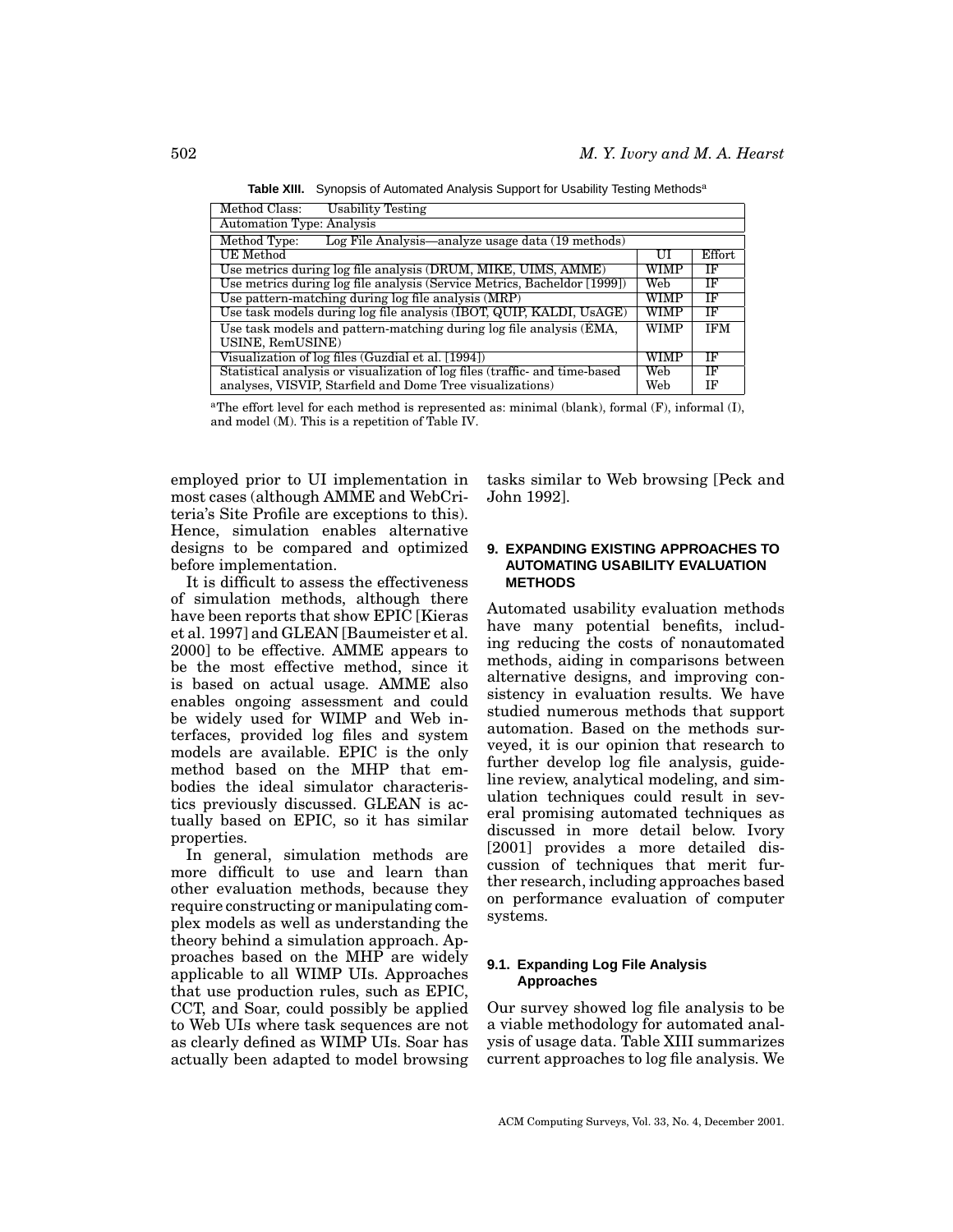propose the following three ways to expand and improve on these approaches.

*Generating synthetic usage data for analysis.* The main limitation of log file analysis is that it still requires formal or informal interface use to employ. One way to expand the use and benefits of this methodology is to leverage a small amount of test data to generate a larger set of plausible usage data. This is even more important for Web interfaces, since server logs do not capture a complete record of user interactions. We discussed two simulation approaches, one using a genetic algorithm [Kasik and George 1996] and the other using information scent modeling [Chi et al. 2000] (see Section 8.1), that automatically generate plausible usage data. The genetic algorithm approach determines user behavior during deviation points in an expert user script, and the information scent model selects navigation paths by considering word overlap between links and Web pages. Both of these approaches generate plausible usage traces without formal or informal interface use. These techniques also provide valuable insight on how to leverage real usage data from usability tests or informal use. For example, real data could also serve as input scripts for genetic algorithms; the evaluator could add deviation points to these.

*Using log files for comparing UIs.* Real and simulated usage data could also be used to evaluate comparable WIMP UIs, such as word processors and image editors. Task sequences could comprise a usability benchmark (i.e., a program for measuring UI performance); this is similar to GOMS analysis of comparable task models. After mapping task sequences into specific UI operations in each interface, the benchmark could be executed within each UI to collect measurements. Representing this benchmark as a log file of some form would enable the log file to be executed within a UI by replay tools, such as QC/Replay [Centerline 1999] for X-Windows, UsAGE [Uehling and Wolf 1995] for replaying events within a UIMS (discussed in Section 4), or WinRunner [Mercury Interactive 2000] for a wide range of applications (e.g., Java and Oracle applications). This is a promising open area of research for evaluating comparable WIMP UIs.

*Augmenting task-based pattern-matching approaches with guidelines in order to support automated critique.* Given a wider sampling of usage data, using task models and pattern-matching during log file analysis is a promising research area to pursue. Task-based approaches that follow the USINE model in particular (i.e., compare a task model expressed in terms of temporal relationships to usage traces) provide the most support among the methods surveyed. USINE outputs information to help the evaluator understand user behavior, preferences, and errors. Although the authors claim that this approach works well for WIMP UIs, it needs to be adapted to work for Web UIs where tasks may not be clearly defined. In addition, since USINE already reports substantial analysis data, these data could be compared to usability guidelines in order to support automated critique.

# **9.2. Expanding Guideline Review Approaches**

Several guideline review methods for analysis of WIMP interfaces (see Table XIV) could be augmented with guidelines to support automated critique. For example, AIDE [Sears 1995] (discussed in Section 5) provides the most support for evaluating UI designs. It computes a number of quantitative measures and also generates initial interface layouts. Guidelines, such as thresholds for quantitative measures, could also be incorporated into AIDE analysis to support automated critique.

Although there are several guideline review methods for analyzing and critiquing Web UIs (see Tables XIV and XV), existing approaches only cover a small fraction of usability aspects [Brajnik 2000] and have not been empirically validated. We are developing a methodology for deriving Web design guidelines directly from sites that have been assessed by human judges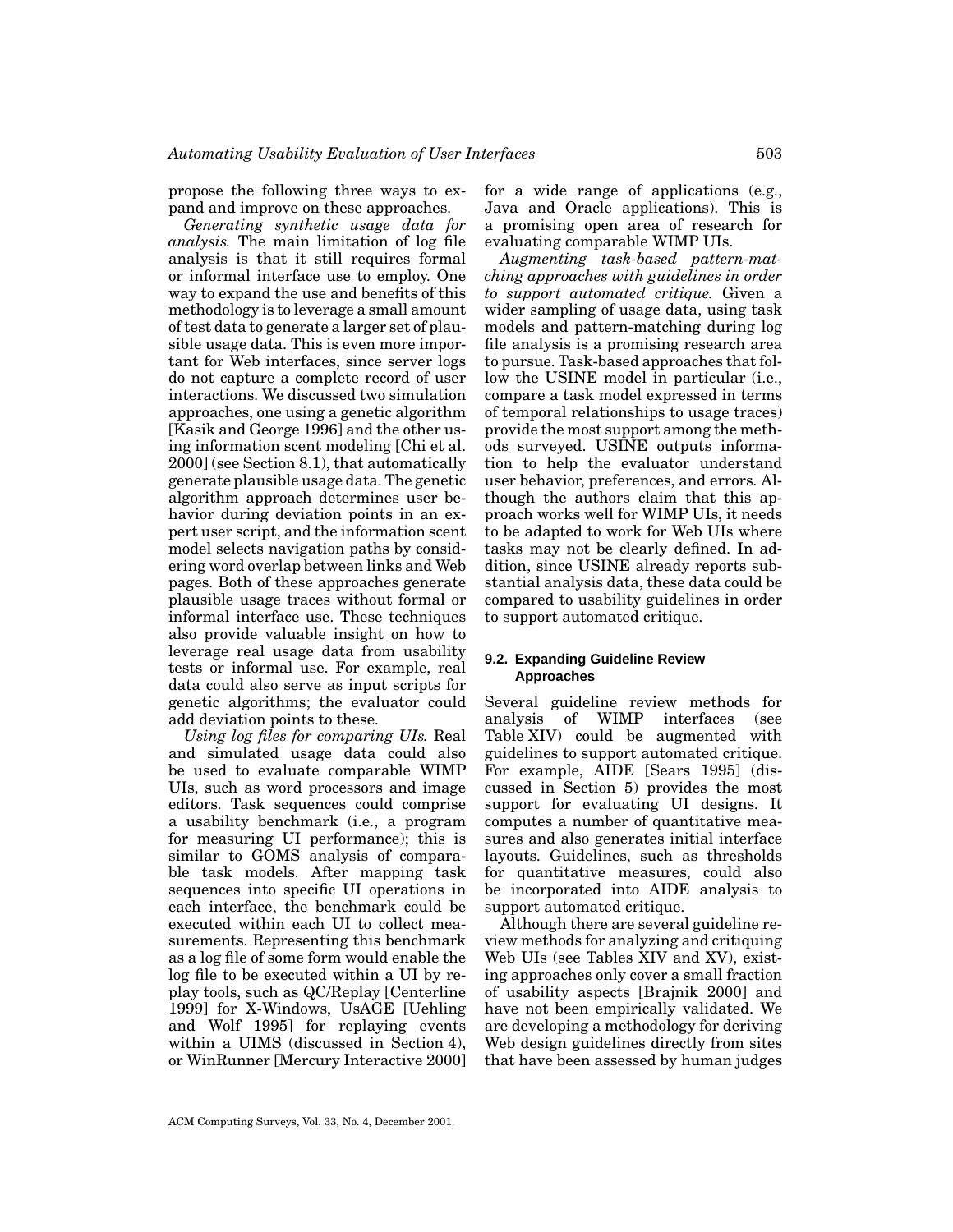**Table XIV.** Synopsis of Automated Analysis Support for Inspection Methods<sup>a</sup>

| Method Class:<br>Inspection                                                      |             |        |  |  |
|----------------------------------------------------------------------------------|-------------|--------|--|--|
| <b>Automation Type: Analysis</b>                                                 |             |        |  |  |
| Guideline Review—expert checks guideline conformance (8 methods)<br>Method Type: |             |        |  |  |
| UE Method                                                                        |             | Effort |  |  |
| Use quantitative screen measures for analysis (AIDE,                             | WIMP        |        |  |  |
| Parush et al. [1998])                                                            |             |        |  |  |
| Analyze terminology and consistency of UI elements (Sherlock)                    | <b>WIMP</b> |        |  |  |
| Analyze the structure of Web pages (Rating Game, HyperAT, Gentler)<br>Web        |             |        |  |  |
| Use guidelines for analysis (WebSAT)<br>Web                                      |             |        |  |  |
| Analyze the scanning path of a Web page (Design Advisor)<br>Web                  |             |        |  |  |

<sup>a</sup>The effort level for each method is represented as: minimal (blank), formal  $(F)$ , informal  $(I)$ , and model (M). This is a repetition of Table VI.

Table XV. Synopsis of Automated Critique Support for Inspection Methods<sup>a</sup>

| Method Class:<br>Inspection                                                       |             |               |  |
|-----------------------------------------------------------------------------------|-------------|---------------|--|
| <b>Automation Type: Critique</b>                                                  |             |               |  |
| Method Type:<br>Guideline Review—expert checks guideline conformance (11 methods) |             |               |  |
| UE Method                                                                         |             | <b>Effort</b> |  |
| Use guidelines for critiquing (KRI/AG, IDA, CHIMES, Ergoval)                      | WIMP        |               |  |
| Use guidelines for critiquing and modifying a UI (SYNOP)                          | <b>WIMP</b> | М             |  |
| Check HTML syntax (Weblint, Dr. Watson)                                           | Web         |               |  |
| Use guidelines for critiquing (Lift Online, Lift Onsite,                          | Web         |               |  |
| Bobby, WebEval)                                                                   |             |               |  |

<sup>a</sup>The effort level for each method is represented as: minimal (blank), formal  $(F)$ , informal  $(I)$ , and model (M). This is a repetition of Table VII.

[Ivory et al. 2000, 2001; Ivory 2001]. We have identified a number of Web page measures having to do with page composition (e.g., number of words, links, and images), page formatting (e.g., emphasized text, text positioning, and text clusters), and overall page characteristics (e.g., page size and download speed). Empirical studies have shown that we can predict with high accuracy whether a Web page will be rated favorably based on key metrics. Future work will identify profiles of highly rated pages that can be used to help designers improve Web UIs.

### **9.3. Expanding Analytical Modeling Approaches**

Our survey showed that evaluation within a user interface development environment (UIDE) is a promising approach for automated analysis via analytical modeling. Table XVI summarizes current approaches to analytical modeling. We propose to augment UIDE analysis methods, such as CRITIQUE and GLEAN, with guidelines to support automated critique. Guidelines, such as thresholds for learning or executing certain types of tasks, could assist the designer with interpreting prediction results and improving UI designs. Evaluation within a UIDE should also make it possible to automatically optimize UI designs based on guidelines.

Although UIDE analysis is promising, it is not widely used in practice. This may be due to the fact that most tools are research systems and have not been incorporated into popular commercial tools. This is unfortunate since incorporating analytical modeling and possibly simulation methods within a UIDE should mitigate some barriers to their use, such as being too complex and time consuming to employ [Bellotti 1988]. Applying such analysis approaches outside these user interface development environments is an open research problem.

Cognitive task analysis [May and Barnard 1994] provides some insight for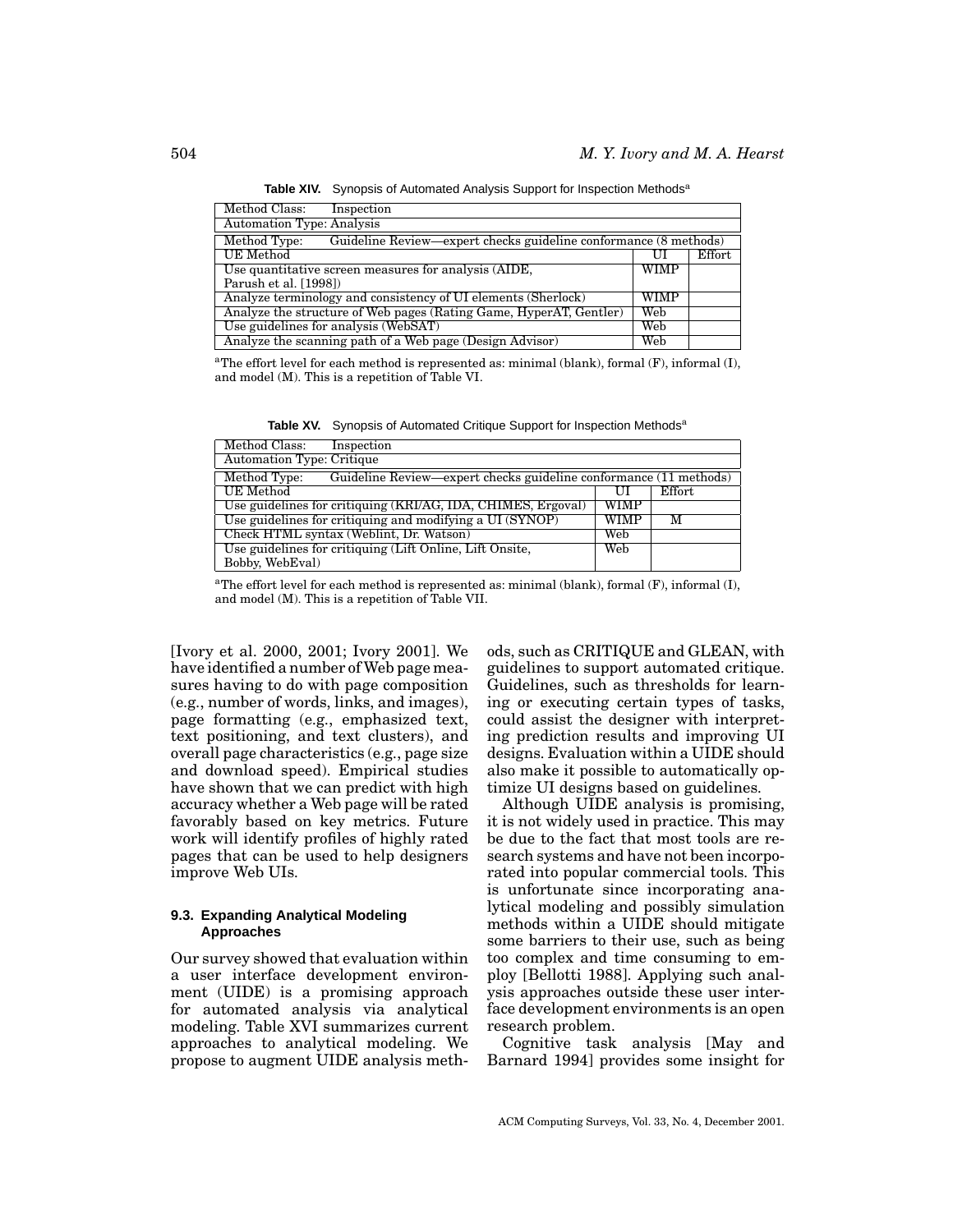**Table XVI.** Synopsis of Automated Analysis Support for Analytical Modeling Methods<sup>a</sup>

| Method Class:<br>Analytical Modeling                                          |      |               |  |
|-------------------------------------------------------------------------------|------|---------------|--|
| <b>Automation Type: Analysis</b>                                              |      |               |  |
| UIDE Analysis—conduct GOMS analysis within a UIDE (4 methods)<br>Method Type: |      |               |  |
| <b>UE</b> Method                                                              |      | <b>Effort</b> |  |
| Generate predictions for GOMS task models (QGOMS, CATHCI)                     | WIMP | M             |  |
| Generate GOMS task models and predictions (USAGE, CRITIQUE)                   | WIMP | М             |  |
| Cognitive Task Analysis—predict usability problems (1 method)<br>Method Type: |      |               |  |
| Conduct a cognitive analysis of an interface and generate predictions         | WIMP |               |  |
| (CTA)                                                                         |      |               |  |
| Method Type:<br>Programmable User Models—rite program that acts as a user     |      |               |  |
| $(1$ method $)$                                                               |      |               |  |
| $\rm{UE}$ Method                                                              | UІ   | <b>Effort</b> |  |
| Program architecture to mimic user interaction with an interface (PUM)        | WIMP |               |  |

aThe effort level for each method is represented as: minimal (blank), formal (F), informal (I), and model (M). This is a repetition of Table IX.

**Table XVII.** Synopsis of Automated Analysis Support for Simulation Methods<sup>a</sup>

| Method Class:<br>Simulation                                                               |      |               |  |  |
|-------------------------------------------------------------------------------------------|------|---------------|--|--|
| <b>Automation Type: Analysis</b>                                                          |      |               |  |  |
| Petri Net Modeling—imic user interaction from usage data<br>Method Type:                  |      |               |  |  |
| $(1$ method $)$                                                                           |      |               |  |  |
| UE Method                                                                                 | UL   | Effort        |  |  |
| Construct Petri nets from usage data and analyze problem solving                          | WIMP | ΙF            |  |  |
| (AMME)                                                                                    |      |               |  |  |
| Information Processor Modeling—mimic user interaction (9 methods)<br>Method Type:         |      |               |  |  |
| UE Method                                                                                 |      | <b>Effort</b> |  |  |
| Employ a computational cognitive architecture for UI analysis (ACT-R,<br><b>WIMP</b><br>М |      |               |  |  |
| COGNET, EPIC, HOS, Soar, CCT, ICS, GLEAN)                                                 |      |               |  |  |
| Employ a GOMS-like model to analyze navigation (Site Profile)<br>Web<br>M                 |      |               |  |  |

<sup>a</sup>The effort level for each method is represented as: minimal (blank), formal  $(F)$ , informal  $(I)$ , and model (M). This is a repetition of Table XI.

analyzing UIs outside a UIDE. Furthermore, CTA is a promising approach for automated analysis, provided more effort is spent to fully develop this methodology. This approach is consistent with analytical modeling techniques employed outside HCI, such as in the performance evaluation of computer systems [Ivory 2001; Jain 1991]; this is because with CTA the evaluator provides UI parameters to an underlying model for analysis versus developing a new model to assess each UI. However, one of the drawbacks of CTA is the need to describe the interface to the system. Integrating this approach into a UIDE or UIMS should make this approach more tenable.

As previously discussed, analytical modeling approaches for Web UIs still

remain to be developed. It may not be possible to develop new approaches using a paradigm that requires explicit task hierarchies. However, a variation of CTA may be appropriate for Web UIs.

# **9.4. Expanding Simulation Approaches**

Table XVII summarizes current approaches to simulation analysis. Our survey showed that existing simulations based on a human information processor model have widely different uses (e.g., modeling a user interacting with a UI or solving a problem). Thus, it is difficult to draw concrete conclusions about the effectiveness of these approaches. Simulation in general is a promising research area to pursue for automated analysis,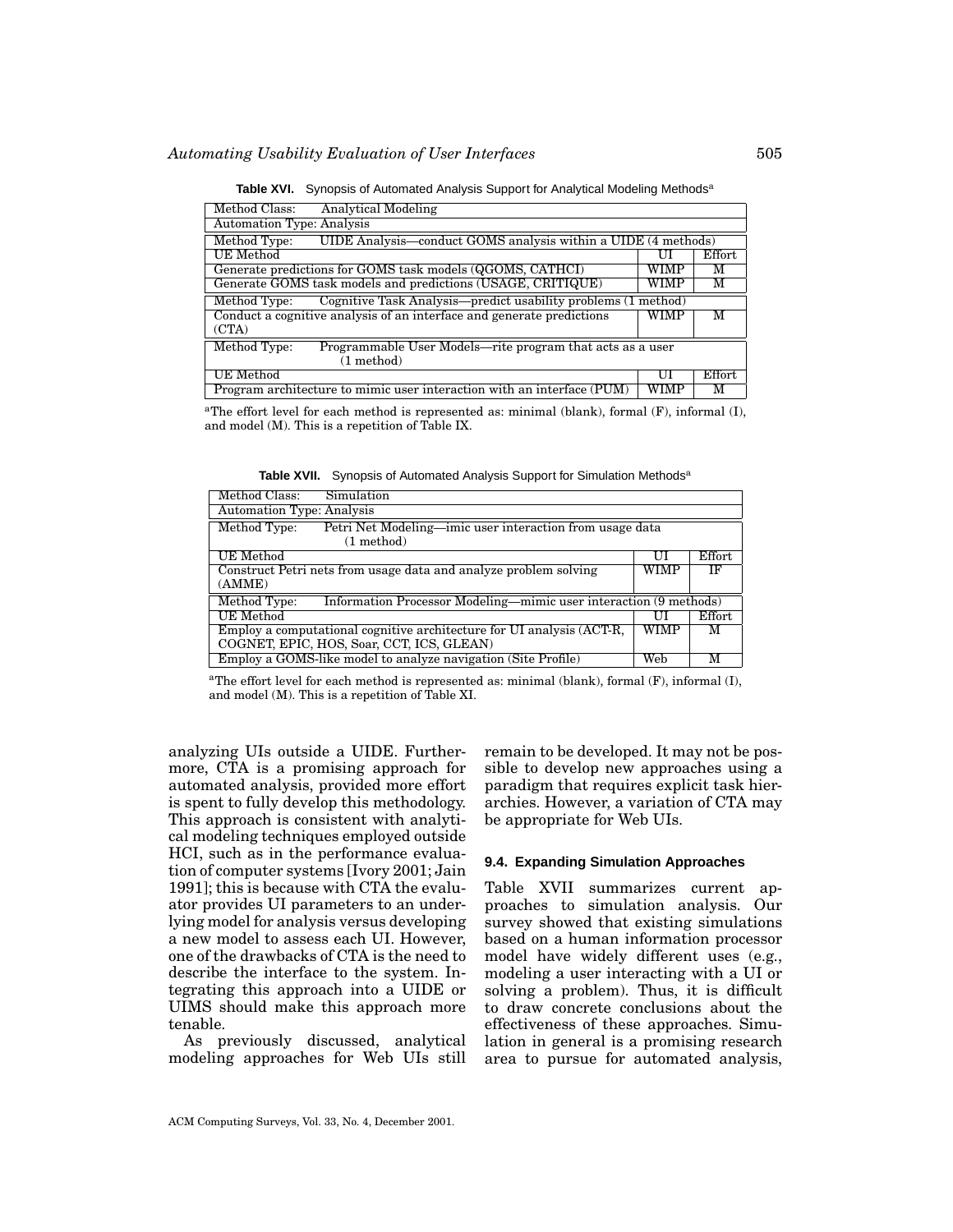especially for evaluating alternative designs.

We propose using several simulation techniques employed in the performance analysis of computer systems, in particular, trace-driven discrete-event simulation and Monte Carlo simulation [Ivory 2001; Jain 1991], to enable designers to perform what-if analyses with UIs. Trace-driven discrete-event simulations employ real usage data to model a system as it evolves over time. Analysts use this approach to simulate many aspects of computer systems, such as the processing subsystem, operating system, and various resource scheduling algorithms. In the user interface field, all surveyed approaches use discrete-event simulation. However, AMME constructs simulation models directly from logged usage, which is a form of trace-driven discrete-event simulation. Similarly, other simulators could be altered to process log files as input instead of explicit task or user models, potentially producing more realistic and accurate simulations.

Monte Carlo simulations enable an evaluator to model a system probabilistically (i.e., sampling from a probability distribution is used to determine what event occurs next). Monte Carlo simulation could contribute substantially to automated analysis by relaxing the need for explicit task hierarchies or user models, although such models could still be employed. Most simulations in this domain rely on a single user model, typically an expert user. Monte Carlo simulation would enable designers to perform what-if analysis and study design alternatives with many user models. The approach employed by Chi et al. [2000] to simulate Web site navigation is a close approximation of Monte Carlo simulation.

#### **10. CONCLUSIONS**

In this article we provided an overview of usability evaluation automation and presented a taxonomy for comparing various methods. We also presented an extensive survey of the use of automation in WIMP and Web interface evaluation, finding that automation is used in only 33% of methods surveyed. Of all the surveyed methods, only 29% are free from requirements of formal or informal interface use. All approaches that do not require formal or informal interface use, with the exception of guideline review, are based on analytical modeling or simulation.

It is important to keep in mind that automation of usability evaluation does not capture important qualitative and subjective information (such as user preferences and misconceptions) that can only be unveiled via usability testing, heuristic evaluation, and other standard inquiry methods. Nevertheless, simulation and analytical modeling should be useful for helping designers choose among design alternatives before committing to expensive development costs.

Furthermore, evaluators could use automation in tandem with what are usually nonautomated methods, such as heuristic evaluation and usability testing. For example, an evaluator doing a heuristic evaluation could observe automatically generated usage traces executing within a UI.

Adding automation to usability evaluation has many potential benefits, including reducing the costs of nonautomated methods, aiding in comparisons between alternative designs, and improving consistency in usability evaluation. Research to further develop analytical modeling, simulation, guideline review, and log file analysis techniques could result in new, effective automated techniques.

#### **APPENDIX**

# **A. AUTOMATION CHARACTERISTICS OF WIMP AND WEB INTERFACES**

The following tables depict automation characteristics for WIMP and Web interfaces separately. We combined this information in Table I.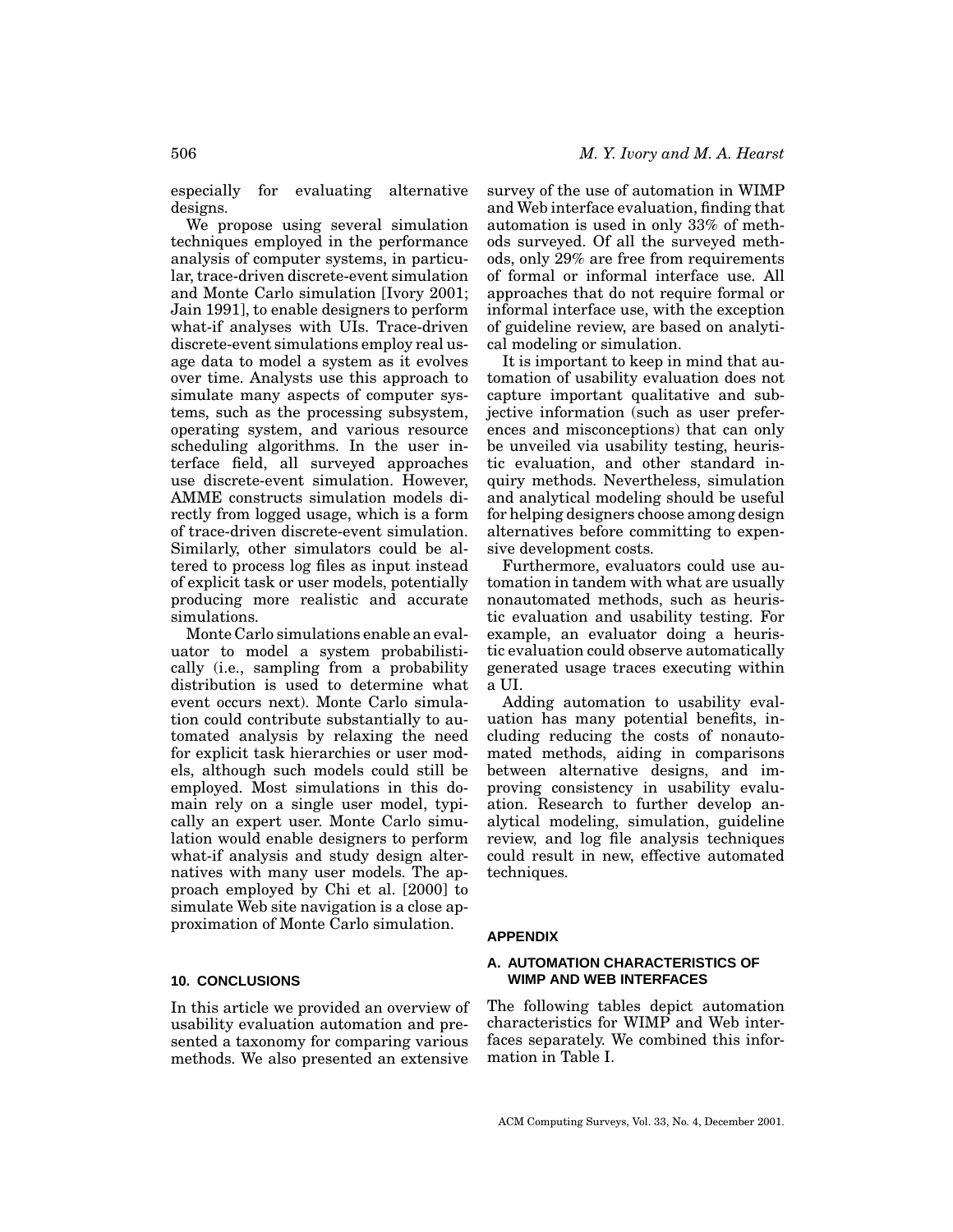| Method Class                      | <b>Automation Type</b> |          |              |                     |
|-----------------------------------|------------------------|----------|--------------|---------------------|
| Method Type                       | None                   | Capture  | Analysis     | Critique            |
| Testing                           |                        |          |              |                     |
| Thinking-Aloud Protocol           | F(1)                   |          |              |                     |
| <b>Question-Asking Protocol</b>   | F(1)                   |          |              |                     |
| <b>Shadowing Method</b>           | F(1)                   |          |              |                     |
|                                   | F(1)                   |          |              |                     |
| <b>Coaching Method</b>            |                        |          |              |                     |
| <b>Teaching Method</b>            | F(1)                   |          |              |                     |
| Codiscovery Learning              | F(1)                   |          |              |                     |
| Performance Measurement           | F(1)                   | F(4)     |              |                     |
| Log File Analysis                 |                        |          | IFM $(10)^*$ |                     |
| <b>Retrospective Testing</b>      | F(1)                   |          |              |                     |
| <b>Remote Testing</b>             |                        | IF $(2)$ |              |                     |
| Inspection                        |                        |          |              |                     |
| <b>Guideline Review</b>           | IF $(2)$               |          | (3)          | $M(5)$ <sup>†</sup> |
| Cognitive Walkthrough             | IF $(2)$               | F(1)     |              |                     |
| Pluralistic Walkthrough           | IF $(1)$               |          |              |                     |
| Heuristic Evaluation              | IF $(1)$               |          |              |                     |
|                                   |                        |          |              |                     |
| Perspective-Based Inspection      | IF(1)                  |          |              |                     |
| <b>Feature Inspection</b>         | IF $(1)$               |          |              |                     |
| Formal Usability Inspection       | F(1)                   |          |              |                     |
| Consistency Inspection            | IF $(1)$               |          |              |                     |
| <b>Standards Inspection</b>       | IF $(1)$               |          |              |                     |
| Inquiry                           |                        |          |              |                     |
| Contextual Inquiry                | IF $(1)$               |          |              |                     |
| <b>Field Observation</b>          | IF $(1)$               |          |              |                     |
| <b>Focus Groups</b>               | IF $(1)$               |          |              |                     |
| Interviews                        | IF $(1)$               |          |              |                     |
|                                   | IF $(1)$               |          |              |                     |
| Surveys                           |                        |          |              |                     |
| Questionnaires                    | IF $(1)$               | IF $(2)$ |              |                     |
| Self-Reporting Logs               | IF $(1)$               |          |              |                     |
| Screen Snapshots                  | IF $(1)$               |          |              |                     |
| User Feedback                     | IF $(1)$               |          |              |                     |
| <b>Analytical Modeling</b>        |                        |          |              |                     |
| <b>GOMS</b> Analysis              | M(4)                   |          | M(2)         |                     |
| <b>UIDE</b> Analysis              |                        |          | M(2)         |                     |
| <b>Cognitive Task Analysis</b>    |                        |          | M(1)         |                     |
| Task-Environment Analysis         | M(1)                   |          |              |                     |
| Knowledge Analysis                | M(2)                   |          |              |                     |
| Design Analysis                   | M(2)                   |          |              |                     |
| Programmable User Models          |                        |          | M(1)         |                     |
|                                   |                        |          |              |                     |
| Simulation                        |                        |          |              |                     |
| <b>Information Proc. Modeling</b> |                        |          | M(8)         |                     |
| Petri Net Modeling                |                        |          | FM(1)        |                     |
| Genetic Algorithm Modeling        |                        | (1)      |              |                     |
| <b>Automation Type</b>            |                        |          |              |                     |
| Total                             | 30                     | 5        | 8            | 1                   |
| Percent                           | 68%                    | $11\%$   | 18%          | 2%                  |
|                                   |                        |          |              |                     |

Table XVIII. Automation Support for 75 WIMP UE Methods<sup>a</sup>

aA number in parentheses indicates the number of UE methods surveyed for a particular method type and automation type. The effort level for each method is represented as: minimal (blank), formal (F), informal (I), and model (M). Four software tools provide automation support for multiple method types: DRUM, performance measurement and log file analysis; AMME, log file analysis and Petri net modeling; KALDI, performance measurement, log file analysis, and remote testing; and UsAGE, performance measurement and log file analysis.

∗Either formal or informal interface use is required. In addition, a model may be used in the analysis.

†Methods may or may not employ a model.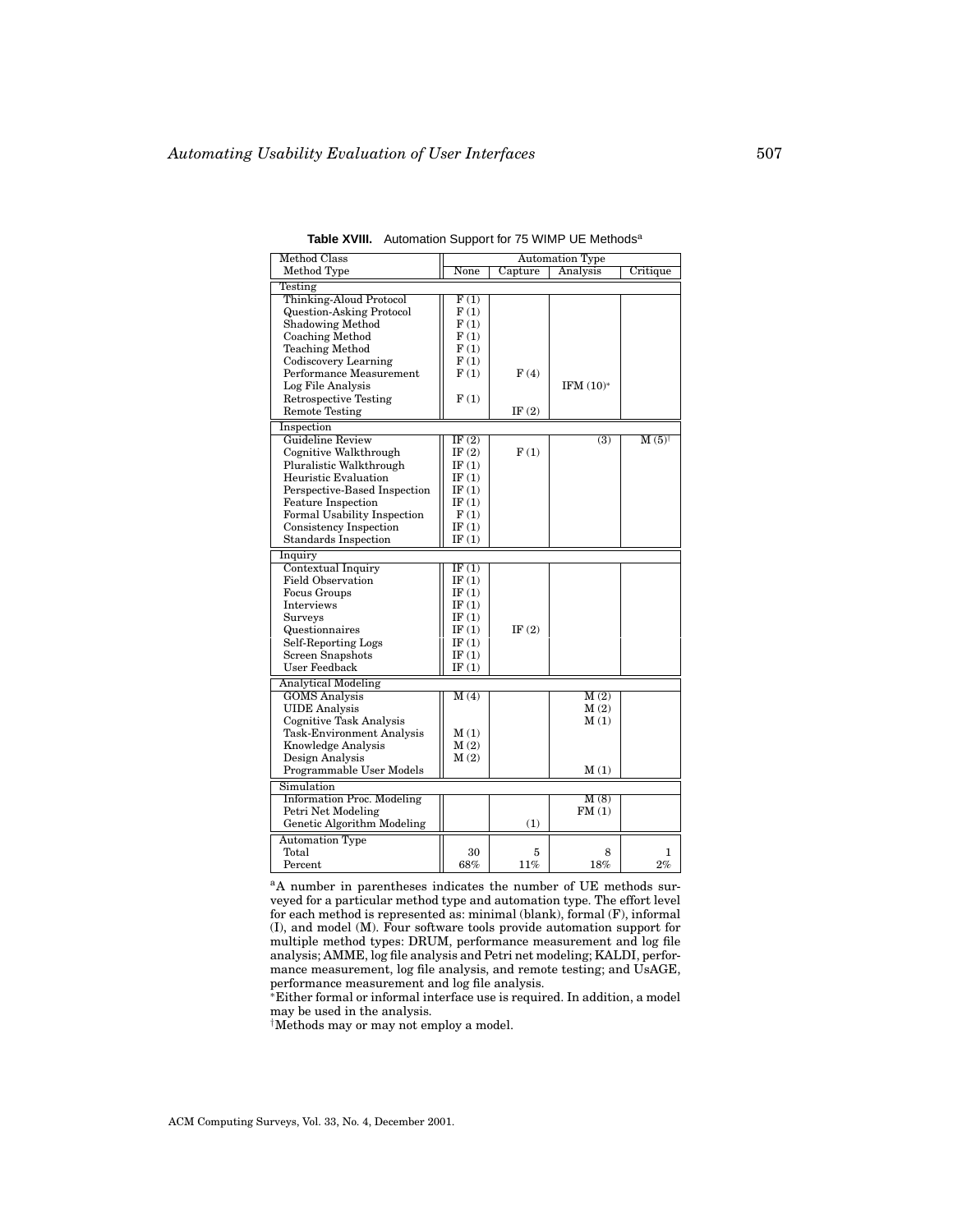**Table XIX.** Descriptions of the WIMP UE Method Types Depicted in Table XVIII

| Method Class                      |                                                       |  |  |  |
|-----------------------------------|-------------------------------------------------------|--|--|--|
| Method Type                       | Description                                           |  |  |  |
| Testing                           |                                                       |  |  |  |
| <b>Thinking-Aloud Protocol</b>    | user talks during test                                |  |  |  |
| <b>Question-Asking Protocol</b>   | tester asks user questions                            |  |  |  |
| <b>Shadowing Method</b>           | expert explains user actions to tester                |  |  |  |
| Coaching Method                   | user can ask an expert questions                      |  |  |  |
| <b>Teaching Method</b>            | expert user teaches novice user                       |  |  |  |
| Codiscovery Learning              | two users collaborate                                 |  |  |  |
| Performance Measurement           | tester records usage data during test                 |  |  |  |
| Log File Analysis                 | tester analyzes usage data                            |  |  |  |
| <b>Retrospective Testing</b>      | tester reviews videotape with user                    |  |  |  |
| Remote Testing                    | tester and user are not colocated during test         |  |  |  |
| Inspection                        |                                                       |  |  |  |
| Guideline Review                  | expert checks guideline conformance                   |  |  |  |
| Cognitive Walkthrough             | expert simulates user's problem solving               |  |  |  |
| Pluralistic Walkthrough           | multiple people conduct cognitive walkthrough         |  |  |  |
| Heuristic Evaluation              | expert identifies violations of heuristics            |  |  |  |
| Perspective-Based Inspection      | expert conducts narrowly focused heuristic evaluation |  |  |  |
| Feature Inspection                | expert evaluates product features                     |  |  |  |
| Formal Usability Inspection       | expert conducts formal heuristic evaluation           |  |  |  |
| Consistency Inspection            | expert checks consistency across products             |  |  |  |
| Standards Inspection              | expert checks for standards compliance                |  |  |  |
| Inquiry                           |                                                       |  |  |  |
| Contextual Inquiry                | interviewer questions users in their environment      |  |  |  |
| Field Observation                 | interviewer observes system use in user's environment |  |  |  |
| <b>Focus Groups</b>               | multiple users participate in a discussion session    |  |  |  |
| Interviews                        | one user participates in a discussion session         |  |  |  |
| Surveys                           | interviewer asks user specific questions              |  |  |  |
| Questionnaires                    | user provides answers to specific questions           |  |  |  |
| Self-Reporting Logs               | user records UI operations                            |  |  |  |
| Screen Snapshots                  | user captures UI screens                              |  |  |  |
| User Feedback                     | user submits comments                                 |  |  |  |
| <b>Analytical Modeling</b>        |                                                       |  |  |  |
| <b>GOMS</b> Analysis              | predict execution and learning time                   |  |  |  |
| <b>UIDE</b> Analysis              | conduct GOMS analysis within a UIDE                   |  |  |  |
| <b>Cognitive Task Analysis</b>    | predict usability problems                            |  |  |  |
| Task-Environment Analysis         | assess mapping of user's goals into UI tasks          |  |  |  |
| Knowledge Analysis                | predict learnability                                  |  |  |  |
| Design Analysis                   | assess design complexity                              |  |  |  |
| Programmable User Models          | write program that acts like a user                   |  |  |  |
| Simulation                        |                                                       |  |  |  |
| <b>Information Proc. Modeling</b> | mimic user interaction                                |  |  |  |
| Petri Net Modeling                | mimic user interaction from usage data                |  |  |  |
| Genetic Algorithm Modeling        | mimic novice user interaction                         |  |  |  |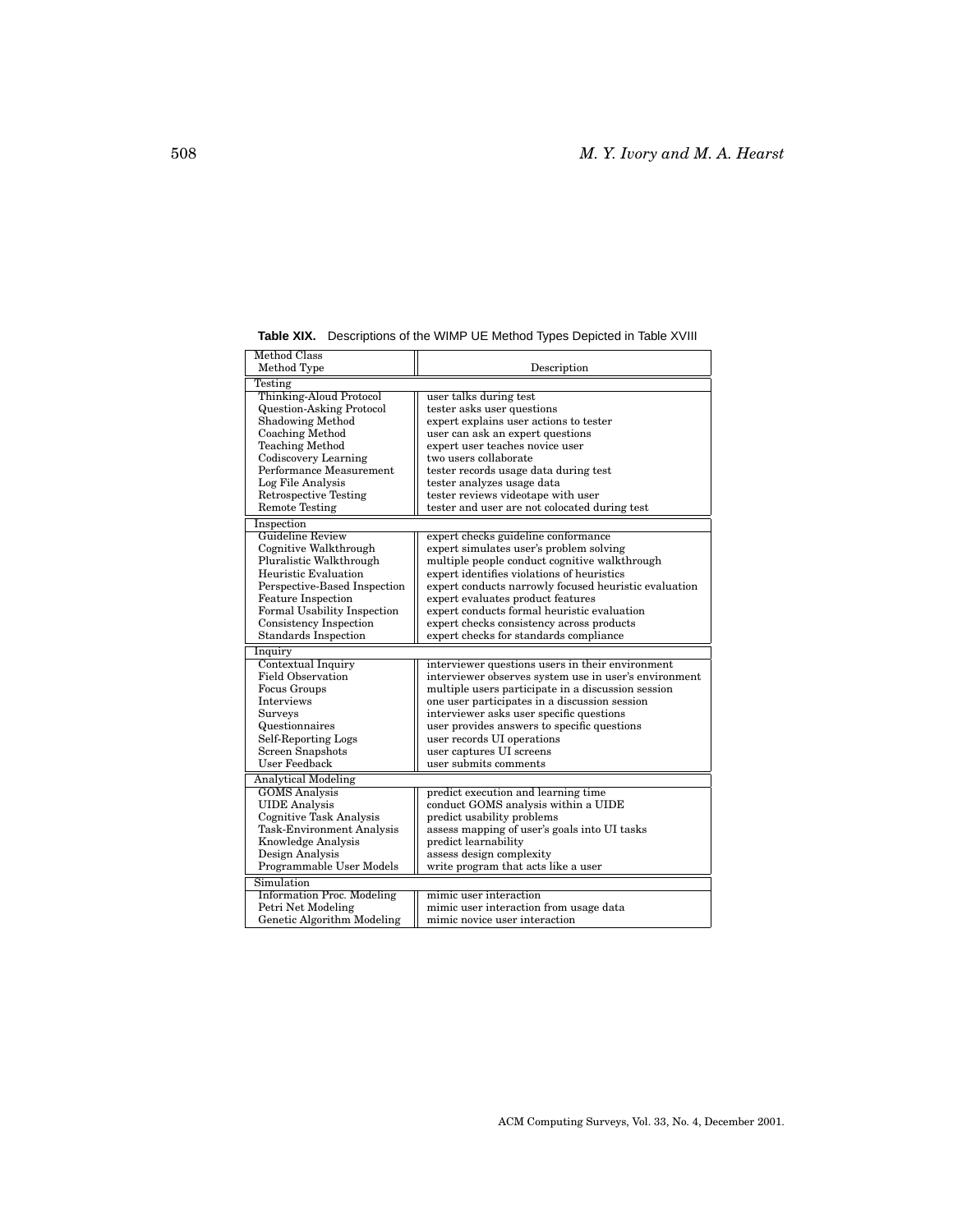| Method Class                      | <b>Automation Type</b> |          |          |          |
|-----------------------------------|------------------------|----------|----------|----------|
| Method Type                       | None                   | Capture  | Analysis | Critique |
| Testing                           |                        |          |          |          |
| <b>Thinking-Aloud Protocol</b>    | F(1)                   |          |          |          |
| <b>Question-Asking Protocol</b>   | F(1)                   |          |          |          |
| Shadowing Method                  | F(1)                   |          |          |          |
| <b>Coaching Method</b>            | F(1)                   |          |          |          |
| <b>Teaching Method</b>            | F(1)                   |          |          |          |
| Codiscovery Learning              | F(1)                   |          |          |          |
| Performance Measurement           | F(1)                   | F(3)     |          |          |
| Log File Analysis                 |                        |          | IFM(9)   |          |
| <b>Retrospective Testing</b>      | F(1)                   |          |          |          |
| <b>Remote Testing</b>             |                        | IF $(3)$ |          |          |
| Inspection                        |                        |          |          |          |
| <b>Guideline Review</b>           | IF(4)                  |          | (5)      | (6)      |
| Cognitive Walkthrough             | IF $(2)$               |          |          |          |
| Pluralistic Walkthrough           | IF(1)                  |          |          |          |
| Heuristic Evaluation              | IF $(1)$               |          |          |          |
| Perspective-Based Inspection      | IF(1)                  |          |          |          |
| <b>Feature Inspection</b>         | IF $(1)$               |          |          |          |
| Formal Usability Inspection       | F(1)                   |          |          |          |
| Consistency Inspection            | IF(1)                  |          |          |          |
| <b>Standards Inspection</b>       | IF $(1)$               |          |          |          |
| Inquiry                           |                        |          |          |          |
| Contextual Inquiry                | IF $(1)$               |          |          |          |
| <b>Field Observation</b>          | IF $(1)$               |          |          |          |
| <b>Focus Groups</b>               | IF(1)                  |          |          |          |
| Interviews                        | IF(1)                  |          |          |          |
| Surveys                           | IF $(1)$               |          |          |          |
| Questionnaires                    | IF $(1)$               | IF $(1)$ |          |          |
| Self-Reporting Logs               | IF(1)                  |          |          |          |
| Screen Snapshots                  | IF $(1)$               |          |          |          |
| <b>User Feedback</b>              | IF(1)                  |          |          |          |
| <b>Analytical Modeling</b>        |                        |          |          |          |
| No Methods Surveyed               |                        |          |          |          |
| Simulation                        |                        |          |          |          |
| <b>Information Proc. Modeling</b> |                        |          | M(1)     |          |
| <b>Information Scent Modeling</b> |                        | M(1)     |          |          |
| Automation Type                   |                        |          |          |          |
| Total                             | 26                     | 4        | 3        | 1        |
| Percent                           | 76%                    | 12%      | 9%       | 3%       |

Table XX. Automation Support for 57 Web UE Methods<sup>a</sup>

aA number in parentheses indicates the number of UE methods surveyed for a particular method type and automation type. The effort level for each method is represented as: minimal (blank), formal (F), informal (I), and model (M). Two software tools provide automation support for multiple method types: Dome Tree visualization, log file analysis and information scent modeling; and WebVIP, performance measurement and remote testing.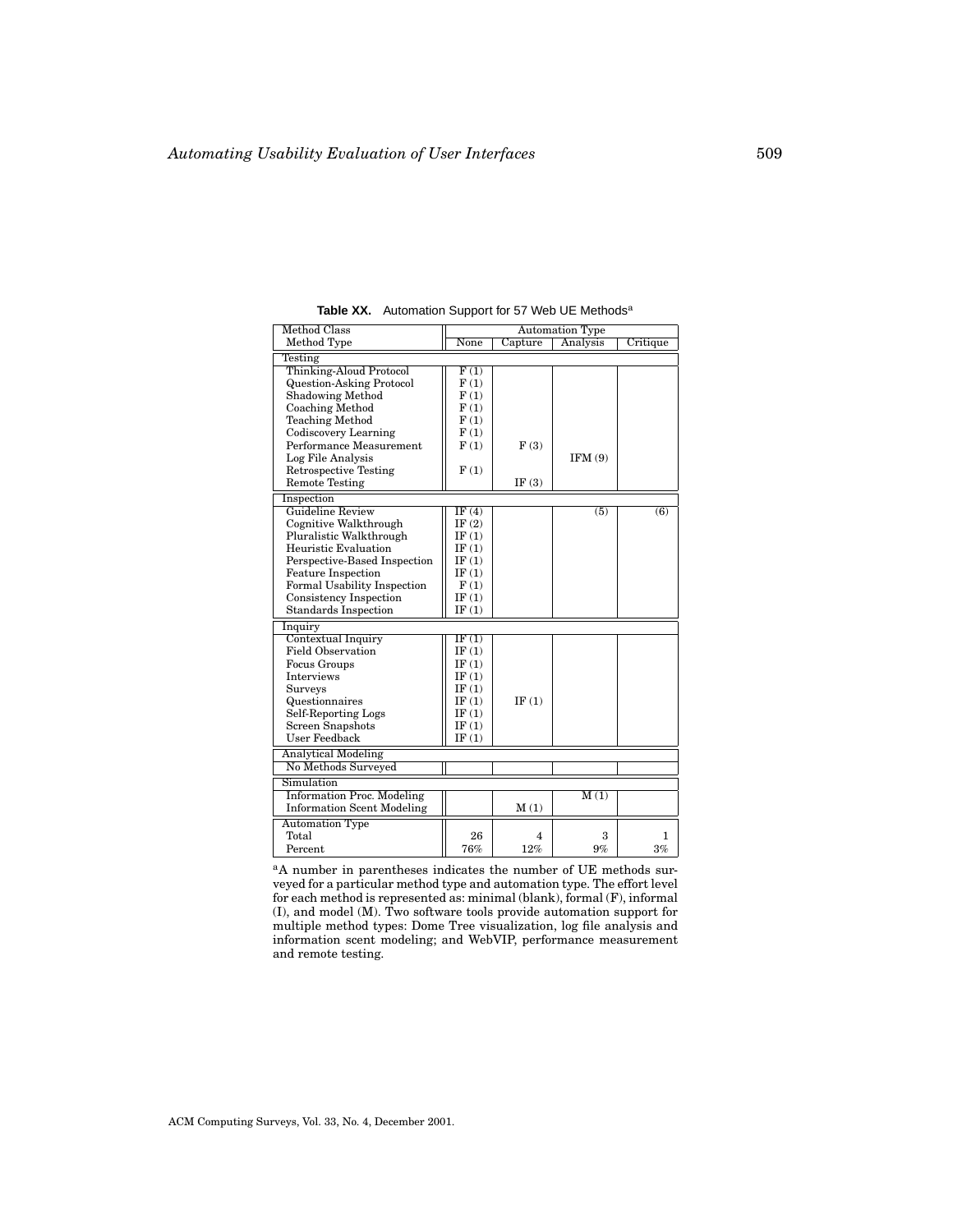**Table XXI.** Descriptions of the Web UE Method Types Depicted in Table XX

| Method Class                      |                                                       |
|-----------------------------------|-------------------------------------------------------|
| Method Type                       | Description                                           |
| Testing                           |                                                       |
| Thinking-Aloud Protocol           | user talks during test                                |
| <b>Question-Asking Protocol</b>   | tester asks user questions                            |
| <b>Shadowing Method</b>           | expert explains user actions to tester                |
| <b>Coaching Method</b>            | user can ask an expert questions                      |
| <b>Teaching Method</b>            | expert user teaches novice user                       |
| Codiscovery Learning              | two users collaborate                                 |
| Performance Measurement           | tester records usage data during test                 |
| Log File Analysis                 | tester analyzes usage data                            |
| <b>Retrospective Testing</b>      | tester reviews videotape with user                    |
| <b>Remote Testing</b>             | tester and user are not colocated during test         |
| Inspection                        |                                                       |
| Guideline Review                  | expert checks guideline conformance                   |
| Cognitive Walkthrough             | expert simulates user's problem solving               |
| Pluralistic Walkthrough           | multiple people conduct cognitive walkthrough         |
| Heuristic Evaluation              | expert identifies violations of heuristics            |
| Perspective-Based Inspection      | expert conducts narrowly focused heuristic evaluation |
| <b>Feature Inspection</b>         | expert evaluates product features                     |
| Formal Usability Inspection       | expert conducts formal heuristic evaluation           |
| Consistency Inspection            | expert checks consistency across products             |
| <b>Standards Inspection</b>       | expert checks for standards compliance                |
| Inquiry                           |                                                       |
| Contextual Inquiry                | interviewer questions users in their environment      |
| Field Observation                 | interviewer observes system use in user's environment |
| Focus Groups                      | multiple users participate in a discussion session    |
| <b>Interviews</b>                 | one user participates in a discussion session         |
| Surveys                           | interviewer asks user specific questions              |
| Questionnaires                    | user provides answers to specific questions           |
| Self-Reporting Logs               | user records UI operations                            |
| Screen Snapshots                  | user captures UI screens                              |
| User Feedback                     | user submits comments                                 |
| <b>Analytical Modeling</b>        |                                                       |
| No Methods Surveyed               |                                                       |
| Simulation                        |                                                       |
| <b>Information Proc. Modeling</b> | mimic user interaction                                |
| <b>Information Scent Modeling</b> | mimic Web site navigation                             |

#### **ACKNOWLEDGMENTS**

We thank the anonymous reviewers for invaluable guidance on improving our presentation of this material. We thank James Hom and Zhijun Zhang for allowing us to use their extensive archives of usability methods for this survey. We also thank Zhijun Zhang for participating in several interviews on usability evaluation. We thank Bonnie John and Scott Hudson for helping us locate information on GOMS and other simulation methods for this survey, and James Landay and Mark Newman for helpful feedback and data.

#### **REFERENCES**

ABELOW, D. 1993. Automating feedback on software product use. *CASE Trends December*, 15– 17.

- ADDY & ASSOCIATES. 2000. Dr. Watson version 4.0. Available at http://watson.addy.com/.
- AHLBERG, C. AND SHNEIDERMAN, B. 1994. Visual information seeking: Tight coupling of dynamic query filters with starfield displays. In *Proceedings of the Conference on Human Factors in Computing Systems* (Boston, MA, April), pp. 313– 317. New York, NY: ACM Press.
- AL-QAIMARI, G. AND MCROSTIE, D. 1999. KALDI: A computer-aided usability engineering tool for supporting testing and analysis of humancomputer interaction. In J. Vanerdonckt and A. Puerta, Eds., *Proceedings of the Third International Conference on Computer-Aided Design of User Interfaces* (Louvain-la-Neuve, Belgium, October). Dordrecht, The Netherlands: Kluwer Academic Publishers.
- ANDERSON, J. 1993. *Rules of the Mind*. Hillsdale, NJ: Lawrence Erlbaum Associates, Inc.
- ANDERSON, J. R. 1990. *The Adaptive Character of Thought*. Hillsdale, NJ: Lawrence Erlbaum Associates, Inc.
- BACHELDOR, B. 1999. Push for performance. *Information Week September 20*, 18–20.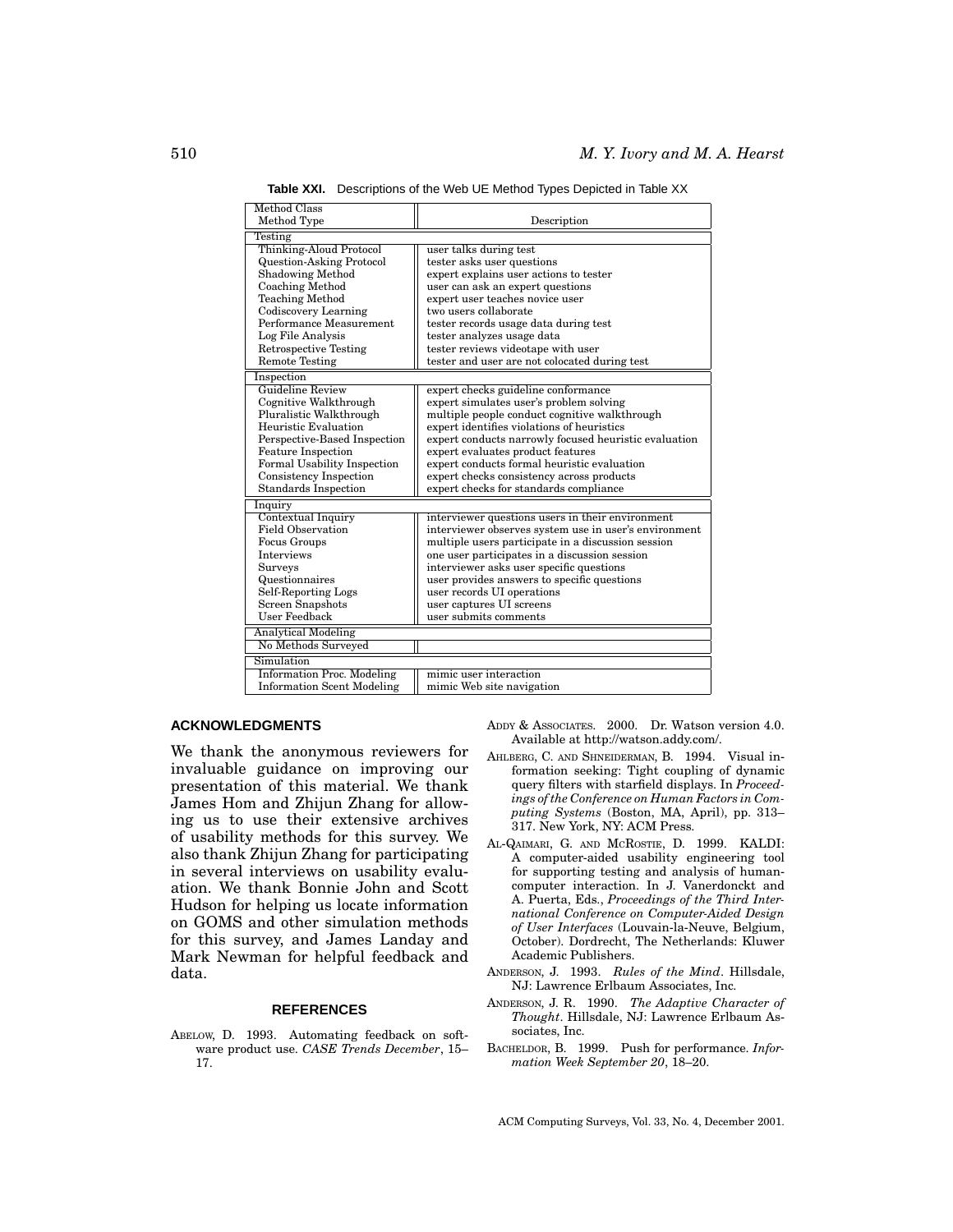- BALBO, S. 1995. Automatic evaluation of user interface usability: Dream or reality. In S. Balbo, Ed., *Proceedings of the Queensland Computer-Human Interaction Symposium* (Queensland, Australia, August). Bond University.
- BALBO, S. 1996. ÉMA: Automatic analysis mechanism for the ergonomic evaluation of user interfaces. Tech. Rep. 96/44 (August), CSIRO Division of Information Technology. Available at http://www.cmis.csiro.au/sandrine.balbo/Ema/ ema tr/ema-tr.doc.
- BARNARD, P. J. 1987. Cognitive resources and the learning of human-computer dialogs. In J. M. Carroll, Ed., *Interfacing Thought*: *Cognitive Aspects of Human-Computer Interaction*, pp. 112– 158. Cambridge, MA: MIT Press.
- BARNARD, P. J. AND TEASDALE, J. D. 1991. Interacting cognitive subsystems: A systemic approach to cognitive-affective interaction and change. *Cognition and Emotion 5*, 1–39.
- BAUMEISTER, L. K., JOHN, B. E., AND BYRNE, M. D. 2000. A comparison of tools for building GOMS models. In *Proceedings of the Conference on Human Factors in Computing Systems*, Volume 1 (The Hague, The Netherlands, April), pp. 502– 509. New York, NY: ACM Press.
- BEARD, D. V., SMITH, D. K., AND DENELSBECK, K. M. 1996. Quick and dirty GOMS: A case study of computed tomography interpretation. *Human-Computer Interaction 11*, 2, 157–180.
- BELLOTTI, V. 1988. Implications of current design practice for the use of HCI techniques. In *Proceedings of the HCI Conference on People and Computers IV* (Manchester, United Kingdom, September), pp. 13–34. Amsterdam, The Netherlands: Elsevier Science Publishers.
- BODART, F., HENNEBERT, A. M., LEHEUREUX, J. M., AND VANDERDONCKT, J. 1994. Towards a dynamic strategy for computer-aided visual placement. In T. Catarci, M. Costabile, M. Levialdi, and G. Santucci, Eds., *Proceedings of the International Conference on Advanced Visual Interfaces* (Bari, Italy), pp. 78–87. New York, NY: ACM Press.
- BORGES, J. A., MORALES, I., AND RODRIGUEZ, N. J. 1996. Guidelines for designing usable world wide web pages. In *Proceedings of the Conference on Human Factors in Computing Systems*, Volume 2 (Vancouver, Canada, April), pp. 277–278. New York, NY: ACM Press.
- BOWERS, N. 1996. Weblint: Quality assurance for the World Wide Web. In *Proceedings of the Fifth International World Wide Web Conference* (Paris, France, May). Amsterdam, The Netherlands: Elsevier Science Publishers. Available at http://www5conf.inria.fr/fich html/papers/P34/ Overview.html.
- BRAJNIK, G. 2000. Automatic web usability evaluation: Where is the limit? In *Proceedings of the Sixth Conference on Human Factors & the Web* (Austin, TX, June). Available

at http://www.tri.sbc.com/hfweb/brajnik/hfwebbrajnik.html.

- BYRNE, M. D., JOHN, B. E., WEHRLE, N. S., AND CROW, D. C. 1999. The tangled web we wove: A taxonomy of WWW use. In *Proceedings of the Conference on Human Factors in Computing Systems*, Volume 1 (Pittsburgh, PA, May), pp. 544– 551, New York, NY: ACM Press.
- BYRNE, M. D., WOOD, S. D., SUKAVIRIYA, P. N., FOLEY, J. D., AND KIERAS, D. 1994. Automating interface evaluation. In *Proceedings of the Conference on Human Factors in Computing Systems*, Volume 1 (April), pp. 232–237. New York, NY: ACM Press.
- CARD, S. K., MORAN, T. P., AND NEWELL, A. 1983. *The Psychology of Human-Computer Interaction*. Hillsdale, NJ: Lawrence Erlbaum Associates, Inc.
- CENTERLINE. 1999. QC/Replay. Available at http:// www.centerline.com/productline/qcreplay/qcreplay.html.
- CHAK, A. 2000. Usability tools: A useful start. *Web Techniques* (2000), August, 18–20. Available at http://www.webtechniques.com/archives/2000 /08/stratrevu/.
- CHI, E. H., PIROLLI, P., AND PITKOW, J. 2000. The scent of a site: A system for analyzing and predicting information scent, usage, and usability of a web site. In *Proceedings of the Conference on Human Factors in Computing Systems* (The Hague, The Netherlands, April), pp. 161–168. New York, NY: ACM Press.
- CLARK, D. AND DARDAILLER, D. 1999. Accessibility on the web: Evaluation & repair tools to make it possible. In *Proceedings of the CSUN Technology and Persons with Disabilities Conference* (Los Angeles, CA, March). Available at http://www.dinf.org/csun 99/session0030.html.
- COMBER, T. 1995. Building usable web pages: An HCI perspective. In R. Debreceny and A. Ellis, Eds., *Proceedings of the First Australian World Wide Web Conference* (Ballina, Australia, April), pp. 119–124. Ballina, Australia: Norsearch. Available at http://www. scu.edu.au/sponsored/ausweb/ausweb95/papers/ hypertext/comber/.
- COOPER, M. 1999. Universal design of a web site. In *Proceedings of the CSUN Technology and Persons with Disabilities Conference* (Los Angeles, CA, March). Available at http://www.dinf.org/csun 99/session0030.html.
- COUTAZ, J. 1995. Evaluation techniques: Exploring the intersection of HCI and software engineering. In R. N. Taylor and J. Coutaz, Eds., *Software Engineering and Human-Computer Interaction*, Lecture Notes in Computer Science, pp. 35–48. Heidelberg, Germany: Springer-Verlag.
- CUGINI, J. AND SCHOLTZ, J. 1999. VISVIP: 3D visualization of paths through web sites. In *Proceedings of the International Workshop on Web-Based Information Visualization* (Florence,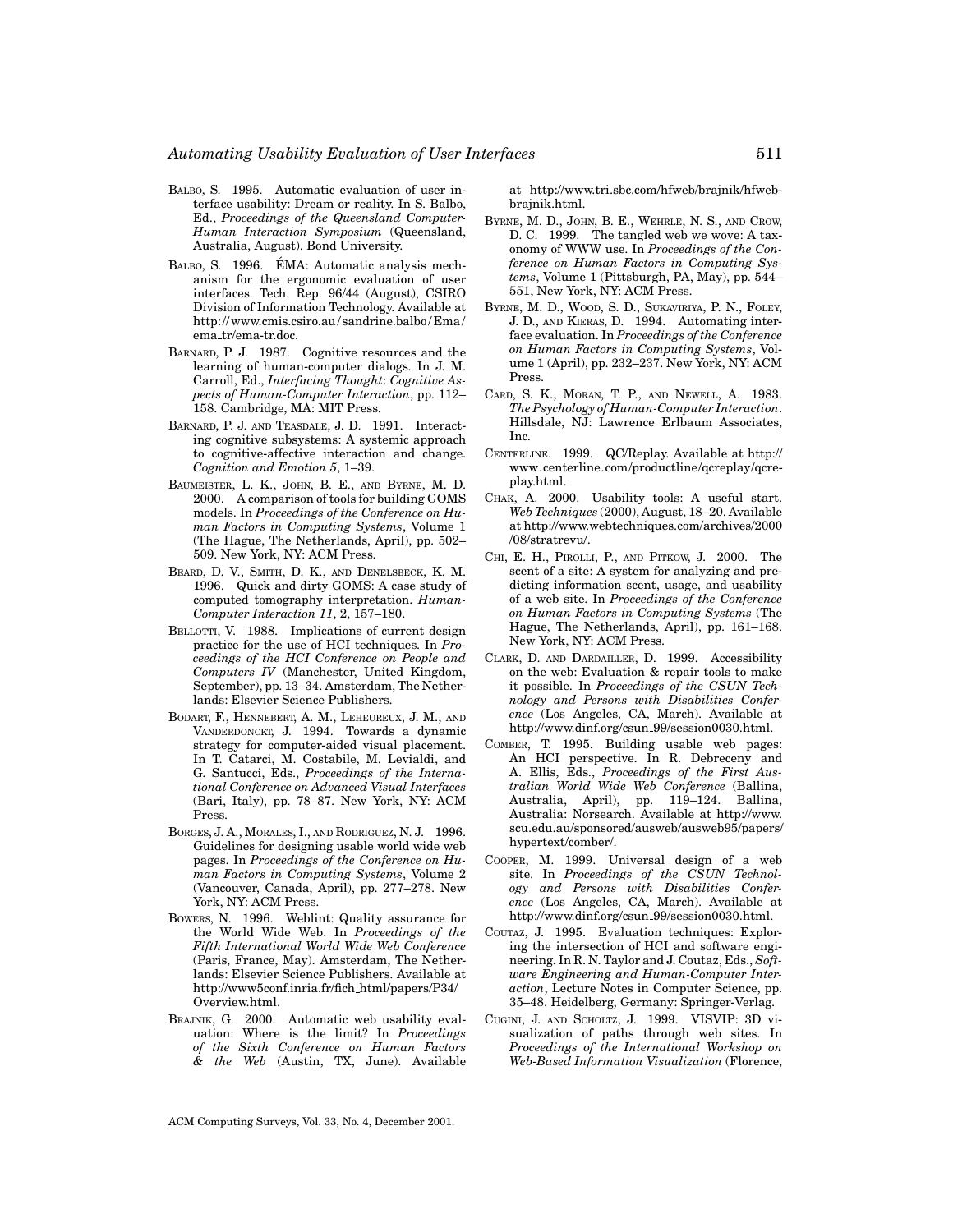Italy, September), pp. 259–263. Institute of Electrical and Electronics Engineers.

- DE HAAN, G., VAN DER VEER, G. C., AND VAN VLIET, J. C. 1992. Formal modelling techniques in humancomputer interaction. In G. C. van der Veer, S. Bagnara, and G. A. M. Kempen, Eds., *Cognitive Ergonomics*: *Contributions from Experimental Psychology*, Theoretical Issues, pp. 27–67. Amsterdam, The Netherlands: Elsevier Science Publishers.
- DE SOUZA, F. AND BEVAN, N. 1990. The use of guidelines in menu interface design: Evaluation of a draft standard. In G. Cockton, D. Diaper, and B. Shackel, Eds., *Proceedings of the Third IFIP TC13 Conference on Human-Computer Interaction* (Cambridge, UK, August), pp. 435–440. Amsterdam, The Netherlands: Elsevier Science Publishers.
- DETWEILER, M. C. AND OMANSON, R. C. 1996. Ameritech web page user interface standards and design guidelines. Ameritech Corporation, Chicago, IL. Available at http:// www.ameritech.com/corporate/testtown/library/ standard/web guidelines/index.html.
- DIX, A., FINLAY, J., ABOWD, G., AND BEALE, R. 1998. *Human-Computer Interaction* (second ed.). Prentice Hall, Upper Saddle River, NJ.
- DROTT, M. C. 1998. Using web server logs to improve site design. In *Proceedings of the 16th International Conference on Systems Documentation* (Quebec, Canada, September), pp. 43–50. New York, NY: ACM Press.
- ETGEN, M. AND CANTOR, J. 1999. What does getting WET (web event-logging tool) mean for web usability. In *Proceedings of the Fifth Conference on Human Factors & the Web* (Gaithersburg, MD, June). Available at http://www.nist.gov/itl/div894/vvrg/hfweb/ proceedings/etgen-cantor/index.html.
- FARADAY, P. 2000. Visually critiquing web pages. In *Proceedings of the Sixth Conference on Human Factors & the Web* (Austin, TX, June). Available at http://www.tri.sbc.com/hfweb/faraday/ faraday.htm.
- FARADAY, P. AND SUTCLIFFE, A. 1998. Providing advice for multimedia designers. In *Proceedings of the Conference on Human Factors in Computing Systems*, Volume 1 (Los Angeles, CA, April), pp. 124–131. New York, NY: ACM Press.
- FARENC, C. AND PALANQUE, P. 1999. A generic framework based on ergonomics rules for computer aided design of user interface. In J. Vanderdonckt and A. Puerta, Eds., *Proceedings of the Third International Conference on Computer-Aided Design of User Interfaces* (Louvain-la-Neuve, Belgium, October). Dordrecht, The Netherlands: Kluwer Academic Publishers.
- FARENC, C., LIBERATI, V., AND BARTHET, M.-F. 1999. Automatic ergonomic evaluation: What are the limits. In *Proceedings of the Third International Conference on Computer-Aided Design of User*

*Interfaces* (Louvain-la-Neuve, Belgium, October). Dordrecht, The Netherlands: Kluwer Academic Publishers.

- FOGG, B. J. 1999. What variables affect web credibility? Available at http://www. webcredibility.org/variables files/v3 document. htm.
- FOGG, B. J., MARSHALL, J., OSIPOVICH, A., VARMA, C., LARAKI, O., FANG, N., PAVI, J., RANGNEKAR, A., SHON, J., SWANI, P., AND TREINEN, M. 2000. Elements that affect web credibility: Early results from a self-report study. In *Proceedings of the Conference on Human Factors in Computing Systems*, number Extended Abstracts, 287–288. The Hague, The Netherlands. New York, NY: ACM Press. Available at http://www.webcredibility.org/webCredEarly-Results.ppt.
- FULLER, R. AND DE GRAAFF, J. J. 1996. Measuring user motivation from server log files. In *Proceedings of the Second Conference on Human Factors & the Web* (Redmond, WA, October). Available at http://www.microsoft.com/usability/ webconf/fuller/fuller.htm.
- GLENN, F. A., SCHWARTZ, S. M., AND ROSS, L. V. 1992. Development of a human operator simulator version v (HOS-V): Design and implementation. U.S. Army Research Institute for the Behavioral and Social Sciences, PERI-POX, Alexandria, VA.
- GUZDIAL, M., SANTOS, P., BADRE, A., HUDSON, S., AND GRAY, M. 1994. Analyzing and visualizing log files: A computational science of usability. GVU Center TR GIT-GVU-94-8, Georgia Institute of Technology. Available at http:// www.cc.gatech.edu/gvu/reports/1994/abstracts/ 94-08.html.
- HAMMONTREE, M. L., HENDRICKSON, J. J., AND HENSLEY, B. W. 1992. Integrated data capture and analysis tools for research and testing on graphical user interfaces. In *Proceedings of the Conference on Human Factors in Computing Systems* (Monterey, CA, May), pp. 431–432. New York, NY: ACM Press.
- HARPER, B. AND NORMAN, K. 1993. Improving user satisfaction: The questionnaire for user satisfaction interaction version 5.5. In *Proceedings of the First Annual Mid-Atlantic Human Factors Conference* (Virginia Beach, VA), pp. 224–228.
- HARTSON, H. R., CASTILLO, J. C., KELSA, J., AND NEALE, W. C. 1996. Remote evaluation: The network as an extension of the usability laboratory. In M. J. Tauber, V. Bellotti, R. Jeffries, J. D. Mackinlay, and J. Nielsen, Eds., *Proceedings of the Conference on Human Factors in Computing Systems* (Vancouver, Canada, April), pp. 228– 235. New York, NY: ACM Press.
- HELFRICH, B. AND LANDAY, J. A. 1999. QUIP: quantitative user interface profiling. Unpublished manuscript. Available at http://home. earthlink.net/∼bhelfrich/quip/index.html.
- HOCHHEISER, H. AND SHNEIDERMAN, B. 2001. Using interactive visualizations of WWW log data to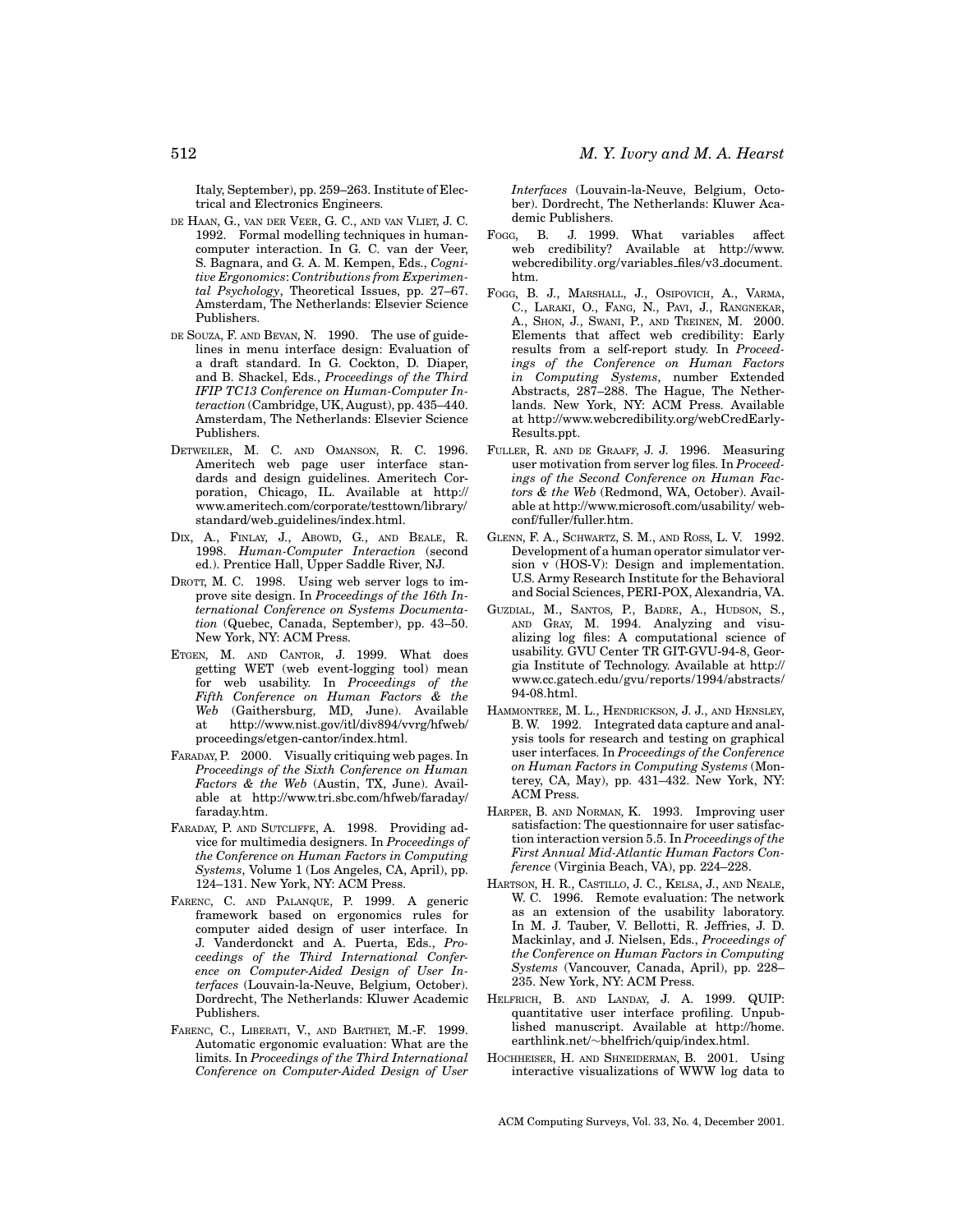characterize access patterns and inform site design. *Journal of American Society for Information Science and Technology 52*, 4 (February), 331–343.

- HOM, J. 1998. The usability methods toolbox. Available at http://www.best.com/∼jthom/usability/usable.htm.
- HUDSON, S. E., JOHN, B. E., KNUDSEN, K., AND BYRNE, M. D. 1999. A tool for creating predictive performance models from user interface demonstrations. In *Proceedings of the 12th Annual ACM Symposium on User Interface Software and Technology* (Asheville, NC, November), pp. 92– 103. New York, NY: ACM Press.
- HUMAN FACTORS ENGINEERING. 1999. Usability evaluation methods. Available at http://www. cs.umd.edu/∼zzj/UsabilityHome.html.
- INTERNATIONAL STANDARDS ORGANIZATION. 1999. Ergonomic requirements for office work with visual display terminals, part 11: Guidance on usability. Available at http://www.iso.ch/iso/ en/catalogueDetailPage.catalogueDetail? CS-Number=16883&ICS1=13&ICS2=180&ICS3=.
- IVORY, M. Y. 2001. An empirical foundation for automated web interface evaluation. PhD Thesis, University of California, Berkeley, Computer Science Division.
- IVORY, M. Y., SINHA, R. R., AND HEARST, M. A. 2000. Preliminary findings on quantitative measures for distinguishing highly rated information-centric web pages. In *Proceedings of the Sixth Conference on Human Factors & the Web* (Austin, TX, June). Available at http://www.tri.sbc.com/hfweb/ivory/paper.html.
- IVORY, M. Y., SINHA, R. R., AND HEARST, M. A. 2001. Empirically validated web page design metrics. In *Proceedings of the Conference on Human Factors in Computing Systems* (Seattle, WA, March), pp. 53–60. New York, NY: ACM Press.
- JAIN, R. 1991. *Human-Computer Interaction*. Wiley-Interscience, New York, NY.
- JEFFRIES, R., MILLER, J. R., WHARTON, C., AND UYEDA, K. M. 1991. User interface evaluation in the real world: A comparison of four techniques. In *Proceedings of the Conference on Human Factors in Computing Systems* (New Orleans, LA, April), pp. 119–124. New York, NY: ACM Press.
- JIANG, J., MURPHY, E., AND CARTER, L. 1993. Computer-human interaction models (CHIMES): Revision 3. Tech. Rep. DSTL-94- 008 (May), National Aeronautics and Space Administration.
- JOHN, B. E. AND KIERAS, D. E. 1996. The GOMS family of user interface analysis techniques: Comparison and contrast. *ACM Transactions on Computer-Human Interaction 3*, 4, 320– 351.
- KASIK, D. J. AND GEORGE, H. G. 1996. Toward automatic generation of novice user test scripts. In *Proceedings of the Conference on Human Factors in Computing Systems*, Volume 1 (Vancouver,

Canada, April), pp. 244–251. New York, NY: ACM Press.

- KIERAS, D. AND POLSON, P. G. 1985. An approach to the formal analysis of user complexity. *International Journal of Man-Machine Studies 22*, 4, 365–394.
- KIERAS, D. E., WOOD, S. D., ABOTEL, K., AND HORNOF, A. 1995. GLEAN: A computer-based tool for rapid GOMS model usability evaluation of user interface designs. In *Proceedings of the Eighth ACM Symposium on User Interface Software and Technology* (Pittsburgh, PA, November), pp. 91– 100. New York, NY: ACM Press.
- KIERAS, D. E., WOOD, S. D., AND MEYER, D. E. 1997. Predictive engineering models based on the EPIC architecture for a multimodal highperformance human-computer interaction task. *ACM Transactions on Computer-Human Interaction 4*, 3 (September), 230–275.
- KIM, W. C. AND FOLEY, J. D. 1993. Providing highlevel control and expert assistance in the user interface presentation design. In S. Ashlund, K. Mullet, A. Henderson, E. Hollnagel, and T. White, Eds., *Proceedings of the Conference on Human Factors in Computing Systems* (Amsterdam, The Netherlands, April), pp. 430–437. New York, NY: ACM Press.
- KIRAKOWSKI, J. AND CLARIDGE, N. 1998. Human centered measures of success in web site design. In *Proceedings of the Fourth Conference on Human Factors & the Web* (Basking Ridge, NJ, June). Available at http:// www.research.att.com/conf/hfweb/proceedings/ kirakowski/index.html.
- LAIRD, J. E. AND ROSENBLOOM, P. 1996. The evolution of the Soar cognitive architecture. In D. M. Steier and T. M. Mitchell, Eds., *Mind Matters*: *A Tribute to Allen Newell*, pp. 1–50. Mahwah, NJ: Lawrence Erlbaum Associates, Inc.
- LARSON, K. AND CZERWINSKI, M. 1998. Web page design: Implications of memory, structure and scent for information retrieval. In *Proceedings of the Conference on Human Factors in Computing Systems*, Volume 1 (Los Angeles, CA, April), pp. 25–32. New York, NY: ACM Press.
- LECEROF, A. AND PATERNÒ, F. 1998. Automatic support for usability evaluation. *IEEE Transactions on Software Engineering 24*, 10 (October), 863– 888.
- LEE, K. 1997. Motif FAQ. Available at http://wwwbioeng.ucsd.edu/∼fvetter/misc/Motif-FAQ.txt.
- LEVINE, R. 1996. Guide to web style. Sun Microsytems. Available at http://www.sun.com/ styleguide/.
- LEWIS, C., POLSON, P. G., WHARTON, C., AND RIEMAN, J. 1990. Testing a walkthrough methodology for theory-based design of walk-up-and-use interfaces. In *Proceedings of the Conference on Human Factors in Computing Systems* (Seattle, WA, April), pp. 235–242. New York, NY: ACM Press.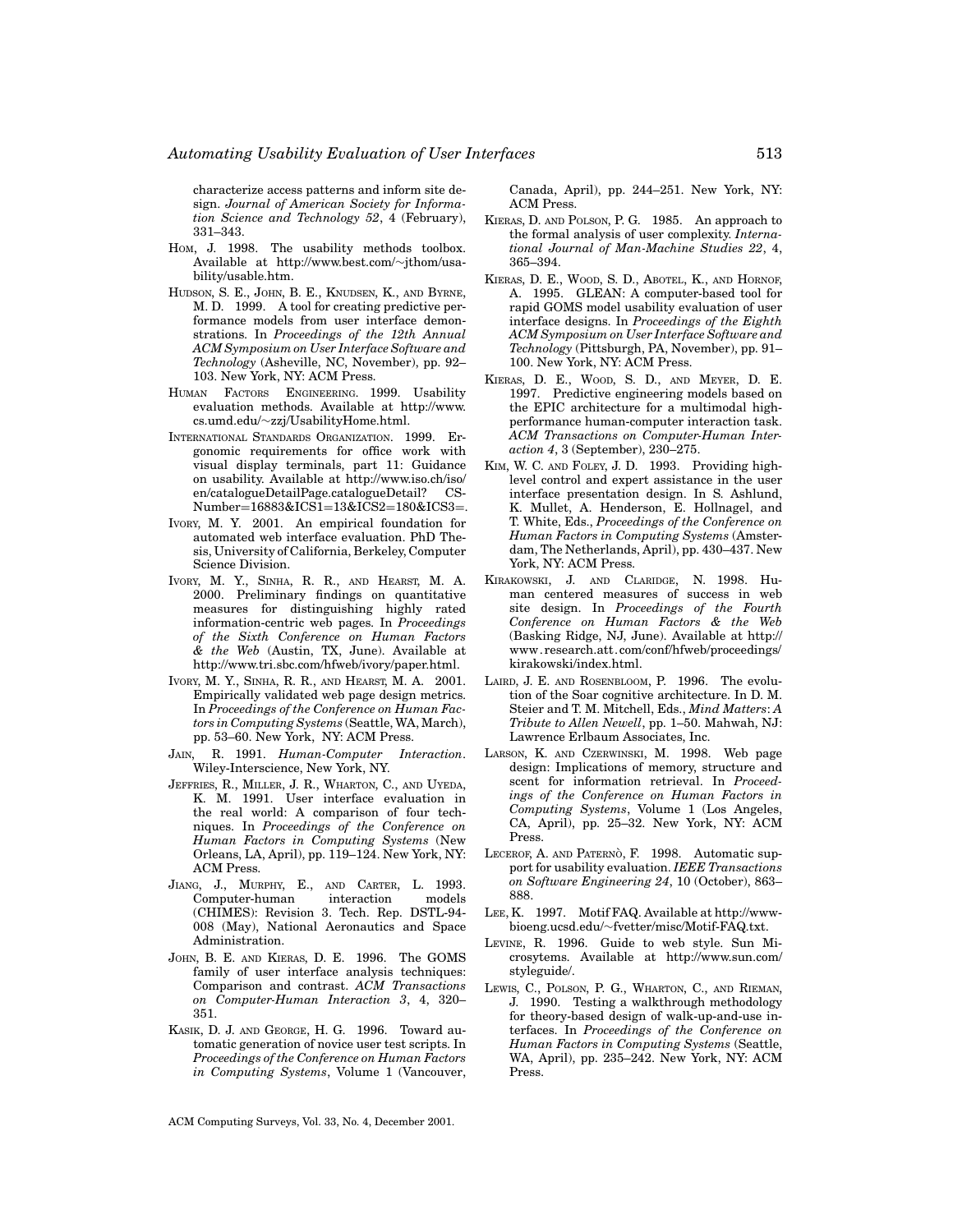- LOWGREN, J. AND NORDQVIST, T. 1992. Knowledgebased evaluation as design support for graphical user interfaces. In *Proceedings of the Conference on Human Factors in Computing Systems* (Monterey, CA, May), pp. 181–188. New York, NY: ACM Press.
- LYNCH, G., PALMITER, S., AND TILT, C. 1999. The max model: A standard web site user model. In *Proceedings of the Fifth Conference on Human Factors & the Web* (Gaithersburg, MD, June). Available at http://www.nist.gov/itl/div894/ vvrg/hfweb/ proceedings/lynch/index.html.
- LYNCH, P. J. AND HORTON, S. 1999. *Web Style Guide*: *Basic Design Principles for Creating Web Sites*. Yale University Press. Available at http://info.med.yale.edu/caim/manual/.
- MACLEOD, M. AND RENGGER, R. 1993. The development of DRUM: A software tool for videoassisted usability evaluation. In *Proceedings of the HCI Conference on People and Computers VIII* (Loughborough, UK, September), pp. 293– 309. Cambridge University Press, Cambridge, UK.
- MAHAJAN, R. AND SHNEIDERMAN, B. 1997. Visual & textual consistency checking tools for graphical user interfaces. *IEEE Transactions on Software Engineering 23*, 11 (November), 722–735.
- MAY, J. AND BARNARD, P. J. 1994. Supportive evaluation of interface design. In C. Stary, Ed., *Proceedings of the First Interdisciplinary Workshop on Cognitive Modeling and User Interface Design* (Vienna, Austria, December).
- MERCURY INTERACTIVE. 2000. Winrunner. Available at http://www-svca.mercuryinteractive.com/ products/winrunner/.
- MOLICH, R., BEVAN, N., BUTLER, S., CURSON, I., KIND-LUND, E., KIRAKOWSKI, J., AND MILLER, D. 1998. Comparative evaluation of usability tests. In *Proceedings of the UPA Conference* (Washington, DC, June), pp. 189–200. Usability Professionals' Association, Chicago, IL.
- MOLICH, R., THOMSEN, A. D., KARYUKINA, B., SCHMIDT, L., EDE, M., VAN OEL, W., AND ARCURI, M. 1999. Comparative evaluation of usability tests. In *Proceedings of the Conference on Human Factors in Computing Systems* (Pittsburgh, PA, May), pp. 83–86. New York, NY: ACM Press.
- MORAN, T. P. 1981. The command language grammar: A representation for the user interface of interactive computer systems. *International Journal of Man-Machine Studies 15*, 1, 3–50.
- MORAN, T. P. 1983. Getting into a system: External-internal task mapping analysis. In *Proceedings of the Conference on Human Factors in Computing Systems* (Boston, MA, December), pp. 45–49. New York, NY: ACM Press.
- NETRAKER. 2000. The NetRaker suite. Available at http://www.netraker.com/info/applications/ index.asp.
- NIELSEN, J. 1993. *Usability Engineering*. Boston, MA: Academic Press.
- OLSEN, JR., D. R. 1992. *User Interface Management Systems: Models and Algorithms*. San Mateo, CA: Morgan Kaufman Publishers, Inc.
- OLSEN, JR., D. R. AND HALVERSEN, B. W. 1988. Interface usage measurements in a user interface management system. In *Proceedings of the ACM SIGGRAPH Symposium on User Interface Software* (Alberta, Canada, October), pp. 102–108. New York, NY: ACM Press.
- OPEN SOFTWARE FOUNDATION. 1991. *OSF/Motif Style Guide*. Number Revision 1.1 (for OSF/Motif release 1.1). Englewood Cliffs, NJ: Prentice Hall.
- PALANQUE, P., FARENC, C., AND BASTIDE, R. 1999. Embedding ergonomic rules as generic requirements in the development process of interactive software. In A. Sasse and C. Johnson, Eds., *Proceedings of IFIP TC13 Seventh International Conference on Human-Computer Interaction* (Edinburgh, Scotland, August). Amsterdam, The Netherlands: IOS Press.
- PARUSH, A., NADIR, R., AND SHTUB, A. 1998. Evaluating the layout of graphical user interface screens: Validation of a numerical, computerized model. *International Journal of Human Computer Interaction 10*, 4, 343–360.
- PATERNÒ, F. AND BALLARDIN, G. 1999. Model-aided remote usability evaluation. In A. Sasse and C. Johnson, Eds., *Proceedings of the IFIP TC13 Seventh International Conference on Human-Computer Interaction* (Edinburgh, Scotland, August), pp. 434–442. Amsterdam, The Netherlands: IOS Press.
- PATERNÒ, F., MANCINI, C., AND MENICONI, S. 1997. ConcurTaskTrees: Diagrammatic notation for specifying task models. In *Proceedings of the IFIP TC13 Sixth International Conference on Human-Computer Interaction* (Sydney, Australia, July), pp. 362–369. Sydney, Australia: Chapman and Hall.
- PAYNE, S. J. AND GREEN, T. R. G. 1986. Task-action grammars: A model of the mental representation of task languages. *Human-Computer Interaction 2*, 93–133.
- PECK, V. A. AND JOHN, B. E. 1992. Browser-soar: A computational model of a highly interactive task. In *Proceedings of the Conference on Human Factors in Computing Systems* (Monterey, CA, May), pp. 165–172. New York, NY: ACM Press.
- PETRI, C. A. 1973. Concepts of net theory. In *Mathematical Foundations of Computer Science*: *Proceedings of the Symposium and Summer School* (High Tatras, Czechoslovakia, September), pp. 137–146. Mathematical Institute of the Slovak Academy of Sciences.
- PEW, R. W. AND MAVOR, A. S., EDS. 1998. *Modeling Human and Organizational Behavior*: *Application to Military Simulations*. Washington, DC: National Academy Press. Available at http://books.nap.edu/html/model.

ACM Computing Surveys, Vol. 33, No. 4, December 2001.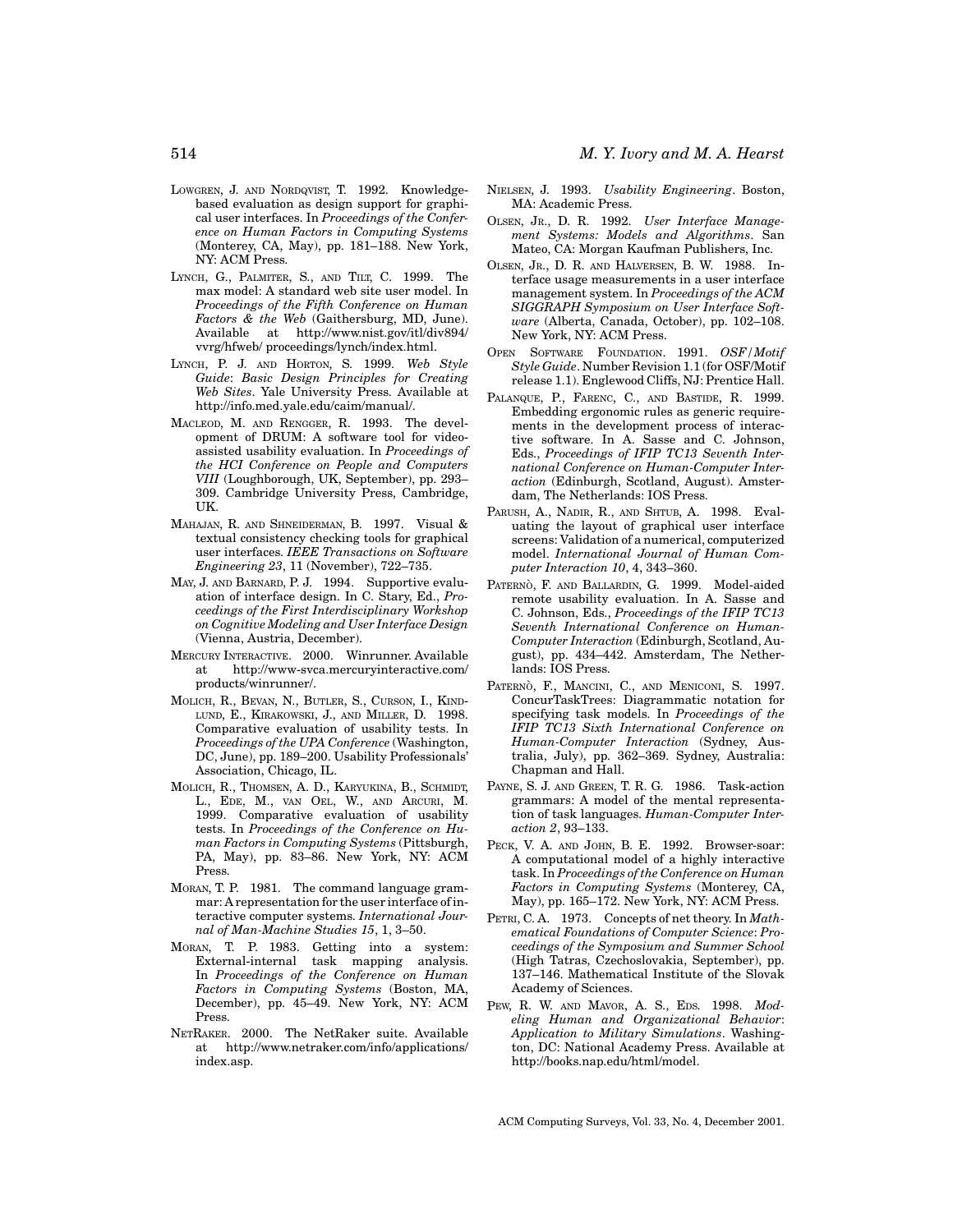- POLK, T. A. AND ROSENBLOOM, P. S. 1994. Taskindependent constraints on a unified theory of cognition. In F. Boller and J. Grafman, Eds., *Handbook of Neuropsychology, Volume 9*. Amsterdam, The Netherlands: Elsevier Science Publishers.
- RATNER, J., GROSE, E. M., AND FORSYTHE, C. 1996. Characterization and assessment of HTML style guides. In *Proceedings of the Conference on Human Factors in Computing Systems*, Volume 2 (Vancouver, Canada, April), pp. 115–116. New York, NY: ACM Press.
- RAUTERBERG, M. 1995. From novice to expert decision behaviour: A qualitative modeling approach with Petri nets. In Y. Anzai, K. Ogawa, and H. Mori, Eds., *Symbiosis of Human and Artifact*: *Human and Social Aspects of Human-Computer Interaction*, Volume 20B of *Advances in Human Factors/Ergonomics* (1995), pp. 449–454. Amsterdam, The Netherlands: Elsevier Science Publishers.
- RAUTERBERG, M. 1996a. How to measure and to quantify usability of user interfaces. In A. Ozok ¨ and G. Salvendy, Eds., *Advances in Applied Ergonomics* (1996), pp. 429–432. West Lafayette, IN: USA Publishing.
- RAUTERBERG, M. 1996b. A Petri net based analyzing and modeling tool kit for logfiles in humancomputer interaction. In *Proceedings of Cognitive Systems Engineering in Process Control* (Kyoto, Japan, November), pp. 268–275. Kyoto University: Graduate School of Energy Science.
- RAUTERBERG, M. AND AEPPILI, R. 1995. Learning in man-machine systems: the measurement of behavioural and cognitive complexity. In *Proceedings of the IEEE Conference on Systems, Man and Cybernetics* (Vancouver, BC, October), pp. 4685–4690. Institute of Electrical and Electronics Engineers.
- REISNER, P. 1984. Formal grammar as a tool for analyzing ease of use: Some fundamental concepts. In J. C. Thomas and M. L. Schneider, Eds., *Human Factors in Computer Systems*, pp. 53–78. Norwood, NJ: Ablex Publishing Corp.
- REITERER, H. 1994. A user interface design assistant approach. In K. Brunnstein and E. Raubold, Eds., *Proceedings of the IFIP 13th World Computer Congress*, Volume 2 (Hamburg, Germany, August), pp. 180–187. Amsterdam, The Netherlands: Elsevier Science Publishers.
- RIEMAN, J., DAVIES, S., HAIR, D. C., ESEMPLARE, M., POLSON, P., AND LEWIS, C. 1991. An automated cognitive walkthrough. In *Proceedings of the Conference on Human Factors in Computing Systems* (New Orleans, LA, April), pp. 427–428. New York, NY: ACM Press.
- SCAPIN, D., LEULIER, C., VANDERDONCKT, J., MARIAGE, C., BASTIEN, C., FARENC, C., PALANQUE, P., AND BASTIDE, R. 2000. A framework for organizing web usability guidelines. In *Proceedings*

*of the Sixth Conference on Human Factors & the Web* (Austin, TX, June). Available at http:// www.tri.sbc.com/hfweb/scapin/Scapin.html.

- SCHOLTZ, J. AND LASKOWSKI, S. 1998. Developing usability tools and techniques for designing and testing web sites. In *Proceedings of the Fourth Conference on Human Factors & the Web* (Basking Ridge, NJ, June). Available at http://www.research.att.com/conf/hfweb/ proceedings/scholtz/index.html.
- SCHWARTZ, M. 2000. Web site makeover. *Computerworld January 31*. Available at http:// www.computerworld.com/home/print.nsf/all/ 000126e3e2.
- SEARS, A. 1995. AIDE: A step toward metric-based interface development tools. In *Proceedings of the Eighth ACM Symposium on User Interface Software and Technology* (Pittsburgh, PA, November), pp. 101–110. New York, NY: ACM Press.
- SERVICE METRICS. 1999. Service metrics solutions. Available at http://www.servicemetrics.com/solutions/solutionsmain.asp.
- SHNEIDERMAN, B. 1998. *Designing the User Interface: Strategies for Effective Human-Computer Interaction* (third ed.). Reading, MA: Addison-Wesley.
- SIOCHI, A. C. AND HIX, D. 1991. A study of computer-supported user interface evaluation using maximal repeating pattern analysis. In *Proceedings of the Conference on Human Factors in Computing Systems* (New Orleans, LA, April), pp. 301–305. New York, NY: ACM Press.
- SMITH, S. L. 1986. Standards versus guidelines for designing user interface software. *Behaviour and Information Technology 5*, 1, 47–61.
- SMITH, S. L. AND MOSIER, J. N. 1986. Guidelines for designing user interface software. Tech. Rep. ESD-TR-86-278, The MITRE Corporation, Bedford, MA 01730.
- STEIN, L. D. 1997. The rating game. Available at http://stein.cshl.org/∼lstein/rater/.
- STREVELER, D. J. AND WASSERMAN, A. I. 1984. Quantitative measures of the spatial properties of screen designs. In B. Shackel, Ed., *Proceedings of the IFIP TC13 First International Conference on Human-Computer Interaction* (London, UK, September), pp. 81–89. Amsterdam, The Netherlands: North-Holland.
- SULLIVAN, T. 1997. Reading reader reaction: A proposal for inferential analysis of web server log files. In *Proceedings of the Third Conference on Human Factors & the Web* (Boulder, CO, June). Available at http://www.research.att.com/ conf/hfweb/conferences/denver3.zip.
- TAUBER, M. J. 1990. ETAG: Extended task action grammar—A language for the description of the user's task language. In G. Cockton, D. Diaper, and B. Shackel, Eds., *Proceedings of the IFIP TC13 Third International Conference on Human-Computer Interaction* (Cambridge,